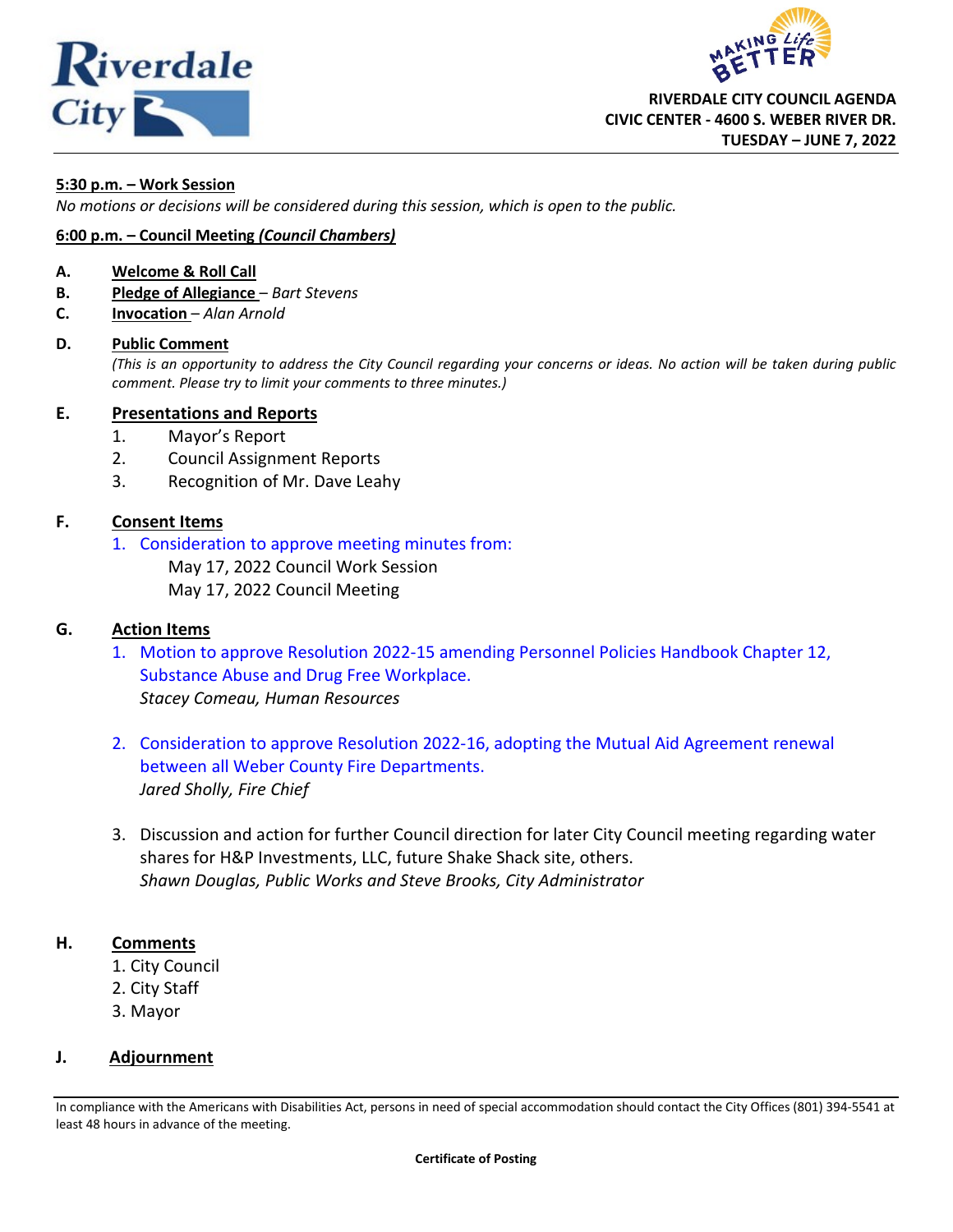The undersigned, duly appointed City Recorder, does hereby certify that the above notice and agenda was posted within the Riverdale City limits on this 3rd day of June 2022 at the following locations: 1) Riverdale City Hall Noticing Board 2) the City website a[t http://www.riverdalecity.com/](http://www.riverdalecity.com/) 3) the Public Notice Website:<http://www.utah.gov/pmn/index.html> and 4) A copy was also provided to the Standard-Examiner.

Michelle Marigoni Riverdale City Recorder

\*\*The City Council meeting on June 7, 2022 is viewable electronically and may be accessed by clicking on the link below. The regular City Council Chambers will be available for in person participation with recommended social distancing followed. The agenda for the meeting is also attached above. \*\* https://www.youtube.com/channel/UCegcYe-pIXSRZGd5llencvA/videos?view\_as=subscriber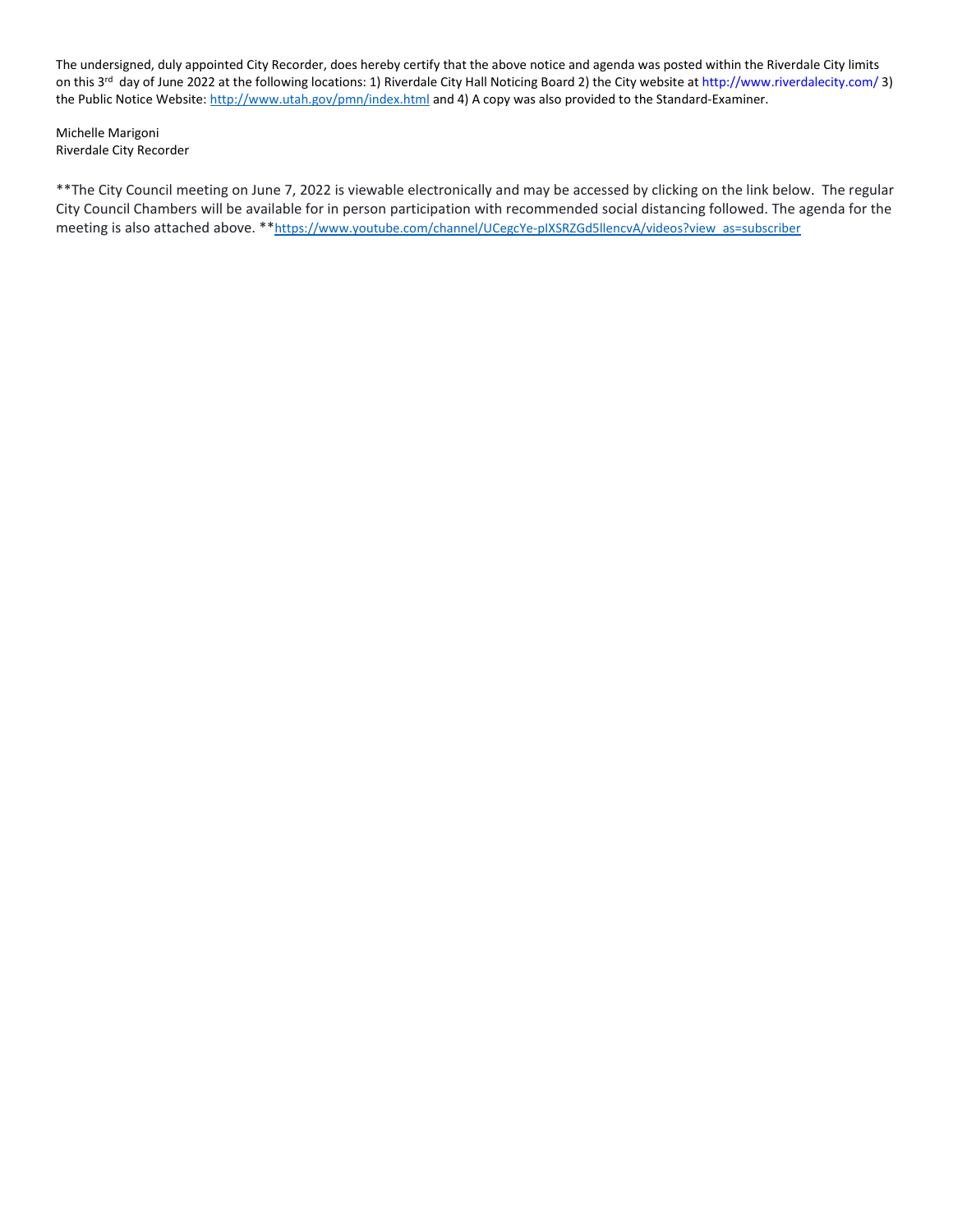<span id="page-2-0"></span>

Minutes of the **Work Session** of the **Riverdale City Council** held Tuesday May 17, 2022, at 5:30 p.m., at the Civic Center in the Council Chambers, 4600 S Weber River Dr., Riverdale City, Weber County, Utah.

| Present: | City Council:   | Braden Mitchell, Mayor<br>Alan Arnold, Councilmember<br>Bart Stevens, Councilmember<br>Steve Hilton, Councilmember<br>Karina Merrill, Councilmember                                                                                       |
|----------|-----------------|-------------------------------------------------------------------------------------------------------------------------------------------------------------------------------------------------------------------------------------------|
|          | City Employees: | Steve Brooks, City Attorney<br>Mike Eggett, Community Development<br>Matt Hennessy, Fire Chief<br>Shawn Douglas, Public Works<br>Scott Brenkman, Police Chief<br><b>Rich Taylor, Community Center</b><br>Michelle Marigoni, City Recorder |
|          | Excused:        | Anne Hansen, Councilmember (arrived during work session)                                                                                                                                                                                  |

The City Council Work Session meeting began at 5:30 p.m. Mayor Mitchell welcomed all in attendance. It was noted for the record that all Councilmembers were present, as well as city staff.

### **Pledge of Allegiance**

Mayor Mitchell will lead the Pledge of Allegiance.

### **Public Comment:**

Mayor Mitchell asked if anyone knew of any public comment. There was none.

### **Presentations and Reports: Mayor's Report**

### **City Administration Report**

Department Reports March April Anniversaries Employee Recognition Staffing Authorization Plans Community Development Report

### **Consent Items**

### **Consideration to approve meeting minutes from:**

May 3, 2022 Council Work Session May 3, 2022 Council Meeting

Mayor Mitchell asked if there were any changes to the minutes from the May 3 meetings. There were no changes.

### **Action Items**

### **Discussion regarding agricultural zoning uses**

Presenters: Steve Brooks, City Administrator/Attorney and Mike Eggett, Community Development

Mike Eggett, Community Development stated this is a follow-up from a request at the last council meeting. The AICUZ and A-1 zoning, as well as APZ-1 and APZ-2. There was a study and an agreement between the state and the federal government regarding areas around Hill Air Force Base.

Mr. Brooks reminded Councilmember Merrill that this may affect her, so she will need to disclose this.

Councilmember Merrill asked if there was a possibility to table so she could research and learn more about the items presented in the packet.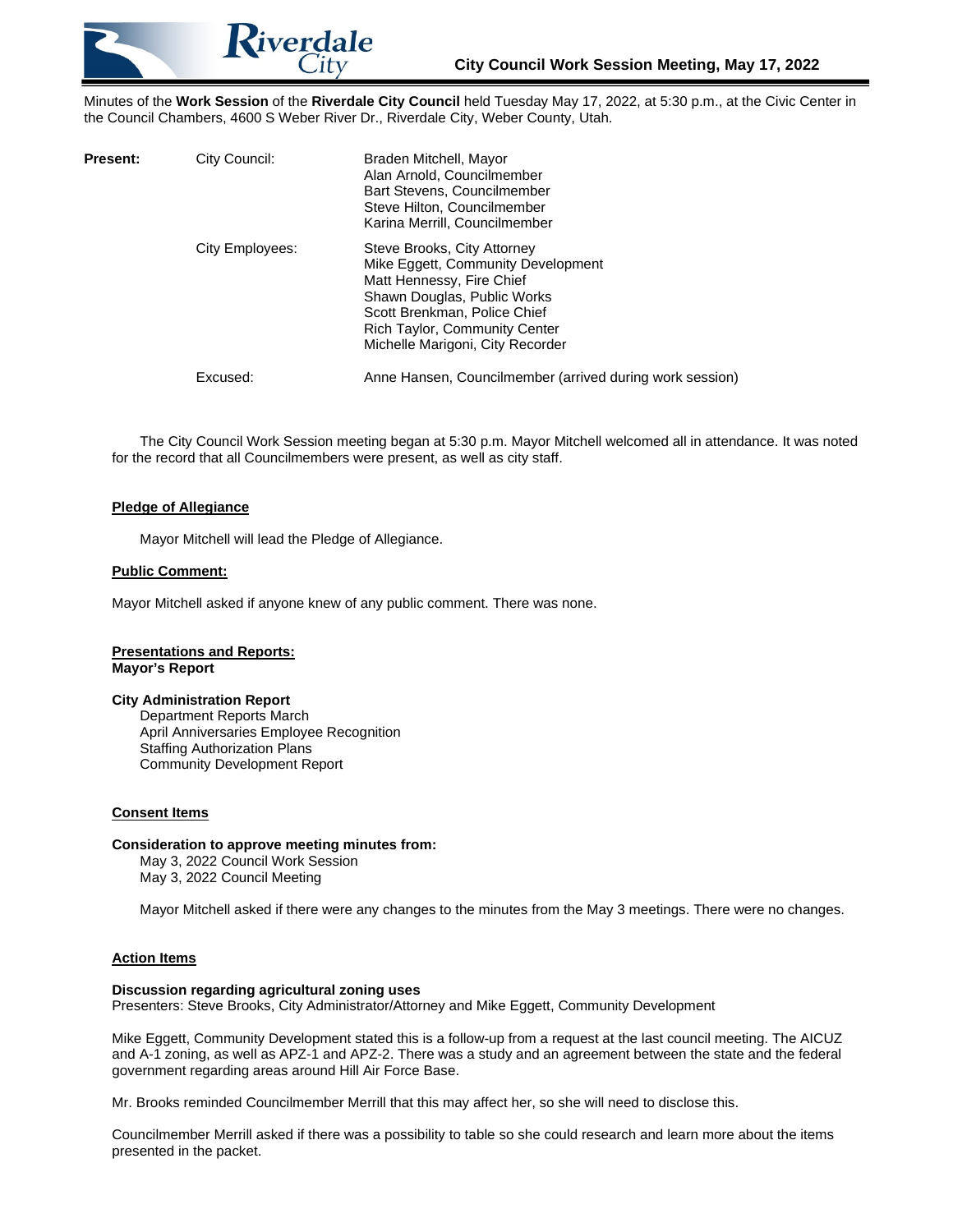Mr. Stevens asked for clarification about the item on tonight's agenda, and if he was correct in understanding that there would be no decisions made on this. He stated that tabling the item would not be productive.

Mr. Allen said there could be a consensus to move the item to the planning commission, and that he supports councilmembers doing research. He said this was regarding the entire A-1 zone and not only the areas near the base, though that does need to be addressed, though there are other properties that would be affected.

Councilmember Merrill asked for advice in wording a disclosure. Mr. Brooks explained how disclosure works, and that disclosure needs to be made any time a decision may benefit them.

### **Consideration of Resolution #2022-14 adopting drought rates for culinary water usage**

Presenter: Shawn Douglas, Public Works

Mr. Douglas said this was brought up in the last meeting and asked if Council had any questions. Mr. Stevens asked if there has been a time where water was subsidized. Mr. Douglas explained water is run as only an enterprise fund and that money is not made on water fees. Mr. Cardon explained that moving water from the water fund to the general fund would require a public hearing process.

Mr. Allen said he has had residents asking about water. He said previous councils made promises that current council may not be able to keep due to changes in the state laws. Mr. Allen encouraged using the city website, social media, and newsletter to educate residents. Mr. Douglas said he would prefer to have this go into effect in July so there is time for education, and that it would run through October. After that, the drought would be reassessed, and normal rates could return if the drought situation is improved.

## **Consideration of Ordinance #950 implementing fees for violations of water restrictions**

Presenter: Shawn Douglas, Public Works

Mr. Douglas explained this is to have a way to notice and enforce the water restrictions with graduated fees. He hopes it does not need to be used but needs to have something to back up the notices. The public works staff have been speaking to violators personally to communicate the problems and educate residents. Face to face communication has been more successful than phone calls or emails.

### **Discussion and consideration regarding Truth in Taxation process**

Presenters: Steve Brooks, City Administrator/Attorney and Cody Cardon, Business Administration

Mr. Cardon said this will provide more information on the process.

### **Consideration of adjourning into Closed Executive Session pursuant to the provisions of Section 52-4-205 of the Open and Public Meetings Act for the purpose of discussing the purchase or sale of real property (Roll call vote)** Presenter: Steve Brooks, City Administrator/Attorney

Mr. Brooks said there will be three items regarding real property discussed in the closed session.

### **Comments**

- 1. City Council:
- 2. City Staff:
- 3. Mayor: Would like to make a change in the agenda moving forward. The pledge will rotate through Councilmembers, and he would like an invocation added. Staff may be invited to Mr. Stevens objected to having an invocation during the public meeting.

Residents have been asking for rain collection barrels. Mr. Douglas reminded that more than two barrels require a permit.

### **Adjournment**

Having no further business to discuss, the Work Session was adjourned at 5:59 p.m.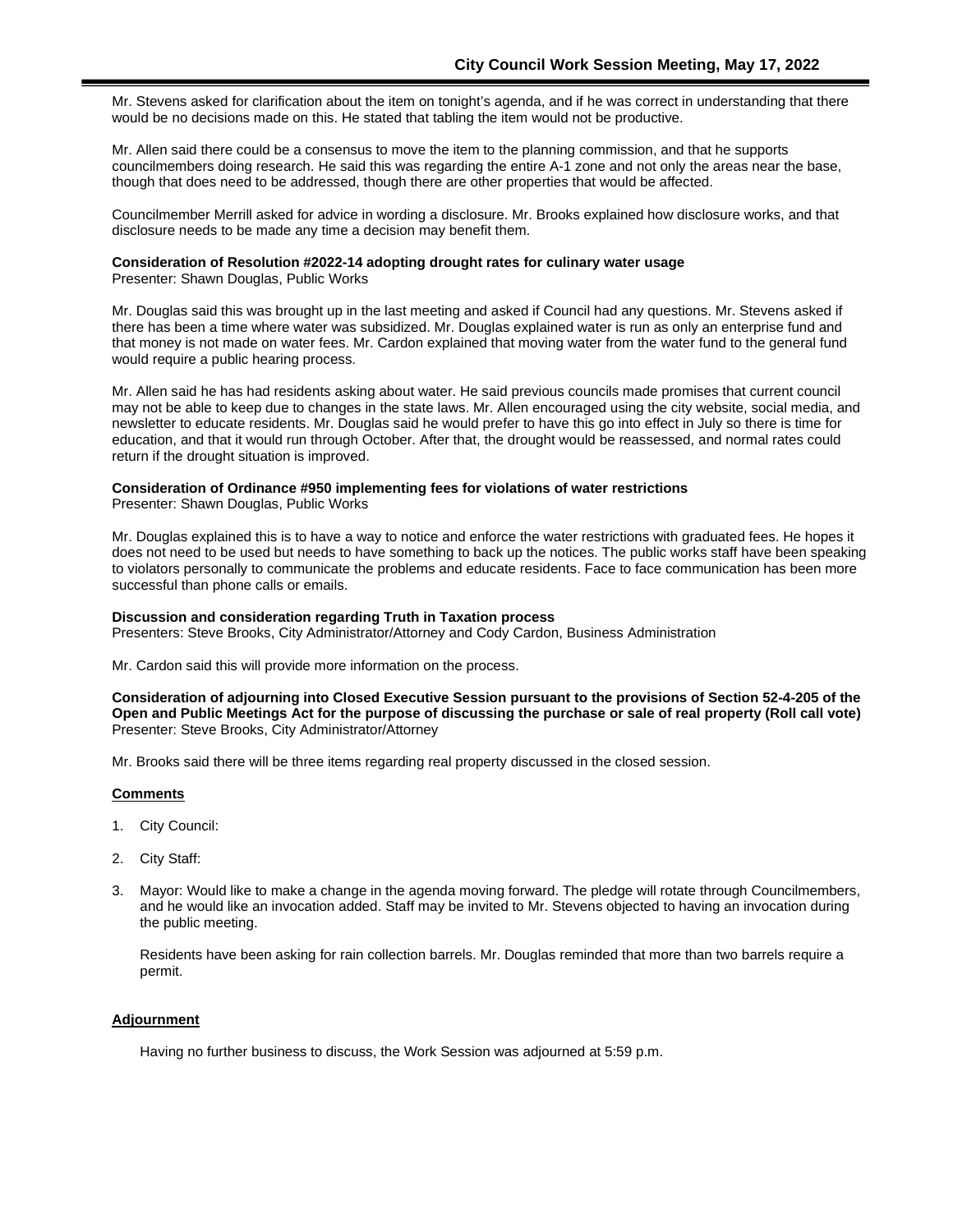

Minutes of the Regular Meeting of the Riverdale City Council held Tuesday, May 17, 2022, at 6:00 p.m., at the Civic Center, 4600 S Weber River Dr., Riverdale City, Weber County, Utah.

| Present: | City Council:   | Braden Mitchell, Mayor<br>Alan Arnold, Councilmember<br>Bart Stevens, Councilmember<br>Steve Hilton, Councilmember<br>Anne Hansen, Councilmember<br>Karina Merrill, Councilmember                           |
|----------|-----------------|-------------------------------------------------------------------------------------------------------------------------------------------------------------------------------------------------------------|
|          | City Employees: | Steve Brooks, City Attorney<br>Mike Eggett, Community Development<br>Nate Hennessy, Fire Department<br>Shawn Douglas, Public Works<br>Scott Brenkman, Police Department<br>Michelle Marigoni, City Recorder |
|          | Visitors:       | Lori Fleming<br><b>Richard Copps</b><br>Wayne Higgs<br><b>Christopher Higgs</b>                                                                                                                             |

### **Welcome & Roll Call**

The City Council meeting began at 6:00 p.m. Mayor Mitchell called the meeting to order and welcomed all in attendance, including all Council Members, City Staff, and all members of the public.

### **Pledge of Allegiance**

Mayor Mitchell led the Pledge of Allegiance.

### **Moment of Silence**

Mayor Mitchell called for a moment of silence in and asked those in attendance to keep in mind first responders and the role they play in keeping us safe, as well as world leaders, military, and city council as they make decisions.

### **Public Comment**

There was no public comment.

### **Presentations and Reports**

### **Mayor's Report**

Mayor Mitchell – No report.

### **City Administration Report**

Department Reports March –

- Sales tax continues to be strong and outpace last year, which is good.
- Fire code violations have been increasing. Code enforcement's workload has been steadily increasing.
- Community Center non-residents use the pickleball and facilities more than Riverdale residents.
- Police Report Aggravated assault on a police officer shots fired at officers. Suspect ended up passing away, but luckily no officers were hurt.

May Anniversaries Employee Recognition – Shawn Douglas – 31 years.

Staffing Authorization Plans – Remains below authorization.

Community Development Report – A lot of things going on and it will continue to get busier.

Mr. Stevens and Mr. Hilton asked about the video from the shooting. Mr. Brooks said it may be possible for Council to view at a later date.

### **Consent Items**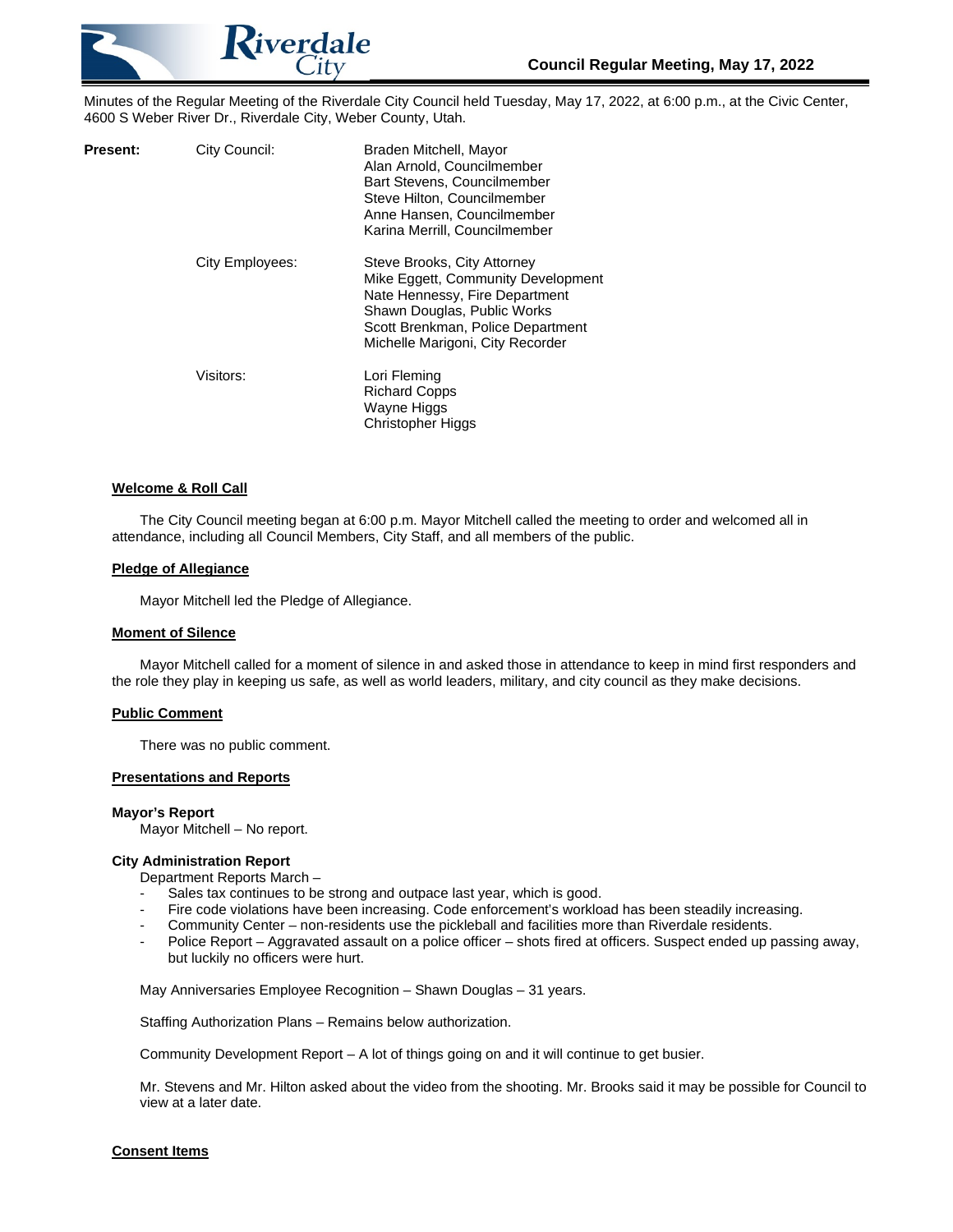### **Consideration to approve meeting minutes from:**

May 3, 2022 Council Work Session May 3, 2022 Council Meeting

Mayor Mitchell asked if there were any changes to the minutes from the May 3 meetings. There were no changes. Councilmember Arnold made a motion to approve the minutes, Councilmember Hilton seconded the motion. All were in favor and the minutes were approved.

### **Action Items**

### **1. Discussion regarding agricultural zoning uses**

Presenters: Steve Brooks, City Administrator/Attorney and Mike Eggett, Community Development

Councilmember Merrill disclosed that she may benefit from decisions made regarding A-1 Zoning.

Mr. Brooks, speaking as the city attorney, said it is his obligation to protect the city and residents. He said with pending court cases he would prefer not to discuss this at this time.

**Motion**: Councilmember Merrill motioned to table this item. Second: Councilmember Arnold

### **Discussion on motion:**

Mr. Stevens said this was all known prior to putting this on the agenda. He found the packet informational and would like to have a discussion. He asked why it would be brought up and then tabled.

Mr. Arnold said the discussion provides a balance of both sides to come up with the best things for Riverdale. He said the A-1 zoning does not really affect Riverdale any longer. A balanced discussion is necessary to make a decision that is best for Riverdale.

Mr. Stevens said this is an educational process of understanding, knowing, and learning, and there shouldn't be two sides.

### **Verbal Votes:**

| Councilor Arnold:         | Yes |
|---------------------------|-----|
| <b>Councilor Stevens:</b> | No  |
| Councilor Hilton:         | Yes |
| Councilor Hansen:         | Yes |
| <b>Councilor Merrill:</b> | Yes |

**Motion passes 4 to 1. Item will be tabled**.

**2. Consideration of Resolution #2022-14 adopting drought rates for culinary water usage**  Presenter: Shawn Douglas, Public Works

### **Discussion:**

Mr. Hilton asked if this will be shown as the rate or as a surcharge. Mr. Cardon said it could be noted on the bill, but not separated in the rates.

Mr. Arnold suggested putting the information in the newsletter. Mr. Douglas said there may be a QR code in the newsletter and on a postcard that will link to the information. It will also be on the website. The rates will be based on Weber Basin's guidelines and drought ratings. These rates would be in effect through October 2022.

Councilmember Hilton asked if the proposal includes tiers based on usage. Yes, Mr. Douglas confirmed. Mr. Hilton asked why the river looks so high. Mr. Douglas explained this is due to snowmelt in drainages with no catch areas, below the reservoirs. Mr. Hilton suggested information regarding the river also be included in the newsletter.

Councilmember Arnold asked why there is a fee before water is used, and why trailer parks are different. Mr. Douglas said the state determines the differences.

**Motion:** Councilmember Arnold moved to approve Resolution #2022-14 **Second:** Councilmember Hilton

### **Discussion on motion**: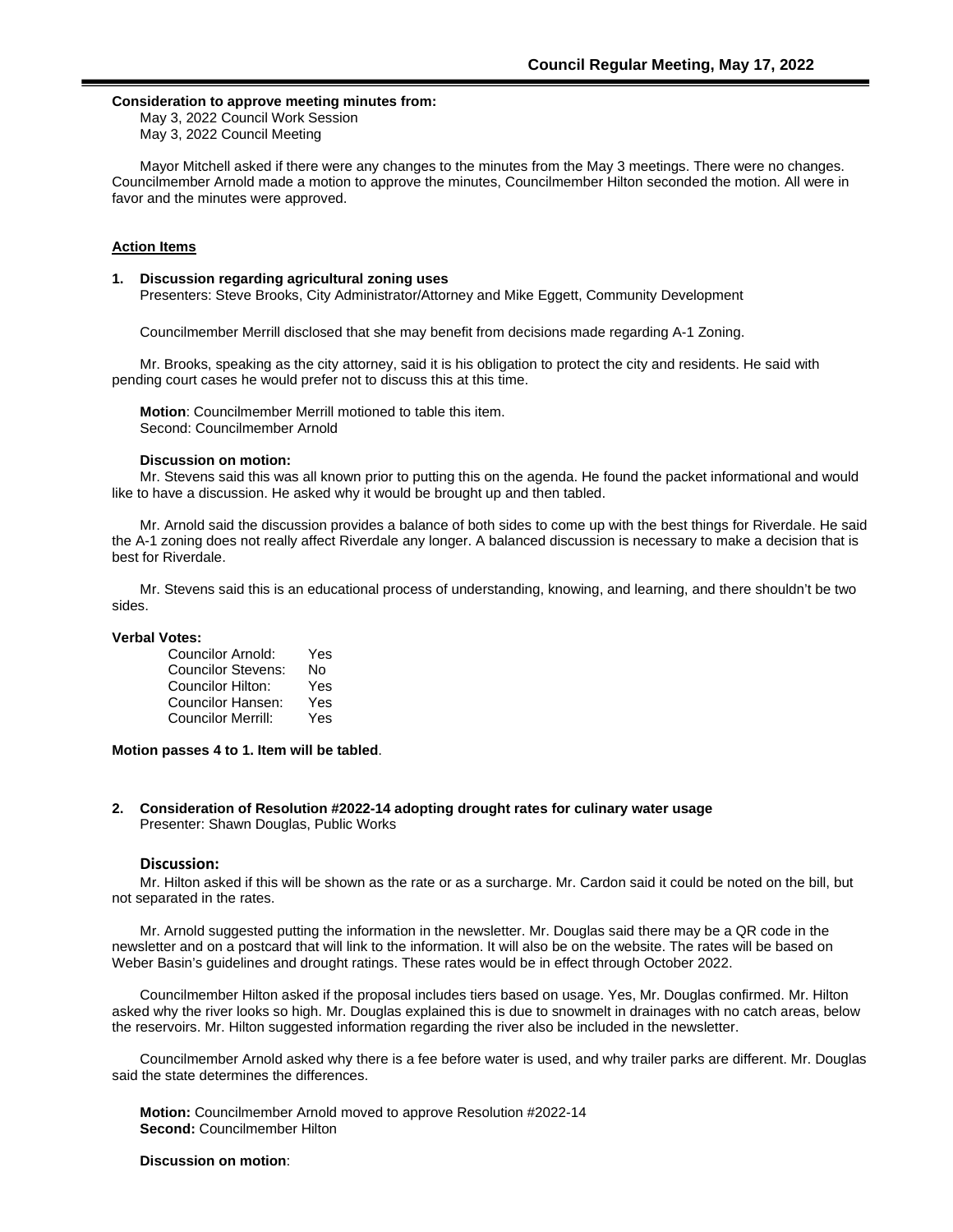Mr. Stevens said he did not like the term "drought rates". Mr. Douglas said it is called the "drought conservation water rates". Mr. Stevens asked that the full title be used in the newsletter.

Mr. Brooks said it will show "water rate during drought conditions" in the fee schedule. Mr. Arnold asked if the drought had been declared by the mayor. Mr. Brooks said it has been done verbally but needs to be done in writing, and that it will be done soon.

### **Roll Call Votes:**

| <b>Councilor Arnold</b>  | Yes |
|--------------------------|-----|
| <b>Councilor Merrill</b> | Yes |
| Councilor Hansen         | Yes |
| <b>Councilor Hilton</b>  | Yes |
| <b>Councilor Stevens</b> | Yes |

All in favor, motion carried.

**3. Consideration of Ordinance #950 implementing fees for violations of water restrictions**  Presenter: Shawn Douglas, Public Works

### **Discussion**:

Mr. Douglas said this one is self-imposed. Notices are being given based on complaints and observed violations at this time. Communication is being made face-to-face to educate residents. This is meant as back up for enforcement for serious violators. Many residents are concerned about the water and are willing to do what is needed for conservation.

Ms. Hansen referred to a clause regarding a class B misdemeanor and who would need to enforce that. Mr. Brooks said there could be a civil and a criminal penalty, though it does not generally come to a criminal case. If it did, a police officer would need to issue the citation.

**Motion:** Councilmember Arnold moved to approve Ordinance #950 **Second:** Councilmember Hansen **Verbal Vote:**  Council Stevens No. 3

| Counclior Stevens | סעו  |
|-------------------|------|
| Councilor Hansen  | Yes  |
| Councilor Arnold  | Yes  |
| Councilor Merrill | Yes  |
| Councilor Hilton  | Yes. |

### **4. Discussion and consideration regarding Truth in Taxation process**

Presenters: Steve Brooks, City Administrator/Attorney and Cody Cardon, Business Administration

**Discussion:** Mr. Brooks said more direction is needed and turned the time over to Mr. Cardon, who went over some of the information that was in the packet two weeks ago as a refresher.

Mr. Cardon explained the increase is in dollar amounts. Mr. Arnold asked what the amount being brought in is currently. Mr. Cardon said it is approximately \$750,000, and that a 100% increase would mean an additional \$750,000. The amount is what determines the rate, which changes based on property values.

Mr. Cardon went over the process for Truth in Taxation: A municipality must decide before June 21 if they want to increase tax rates. If there are two or more cities who want to raise rates, the county will publish a notice. The city specifies a dollar amount to be collected, and the county determines the rate that would accomplish this. The city is then required to publish notice one week before the hearing. Public hearings are held. The process is finished in September.

Mayor Mitchell said he will be gone the first week in August and asked if this could still be done, noting he wants to be present for all parts of the process. Mr. Cardon said the dates depend on the schedule, but it would most likely be in July.

Mr. Cardon explained this increase could fund 3 FF, 2 PO, Emergency manager, and a part time code enforcement employee.

The last tax increase was in 2007. Since then, cost of public safety has increased. Fire cost has nearly doubled. Mr. Cardon showed comparisons with Farr West City, and how their public safety cost with the county has tripled.

Mr. Stevens spoke about the difference between police and fire contracts with the county and fire districts, and that fire is assessed on taxes, but sheriff services are a fee paid by the contract cities.

Mr. Cardon asked Council for direction so he can make appropriate changes to the budget.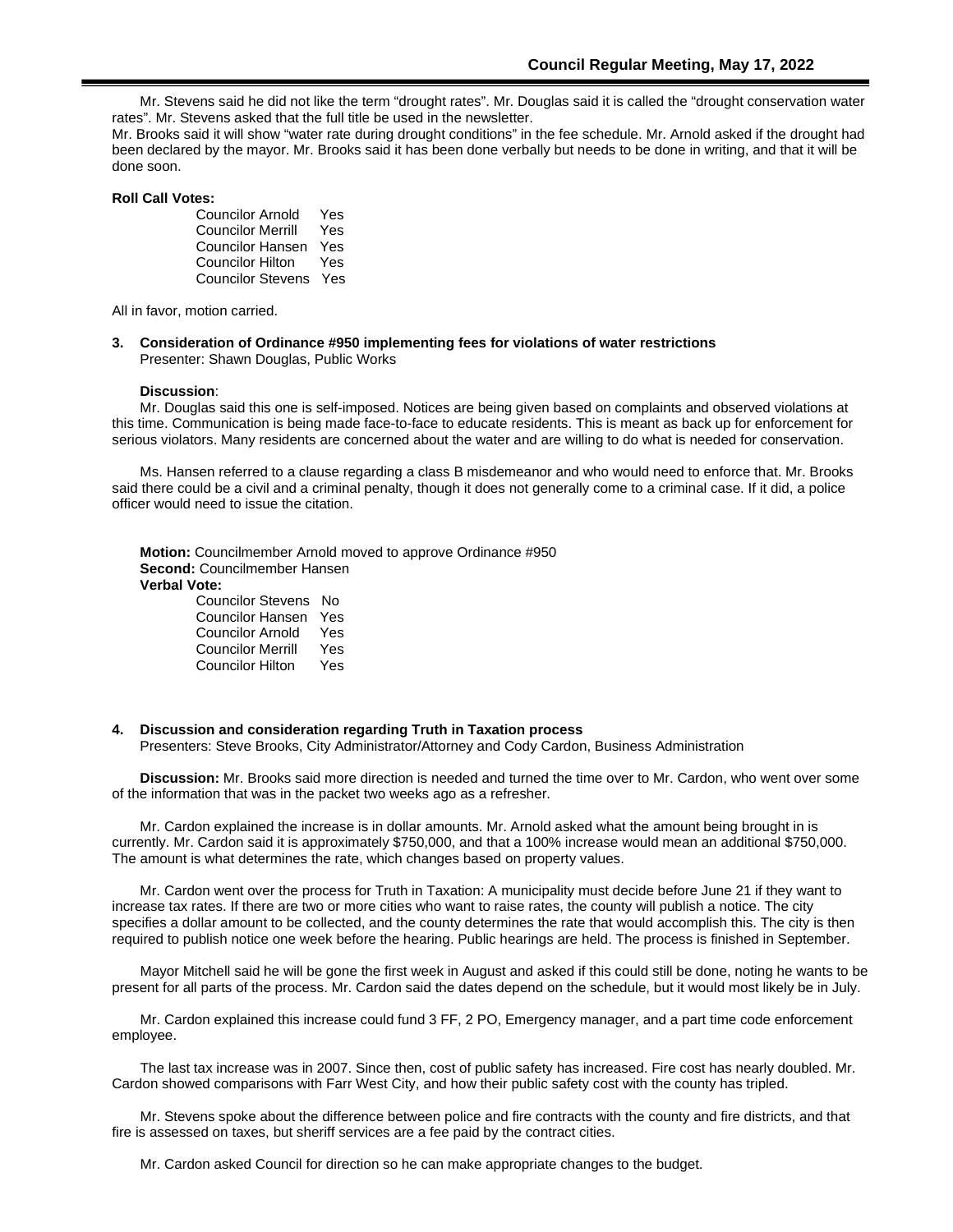Ms. Hansen said it was compelling to hear about the staff shortages for police and fire and expressed the importance of having enough staff to handle the calls that come in and to take care of the residents. She appreciates how hard the police have worked to keep within budget. She understands there is growth in the city and retirements, and that they have met the end of being able to keep getting more efficient. Giving Riverdale the ability to handle their calls also helps the surrounding cities who are needing to help our officers.

Mr. Brooks said this increase would help drastically.

Mr. Stevens noted RC Willey closing will be about an 800,000 loss in sales tax, so the timing of this is crucial.

Mayor Mitchell said he is really trying to make sure the information is being put out correctly. He asked to keep the increase under 100% if at all possible, as he is not thrilled any increase has to be made, but that it needs to be done and it would be easier to digest if it was under 100%.

Mr. Stevens said he thinks people have been desensitized because everything is going up. The young people that are usually hired for public safety and public works are not applying because they can make more money somewhere else. We need to be competitive, which is difficult when seasonal and part time employees are needed. Many places are paying impressive wages and that is who we need to compete with and start paying.

Mr. Brooks said staff is looking for guidance on an amount, which would determine the rate. Mr. Cardon further explained the rate will also adjust with the county assessment of growth, so there is not a way to guarantee a percentage at this time. He asked that a decision be made on

Mr. Arnold said he is in favor of even the 100% increase, specifically for public safety. The police calls have been changing and becoming more volatile. Officers should not need to go on these calls alone. He will gladly talk to people about it if needed, even though he is up for reelection soon.

### **Mayor Mitchell asked for a consensus to move forward with process: All were in favor.**

Mr. Stevens asked that the increase amount stay under one million. Ms. Hansen asked for a simplified table with numbers to make it easier to vote on the amount. Mr. Cardon informed council that he would have more information on numbers in June after the county assessments.

Mr. Arnold noted that Riverdale's low tax rate and lack of increases does not look good to the state, especially with the problem of sales tax changes coming up.

Richard Copps, a Roy resident, spoke up and said Riverdale is one of the lowest tax areas in the county.

**5. Consideration of adjourning into Closed Executive Session pursuant to the provisions of Section 52-4-205 of the Open and Public Meetings Act for the purpose of discussing the purchase or sale of real property (Roll call vote)**

Presenter: Steve Brooks, City Administrator/Attorney

**Motion:** Councilmember Hansen moved to enter closed session **Second:** Councilmember Arnold **Roll Call Votes:**  Councilor Hilton Yes Councilor Stevens Yes

Councilor Merrill Yes Councilor Hansen Yes Councilor Arnold Yes

**The Closed Executive Session began at 7:16 pm The Closed Executive Session ended at 8:25 pm**

### **Comments**

- **1. City Council:** 
	- Stevens asked about the video from the shooting.
- **2. City Staff:**

-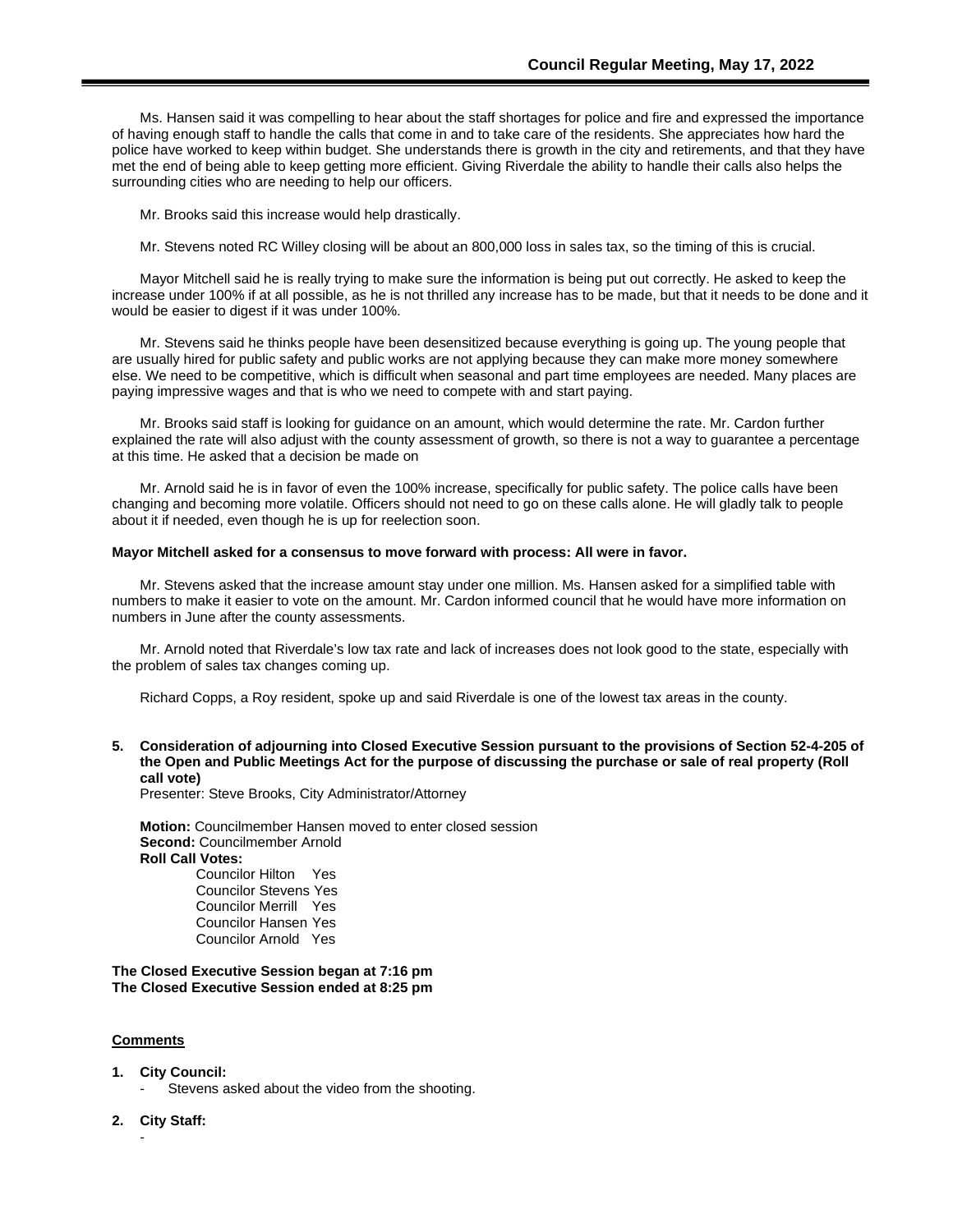### **3. Mayor:**

- Dave Leahy is going to resign from the veteran's committee and should have recognition.<br>- Thanks to city staff and how they work together, and their vast knowledge.
- Thanks to city staff and how they work together, and their vast knowledge.

### **Adjournment.**

Having no further business to discuss, Councilmember Arnold made a motion to adjourn. The motion was seconded by Councilmember Hilton and all voted in favor. The meeting was adjourned at 8:29 p.m.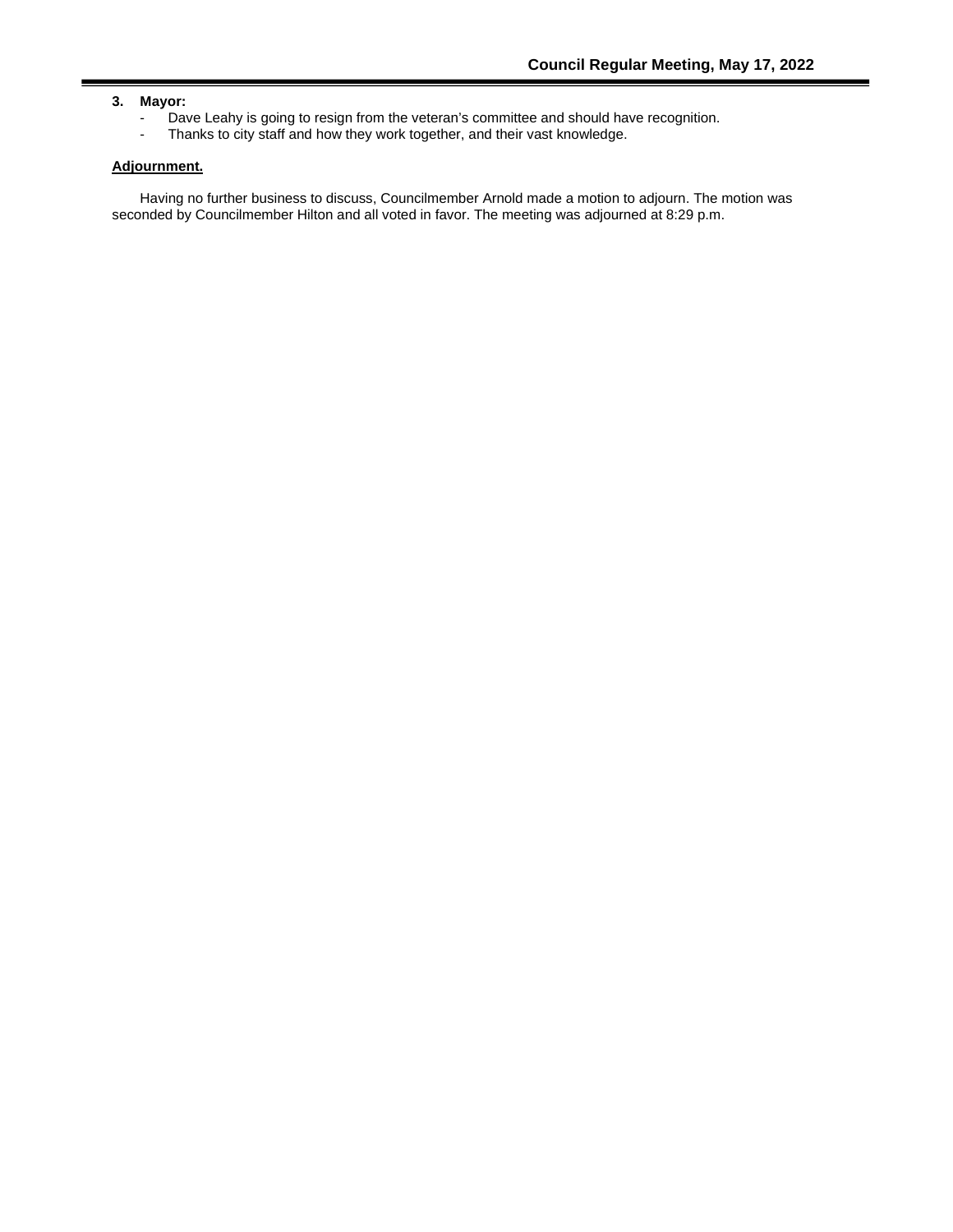## **RIVERDALE CITY CITY COUNCIL AGENDA June 7, 2022**

## **AGENDA ITEM: G1**

<span id="page-9-0"></span>

| <b>SUBJECT:</b>     | Motion to approve Resolution 2022-15 amending Personnel Policies<br>Handbook Chapter 12, Substance Abuse and Drug Free Workplace.                                                                   |
|---------------------|-----------------------------------------------------------------------------------------------------------------------------------------------------------------------------------------------------|
| <b>PRESENTER:</b>   | <b>Stacey Comeau, Human Resources</b>                                                                                                                                                               |
| <b>INFORMATION:</b> | a. Executive Summary<br>b. Resolution 2022-15 with Personnel Policy Amendment<br>SB0046<br>$\mathbf{C}$<br><b>Medical Cannabis Utah Code</b><br>$d_{\infty}$<br>e. UMCA Public Employee Protections |

**[BACK TO AGENDA](#page-0-0)**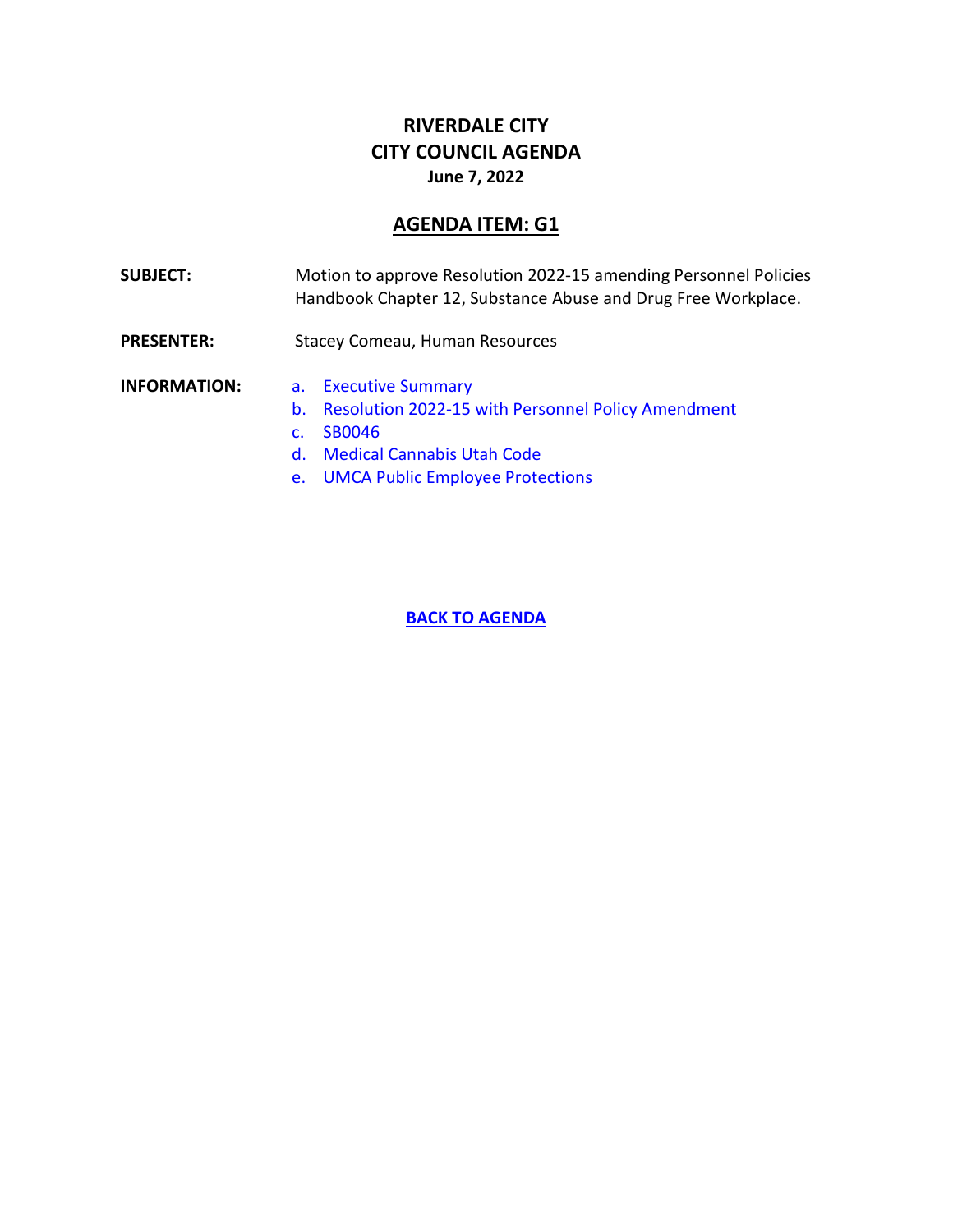

# City Council Executive Summary

<span id="page-10-0"></span>For the Council meeting on: June 07, 2022

Petitioner: Stacey Comeau

Summary of Proposed Action

Motion to approve resolution 2022-15 amending Personnel Policies Handbook Chapter 12 Substance Abuse and Drug Free Workplace.

Summary of Supporting Facts & Options

• Amending Chapter 12 of the Personnel Policies Handbook to comply with Senate Bill 46 Medical Cannabis Patient Protection Amendments.

| Legal Comments - City Attorney                          |                                               |
|---------------------------------------------------------|-----------------------------------------------|
|                                                         |                                               |
|                                                         | Steve Brooks, Attorney                        |
| Fiscal Comments - Business Administrator/Budget Officer |                                               |
|                                                         | Cody Cardon,<br><b>Business Administrator</b> |
| Administrative Comments - City Administrator            |                                               |
|                                                         | Steve Brooks,<br>City Administrator           |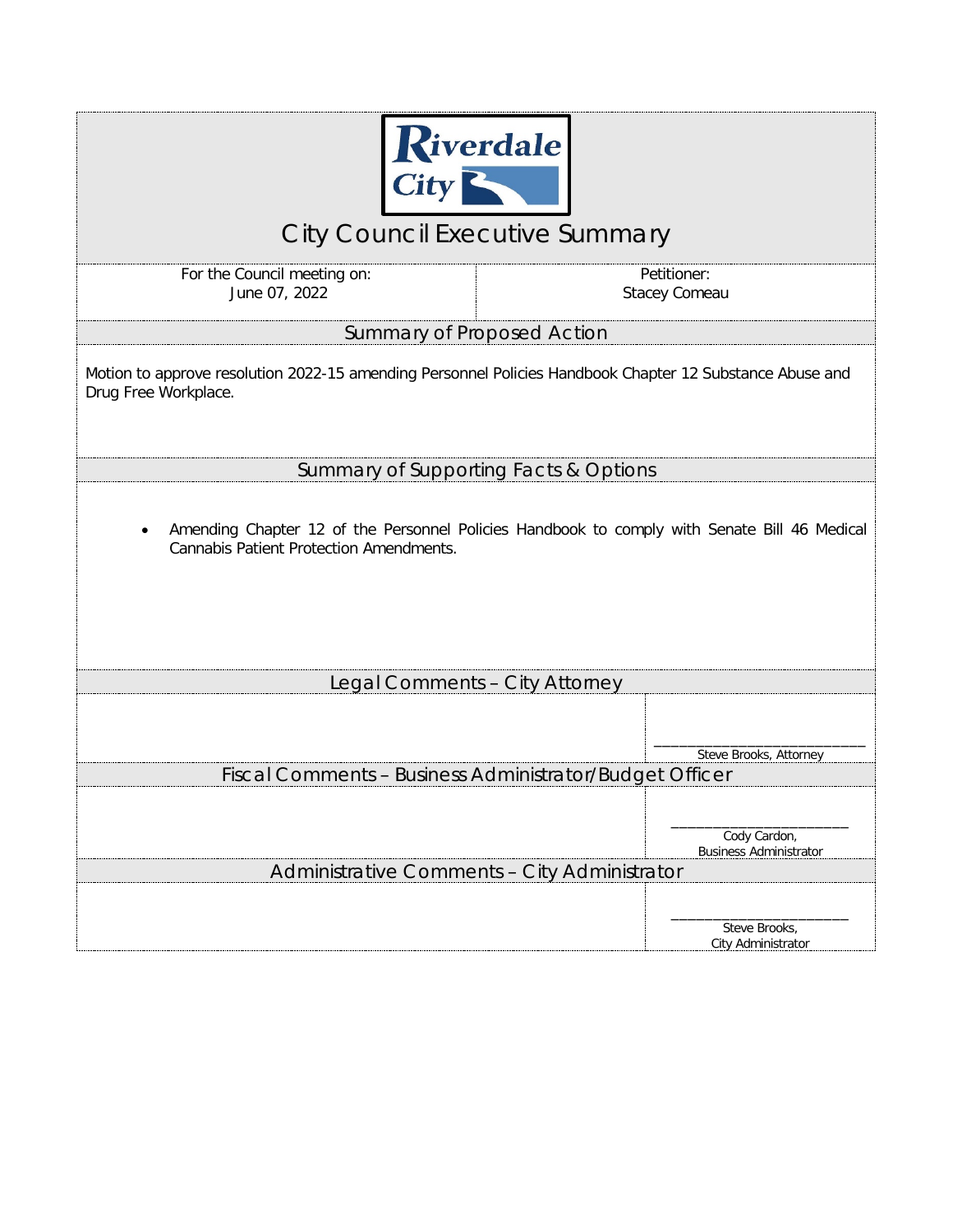<span id="page-11-0"></span>

## **RESOLUTION NO. 2022-15**

## **A RESOLUTION ADOPTING AN AMENDMENT TO THE RIVERDALE CITY PERSONNEL POLICIES & PROCEDURES HANDBOOK**

**WHEREAS,** Riverdale City has previously adopted a Personnel Policy Handbook which includes Employee Personnel Policies and Procedures; and

**WHEREAS**, it is necessary, from time to time, to make amendments to the Personnel Policy Handbook to supplement, change, clarify, or revise certain sections of the Handbook; and

**WHEREAS,** the City Council has reviewed the affected sections of the Personnel Policy and has determined a need to amend said sections; ands

**WHEREAS,** the City finds the amendment of this policy to be in the best interest of Riverdale City and the employees of Riverdale City; and

**WHEREAS,** this amendment to the Personnel Policy Handbook will be made available to all City employees.

**NOW, THEREFORE, BE IT HEREBY RESOLVED** by the City Council of the City of Riverdale that the amendment to the Riverdale City Personnel Policies Handbook as set forth in the attached Exhibit A (Chapter 12 Substance Abuse and Drug Free Workplace), is hereby adopted and the Policy Handbook shall be amended with these changes incorporated therein and now read as outlined in said Exhibit A, as an amendment to the policy.

All other title, chapters, sections, and terms in the Personnel Policy Handbook shall remain the same, in full force and effect, unless specifically amended hereby.

This resolution shall take effect immediately upon its adopting and passage.

**PASSED AND ADOPTED** this day of June, 2022

Braden Mitchell, Mayor

\_\_\_\_\_\_\_\_\_\_\_\_\_\_\_\_\_\_\_\_\_\_\_\_\_\_\_\_\_

Attest:

\_\_\_\_\_\_\_\_\_\_\_\_\_\_\_\_\_\_\_\_\_\_\_\_\_\_\_ Michelle Marigoni, City Recorder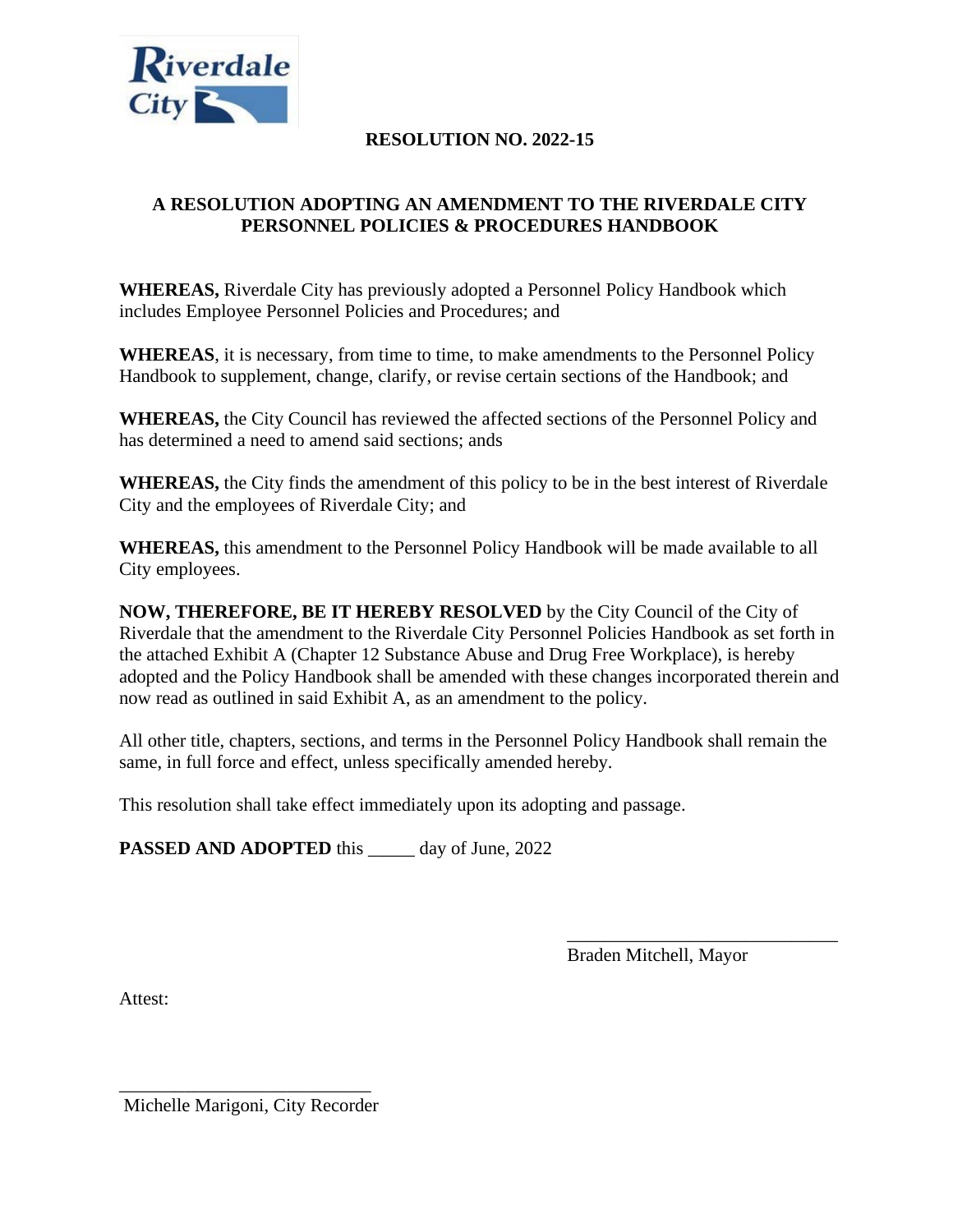## **Exhibit A**

## **Chapter 12 SUBSTANCE ABUSE AND DRUG FREE WORKPLACE**

## **12-1 Policy Statement**

The City believes that a healthy and productive work force, safe working conditions free from the effects of drugs and alcohol, and maintenance of the quality of services rendered by the City are important. The abuse of drugs and alcohol creates a variety of workplace problems, including increased injuries on the job, increased absenteeism, increased financial burden on health and benefit programs, increased workplace theft, decreased employee morale, decreased productivity, and a decline in the quality of services.

Therefore, the City hereby adopts this Policy for testing employees and prospective employees as related to drugs and alcohol in the workplace.

- A. In order to achieve a drug-free workplace, employees in, and applicants for, safety sensitive positions shall be required to participate in alcohol and drug testing:
	- 1. When an applicant has been extended a conditional offer of employment but before beginning work;
	- 2. When there is a reasonable suspicion to believe that the employee is in an impaired state;
	- 3. When the employee has been involved in an "on duty accident" or unsafe work practice and based on the facts and circumstances of each case, there is an objectively reasonable basis for conducting such test;
	- 4. On a random basis;
	- 5. As a condition for return to duty after testing positive for controlled substances or alcohol; and,
	- 6. As part of follow-up procedures to employment related drug or alcohol violations.
- B. Applicants for all other positions shall, as a condition of employment, be required to participate in alcohol and drug testing after the applicant has been extended a conditional offer of employment but before beginning work.

## **12-2 Drug & Alcohol Testing Policy Definitions**

For the purposes of this policy:

- \* "Alcohol" Alcohol is defined as the intoxicating agent in beverage alcohol, ethyl alcohol, or other low molecular weight alcohols in methyl and isopropyl alcohol no matter how packaged or in what form the alcohol is stored, utilized or found.
- \* "Drugs" used in this policy refer to and include all drugs, paraphernalia, controlled substances, or mood or mind altering inhalants, any of which were not prescribed by a licensed physician/dentist in the United States for the person taking or in possession of the drug or substance, or which have not been used as prescribed or directed.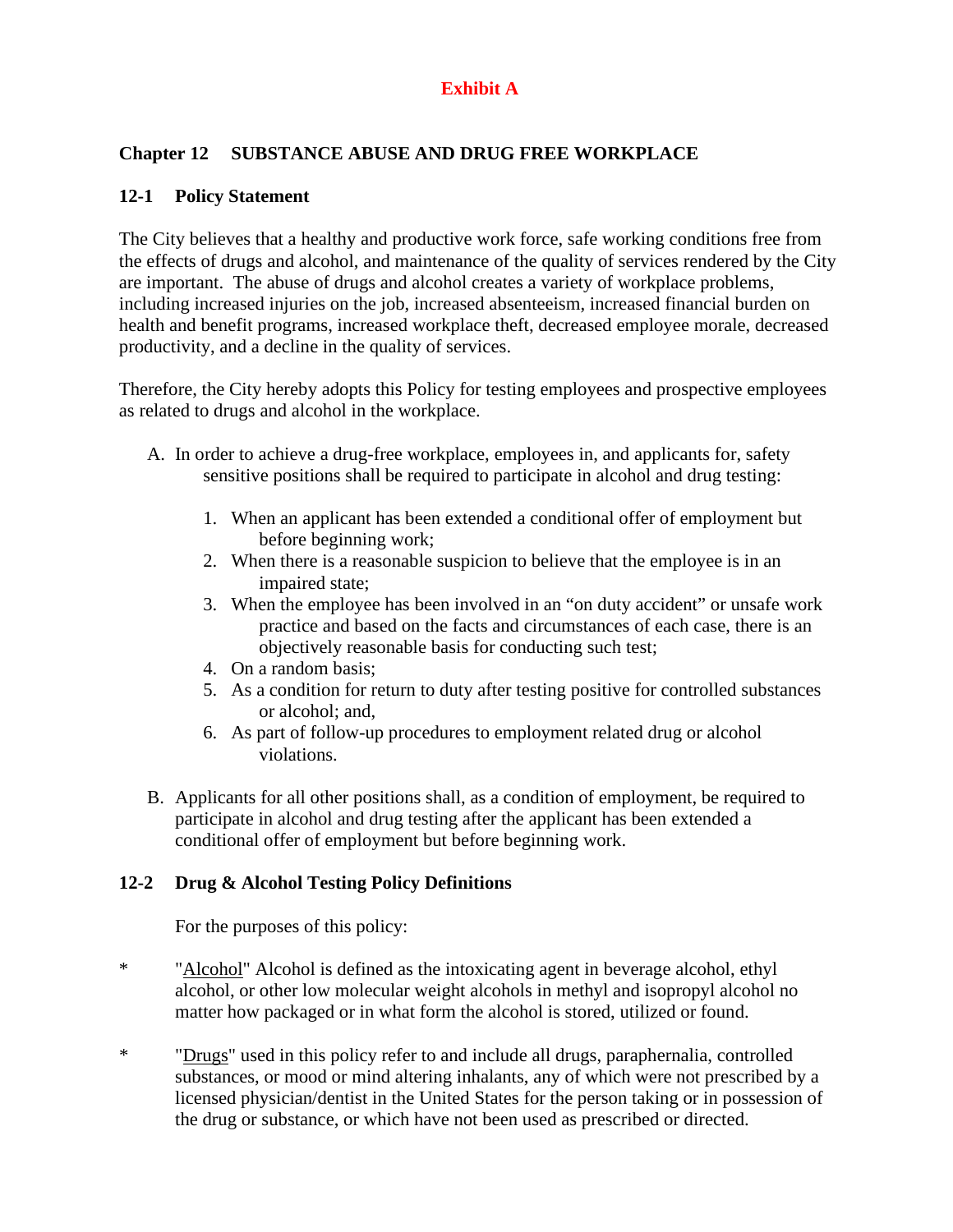- \* "Drug Paraphernalia" means objects used to manufacture, compound, covert, produce, process, prepare, test, analyze, pack, store, contain, conceal, and/or to inject, ingest, inhale, or otherwise introduce a drug into the human body.
- \* "Employee" means any person in the service of the City whether for compensation or as a volunteer.
- \* "Prospective employee" means any person who has made application for employment with the City and to whom the City has offered employment, conditioned upon the results of a drug and alcohol test.
- \* "Conviction" means a finding of guilt (including a plea of no contest) or imposition of sentence, or both, by any judicial body charged with the responsibility to determine violations of the Federal or State criminal statutes.
- \* "Criminal Drug Statute" means a Federal or State criminal statute involving the manufacture, distribution, dispensing, possession, or use of any controlled substance. Except as provided in Title 26, Chapter 61a, Utah Medical Cannabis Act.
- \* "MRO" means Medical Review Officer, charged with reviewing and interpreting test results and determining any alternate medical explanations.
- \* "Drug Policy Coordinator" is the City employee specifically designated to administer the Drug and Alcohol Testing Policy and through whom any procedures, or disciplinary or rehabilitative action regarding this policy, must be reviewed and approved. The Drug Policy Coordinator is the City Administrator or other person designated by the City Administrator.
- \* "CDL-Commercial Driver's License" is the license required to operate a commercial vehicle.
- \* "Positive Test" any test result showing a blood alcohol content of 0.024or greater or the presence of any controlled substance in the test subject. Except as provided in Title 26, Chapter 61a, Utah Medical Cannabis Act.

**\* "**Refusal to Submit to Testing" failure to provide a testing sample without a valid and verified medical explanation, after the employee has received notice that he/she is being tested and a sample is required, or engages in conduct that clearly obstructs the testing process.

**\* "**Reasonable Suspicion" knowledge sufficient to induce an ordinarily prudent and cautious person under the circumstances to believe that a prohibited activity is occurring.

\* "Safety Sensitive Duties" any duties requiring a Commercial Drivers License, Firefighting Duties, Police Duties, any other duties or positions deemed safety sensitive. Or which directly affects the safety of employees, the general public, or positions where there is access to controlled substances, as defined in Utah Code Title 58, Chapter 37, Utah Controlled Substances Act, during the course of performing job duties.

\* "Sample" means urine, blood, breath, saliva or hair.

## **12-3 Testing Policy**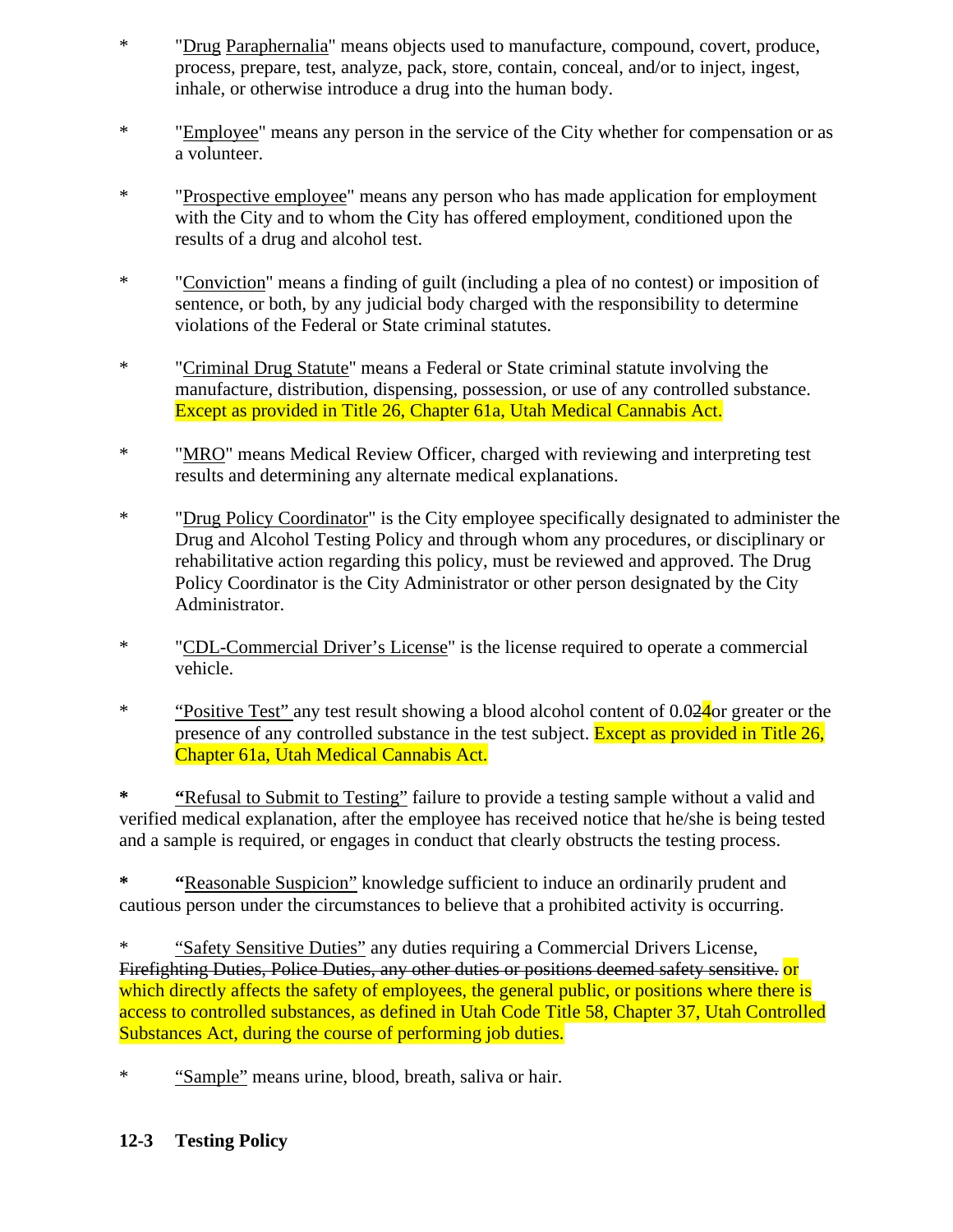It is the policy of the City to test employees and prospective employees for the presence of drugs or alcohol, according to the provisions set forth below, as a condition of hire or continued employment. Any employee or prospective employee failing (except as provided in Title 26, Chapter 61a, Utah Medical Cannabis Act) or refusing to take the test will not be eligible for employment, or if employed, may be subject to termination, If an employee's breath alcohol concentration is  $.0014$  or more, a second breath specimen shall be tested approximately 10 minutes later. The results of the second test shall be determinative, however the employee may ask for a blood test after the second positive breath specimen. The City shall consider as negative all confirmed positive drug and alcohol test results with a medically sufficient explanation.

\*Safety sensitive positions are defined as any employee working for the Police Department, Fire Department, or the Public Works Department. include any duties requiring a Commercial Drivers License, or the duties performed directly affects the safety of employees, the general public, or positions where there is access to controlled substances, as defined in Utah Code Title 58, Chapter 37, Utah Controlled Substances Act, during the course of performing job duties.

- A. The City shall require the testing of employees and prospective employees, including management, on a periodic basis, under the following circumstances and purposes:
	- 1. **Pre-Employment Testing**. All prospective employees shall be tested for drug and alcohol usage prior to being placed for employment. All job applicants shall be informed of the policy at the pre-employment interviews. A copy of this policy shall be available for review by all job applicants. All prospective employees shall be required, prior to being hired by the City, to sign the acknowledgment form, agreeing to abide by the terms of this policy. The City will exclude from employment any job applicant or prospective employee who refuses to abide by the terms of this policy. Any prospective employee whose pre-employment drug and alcohol test results in a confirmed positive and who does not have a medically sufficient explanation (as determined in the sole, but reasonable, discretion of the MRO), may reapply for employment with the City after six months from the date of such test. If the City hires a prospective employee, he or she must have first successfully passed the above-referenced pre-employment drug and alcohol test, and thereafter he or she will be subject to all the procedures and requirements for drug and alcohol testing as set forth in this policy.

In addition, any employee who has taken an extended leave of absence of six months or longer must be retested under this section before returning to work.

## 2. **Reasonable Suspicion (For Cause) Testing**.

A. When a designated supervisor makes a determination that there is a reasonable suspicion to believe that an employee performing or assigned to safety sensitive positions is using, is under the influence of, or is in possession of alcohol or controlled substances, the employee shall be subject to drug/alcohol testing.

1. The Supervisor making the determination that reasonable suspicion exists shall submit written documentation setting forth the specific, contemporaneous articulable observations concerning the appearance, behavior, speech or body odors of the employee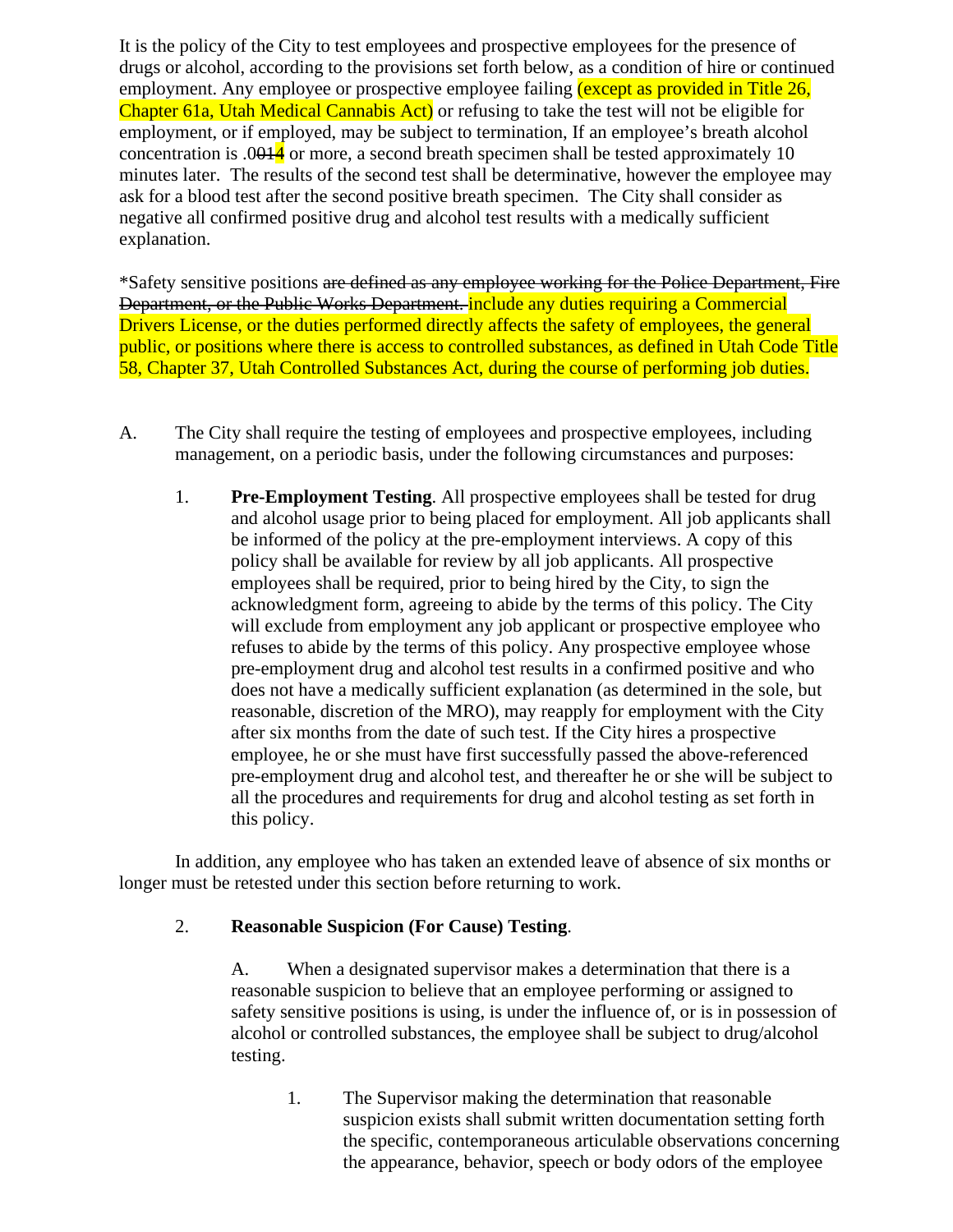which resulted in the reasonable suspicion determination. Reasonable suspicion of use of a controlled substance may also be based on observation of indications of the chronic and withdrawal effects of controlled substances.

- a. The required observations underlying reasonable suspicion testing must be made by a supervisor or city official who has received at least two (2) hours of training on the physical, behavioral, speech and performance indicators of alcohol and drug use.
- b. Observations underlying the reasonable suspicion testing must be documented in writing and signed by the supervisor or city official within twenty four (24) hours or before the results of the test are announced, whichever is later.
- 2. Reasonable suspicion testing may not be conducted by the same supervisor who makes the reasonable suspicion determination.
- B. Special requirements associated with reasonable suspicion alcohol testing.
	- 1. Alcohol testing is authorized only if the observations set forth above are made during, just proceeding or just after the performance of safety sensitive functions.
	- 2. If an alcohol test is not administered within two (2) hours following the identification of reasonable suspicion, the supervisor prepare and maintain documentation stating why the test was not administered within two (2) hours.
	- 3. If an alcohol test is not administered within eight (8) hours following the identification of reasonable suspicion, the supervisor shall cease attempts to administer an alcohol test and shall prepare and maintain documentation stating why the test was not administered within eight (8) hours.
- C. Special requirements associated with reasonable suspicion drug testing.
	- 1. If a drug test is not administered within thirty two (32) hours following the identification of reasonable suspicion, the supervisor shall cease attempts to administer a drug test, and shall prepare and maintain documentation stating why the test was not administered within thirty two (32) hours.
- D. Upon required testing due to reasonable suspicion, the employee tested shall not engage in the operation of any City equipment or engage in any employment related duties, which his/her supervisor deems dangerous to himself/herself or others until the results of the tests are received and the employee is released back to work by the Drug Policy Coordinator.
- 3. **Return to Duty Testing**. If the City returns to duty an employee who is assigned to a safety sensitive position after he or she has voluntarily sought rehabilitation for drug or alcohol abuse and has successfully completed rehabilitation, such employee shall be entered into a program of unannounced drug and alcohol testing for a predetermined period of time at the sole discretion of the City.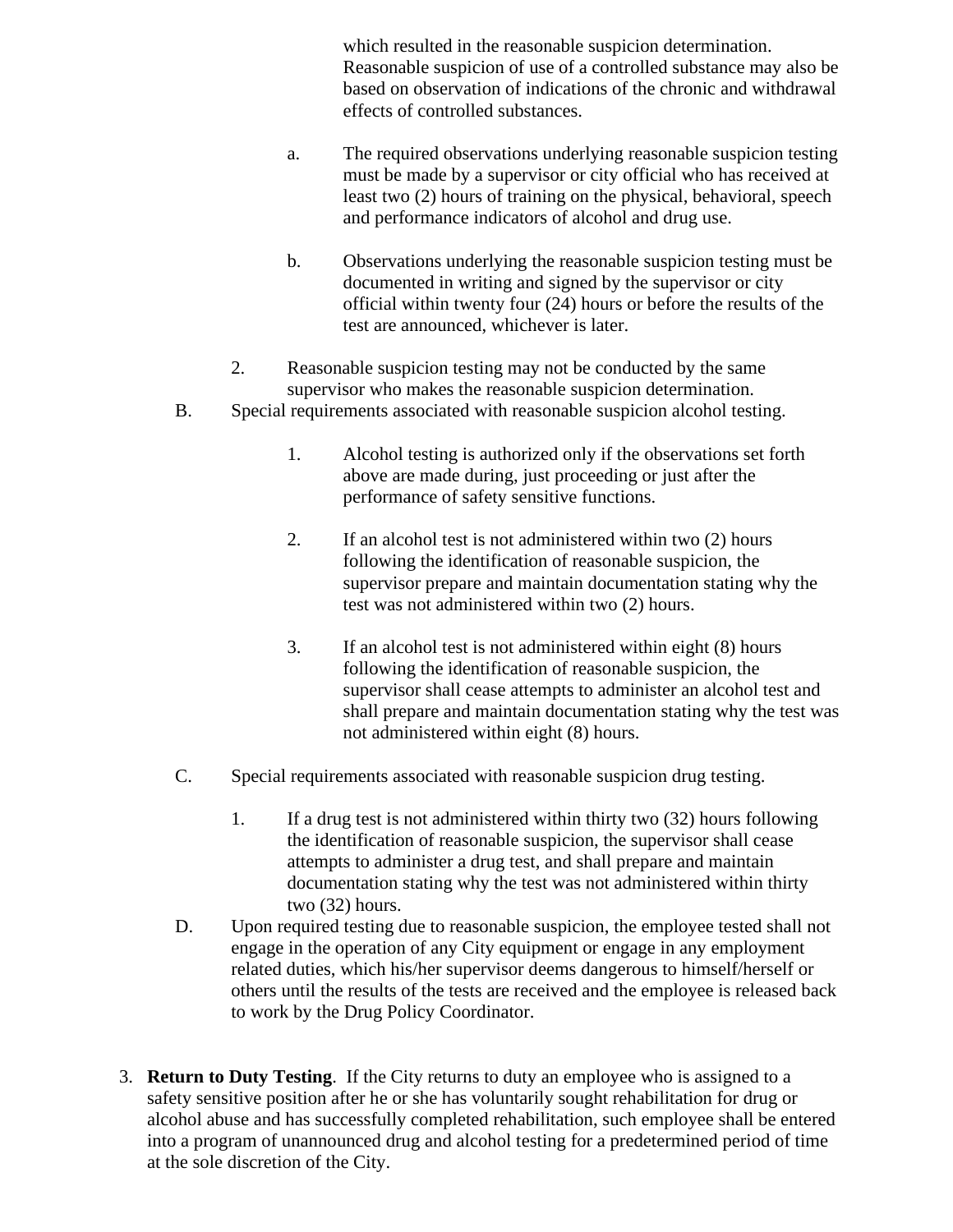4. **Post-Accident Testing**. The City may require employees in safety sensitive positions\* to submit to a post-accident drug test if, based on the facts and circumstances of each case, there is an objectively reasonable basis for conducting such a test.

If a DOT recordable accident occurs – the driver must be drug tested within 32 hours and alcohol tested within 2 hours. An accident is considered to be a DOT recordable accident if any of the following conditions exist:

- 1. Fatality, or bodily injury requiring medical treatment away from the scene.
- 2. One or more vehicles is towed from the scene of the accident.
- 5. **Random Testing**. Employees assigned to, or performing, safety sensitive duties are subject to random drug/alcohol tests.
- A. Random tests shall be:
	- 1. unannounced; and
	- 2. reasonably spread throughout the year.
- B. Each employee within a testing pool must have an equal chance of being tested each time a random test is conducted.
- B. Employee's required to hold a Commercial Driver's License (CDL) and drive commercial vehicles as a condition of employment may be tested as required by federal and/or state law.
- C. Any drug or alcohol testing shall occur during or immediately after the regular work period of current employees, and shall be deemed work time for purposes of compensation and benefits for current employees.
- D. Individuals will be tested on City premises or sent to an outside clinic or testing facility licensed to perform such tests. If an employee is sent to an outside clinic for a "Reasonable Suspicion" test, the employee must be driven to the facility by the supervisor or his/her designee. The employee must then be put on administrative leave until the results of the test are available. The supervisor must make arrangements or help the employee make arrangements to get home without driving him/herself.
- E. The City shall pay all costs of testing and transportation associated with a test required by the City.
- F. All sample collection and testing shall be performed under the following conditions:
	- 1. The collection of samples shall be performed under reasonable and sanitary conditions.
	- 2. Samples shall be collected and tested with due regard to the privacy of the individual being tested, and in a manner reasonably calculated to prevent substitutions or interference with the collection or testing of reliable samples.
	- 3. The collection of samples shall be documented, and the documentation procedures shall include labeling of samples, to reasonably preclude the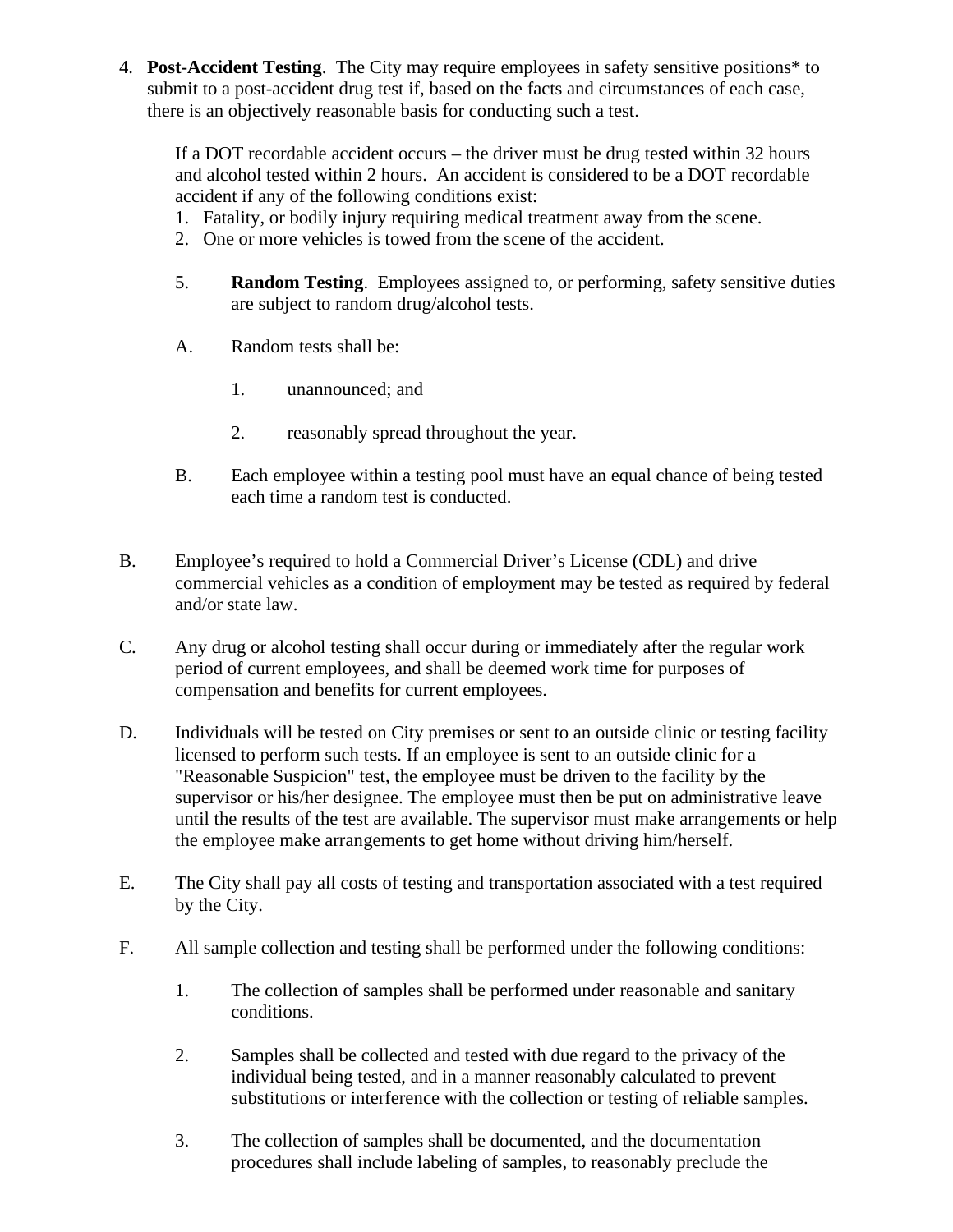probability of erroneous identification of test results. An opportunity shall be provided for the employee or prospective employee to provide notification of any information that he or she considers to be relevant to the test, including identification of currently or recently used prescriptions or non-prescription drugs, or other relevant medical information.

- 4. Sample collection, storage, and transportation to the place of testing shall be performed in a manner that reasonably precludes the probability of sample misidentification, contamination or adulteration.
- 5. Sample testing shall conform to scientifically accepted analytical methods and procedures.
- 6. Testing shall include verification or confirmation of any positive initial screening test by gas chromatography, gas chromatography-mass spectroscopy, or other comparably reliable method.
- G. In the case of urine testing, an employee or prospective employee will submit a split urine sample. A split urine sample shall consist of at least 45 ml of urine. The urine shall be divided into two specimen bottles, with at least 30 ml of urine in one bottle and at least 15 ml of urine in the other. If the test results of the 30 ml urine sample indicate the presence of drugs, the donor of the test shall have 72 hours from the time he is so notified to request, at his option that the 15 ml urine sample be tested for the indicated drugs, the expense of which shall be divided equally between the donor and the City. The test results of both samples may be considered at any subsequent disciplinary hearing.
- H. Drug and alcohol testing will be conducted in compliance with federal, state and local laws, including but not limited to Utah Code Ann. s 34-41-101 *et seq*.

## **12-4 City Action**

Upon receipt of a verified or confirmed positive drug or alcohol test result, which indicates a violation of this policy (and in the case of urine testing after providing the employee or prospective employee notice of the result of the initial test and the option to have the 15ml urine sample tested), or upon the refusal of any employee or prospective employee to provide a sample, the City may use that test result except as provided in Title 26, Chapter 61a, Utah Cannabis Act, or refusal as the basis for disciplinary or rehabilitative actions, which may include, but not be limited to, the following:

- A. Termination of employment.
- B. Refusal to hire a prospective employee.
- C. Any other disciplinary measures in conformance with the City's practices, policies, or procedures.

## **12-5 Confidentiality**

The information received from the drug testing results shall be the property of the City. Test results information may be released to the person who has been tested upon written request.

## **12-6 Work Place Rules**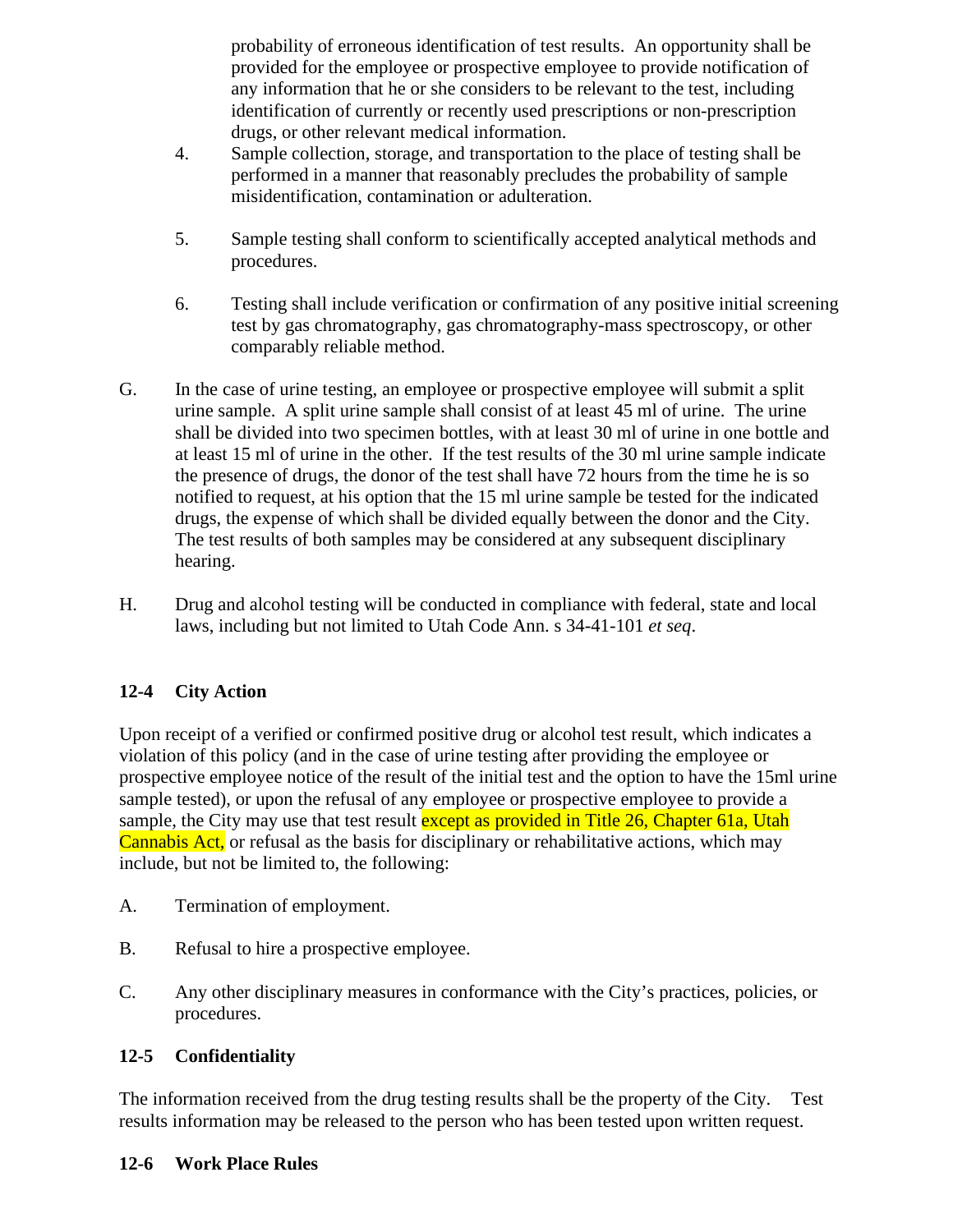Employees who possess, dispense, manufacture, or distribute alcohol, drugs or drug paraphernalia on City premises, or on City time may be subject to disciplinary action, including termination.

Employees undergoing prescribed medical treatment with a drug that may alter physical or mental abilities must report that to their supervisor. taking legally prescribed or over the counter medications that have the potential to negatively impact the employee's ability to perform his/her job functions in a safe and effective manner must report such use to their supervisor and may be required to present medical documentation describing the effects such medication may have on the employee's ability to perform his/her tasks. The City may take such action as it deems appropriate, including but not limited to temporarily transferring the employee to a different position, permitting the employee to take leave or other steps, depending on the circumstances.

Medical cannabis is considered the equivalent of the authorized use of any other medication used at the discretion of a physician; and does not constitute the use of an illicit substance or otherwise disqualify an individual from needed medical care.

As provided in Title 26, Chapter 61a, Section 111, Utah Cannabis Act, partially referenced below:

**26-61a-111. Nondiscrimination for medical care or government employment -- Notice to prospective and current public employees -- No effect on private employers.**

- (1) For purposes of medical care, including an organ or tissue transplant, a patient's use, in accordance with this chapter, of cannabis in a medicinal dosage form or a cannabis product in a medicinal dosage form:
	- (a) is considered the equivalent of the authorized use of any other medication used at the discretion of a physician; and
	- (b) does not constitute the use of an illicit substance or otherwise disqualify an individual from needed medical care.

(2) (a) Notwithstanding any other provision of law and except as provided in Subsection [\(2\)\(b\),](https://le.utah.gov/xcode/Title26/Chapter61A/26-61a-S111.html?v=C26-61a-S111_2022032320220323#26-61a-111(2)(b)) the state or any political subdivision shall treat:

- (i) an employee's use of medical cannabis in accordance with this chapter or Section [58-37-3.7](https://le.utah.gov/xcode/Title58/Chapter37/58-37-S3.7.html?v=C58-37-S3.7_2021031720210317) in the same way the state or political subdivision treats employee use of any prescribed controlled substance; and
- (ii) an employee's status as a medical cannabis cardholder or an employee's medical cannabis recommendation from a qualified medical provider or limited provider in the same way the state or political subdivision treats an employee's prescriptions for any prescribed controlled substance.
- (b) A state or political subdivision employee who has a valid medical cannabis card is not subject to retaliatory action, as that term is defined in Section [67-19a-101,](https://le.utah.gov/xcode/Title67/Chapter19A/67-19a-S101.html?v=C67-19a-S101_2022050420220504) for failing a drug test due to marijuana or tetrahydrocannabinol without evidence that the employee was impaired or otherwise adversely affected in the employee's job performance due to the use of medical cannabis.

(c) Subsections [\(2\)\(a\)](https://le.utah.gov/xcode/Title26/Chapter61A/26-61a-S111.html?v=C26-61a-S111_2022032320220323#26-61a-111(2)(a)) and [\(b\)](https://le.utah.gov/xcode/Title26/Chapter61A/26-61a-S111.html?v=C26-61a-S111_2022032320220323#26-61a-111(2)(b)) do not apply: (i) where the application of Subsection  $(2)(a)$  or  $(b)$  would jeopardize federal funding,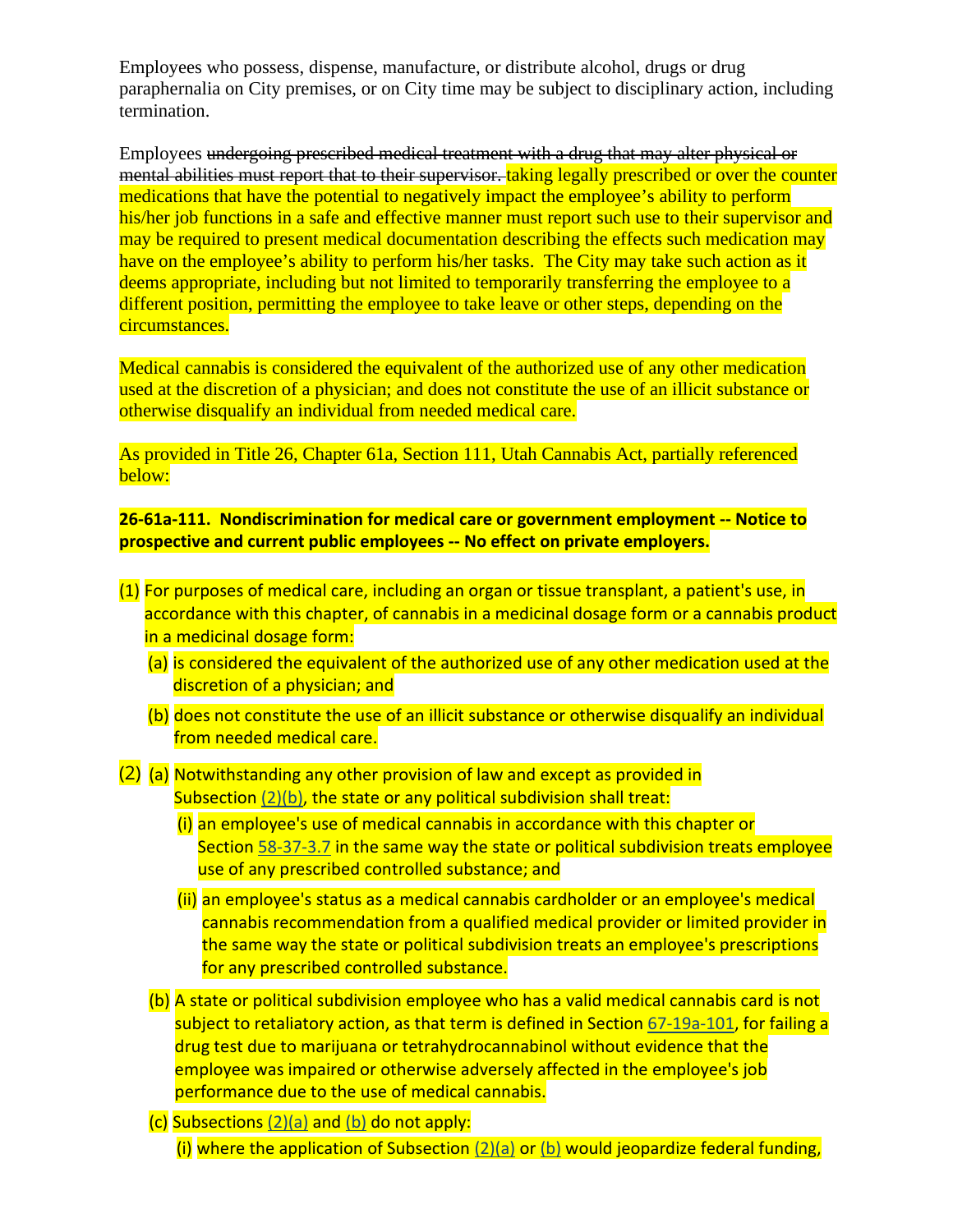a federal security clearance, or any other federal background determination required for the employee's position;

- (ii) if the employee's position is dependent on a license or peace officer certification that is subject to federal regulations, including 18 U.S.C. Sec. 922(g)(3); or
- (iii) if an employee described in Subsections [34A-2-102\(1\)\(h\)\(ii\)](https://le.utah.gov/xcode/Title34A/Chapter2/34A-2-S102.html?v=C34A-2-S102_2019051420190514#34A-2-102(1)(h)(ii)) through [\(vi\)](https://le.utah.gov/xcode/Title34A/Chapter2/34A-2-S102.html?v=C34A-2-S102_2019051420190514#34A-2-102(1)(h)(vi)) uses medical cannabis during the 12 hours immediately preceding the employee's shift or during the employee's shift.

Any employee convicted of violating a criminal drug statute must notify the City Administrator within five (5) days of conviction. The City may take appropriate disciplinary or rehabilitative actions as a consequence.

No employee may use or be under the influence of drugs or alcohol on the City's premises, in the City's vehicles, or any time the employee is representing the City on City business, except in cases involving a current, prescription prescribed in the United States, or over-the-counter drug, taken as prescribed or directed.

## **12-7 Miscellaneous**

A copy of the City's Drug and Alcohol Testing Policy shall be distributed to and posted for all employees, and all employees shall be required to acknowledge receiving, reading, and acknowledging the policy. Copies shall be made available to prospective employees.

This policy applies to management as well as other employees.

Employees wishing assistance with overcoming drug or alcohol abuse may contact their supervisor or the Drug Policy Coordinator for information about counseling and rehabilitation programs.

## **12-8 Acknowledgment of Policy**

The City shall require each employee to read this policy and sign a form, acknowledging that they have received and read a copy of this policy and agree to abide by its terms as a condition of continued employment. The signed acknowledgment shall be kept in each employee's personnel file.

## **12-9 Drug and Alcohol Policy Not a Contract**

This Drug and Alcohol Testing Policy is the unilateral action of the City and does not constitute an express or implied contract with any person affected by or subject to the policy. Neither this policy nor any action taken pursuant to this policy assures or guarantees employment or any terms of employment to any person for any period of time. The City may alter, terminate or make exceptions to this policy at any time, at the City's sole discretion. This policy does not limit or alter the City's right to terminate any employee at any time for any reason.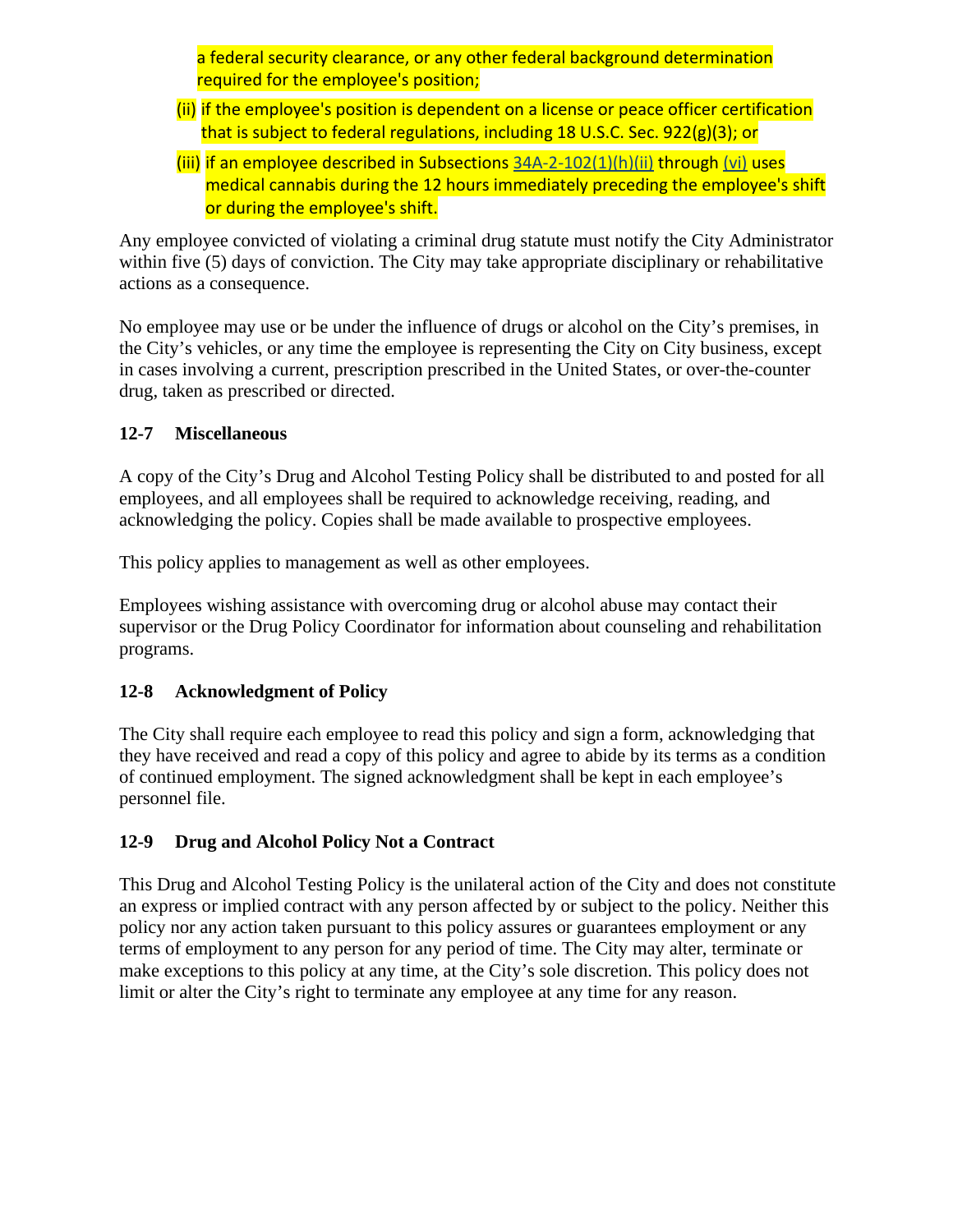**Enrolled Copy S.B. 46**

<span id="page-20-0"></span>

| <b>Elifoned Copy</b>                       | 5.D. |
|--------------------------------------------|------|
| <b>MEDICAL CANNABIS PATIENT PROTECTION</b> |      |

|                                                                                        | <b>AMENDMENTS</b>                                                               |
|----------------------------------------------------------------------------------------|---------------------------------------------------------------------------------|
|                                                                                        | 2022 GENERAL SESSION                                                            |
|                                                                                        | <b>STATE OF UTAH</b>                                                            |
|                                                                                        | <b>Chief Sponsor: Daniel W. Thatcher</b>                                        |
|                                                                                        | House Sponsor: Joel Ferry                                                       |
| Cosponsors:                                                                            | Michael S. Kennedy                                                              |
| Jacob L. Anderegg                                                                      | Daniel McCay                                                                    |
| Luz Escamilla                                                                          | Evan J. Vickers                                                                 |
|                                                                                        |                                                                                 |
| <b>LONG TITLE</b>                                                                      |                                                                                 |
| <b>General Description:</b>                                                            |                                                                                 |
|                                                                                        | This bill amends protections for medical cannabis patients.                     |
| <b>Highlighted Provisions:</b>                                                         |                                                                                 |
| This bill:                                                                             |                                                                                 |
| amends protections for medical cannabis patients, including public employees, to<br>▶. |                                                                                 |
|                                                                                        | protect the holding of a medical cannabis card and medical cannabis             |
| recommendations; and                                                                   |                                                                                 |
| ▶.                                                                                     | makes technical and conforming changes.                                         |
| Money Appropriated in this Bill:                                                       |                                                                                 |
| None                                                                                   |                                                                                 |
| <b>Other Special Clauses:</b>                                                          |                                                                                 |
| None                                                                                   |                                                                                 |
| <b>Utah Code Sections Affected:</b>                                                    |                                                                                 |
| <b>AMENDS:</b>                                                                         |                                                                                 |
|                                                                                        | 26-61a-111, as last amended by Laws of Utah 2021, Chapter 344                   |
|                                                                                        | 78A-2-231, as last amended by Laws of Utah 2021, Chapters 260 and 337           |
|                                                                                        | 80-3-110, as last amended by Laws of Utah 2021, Chapters 38, 337 and renumbered |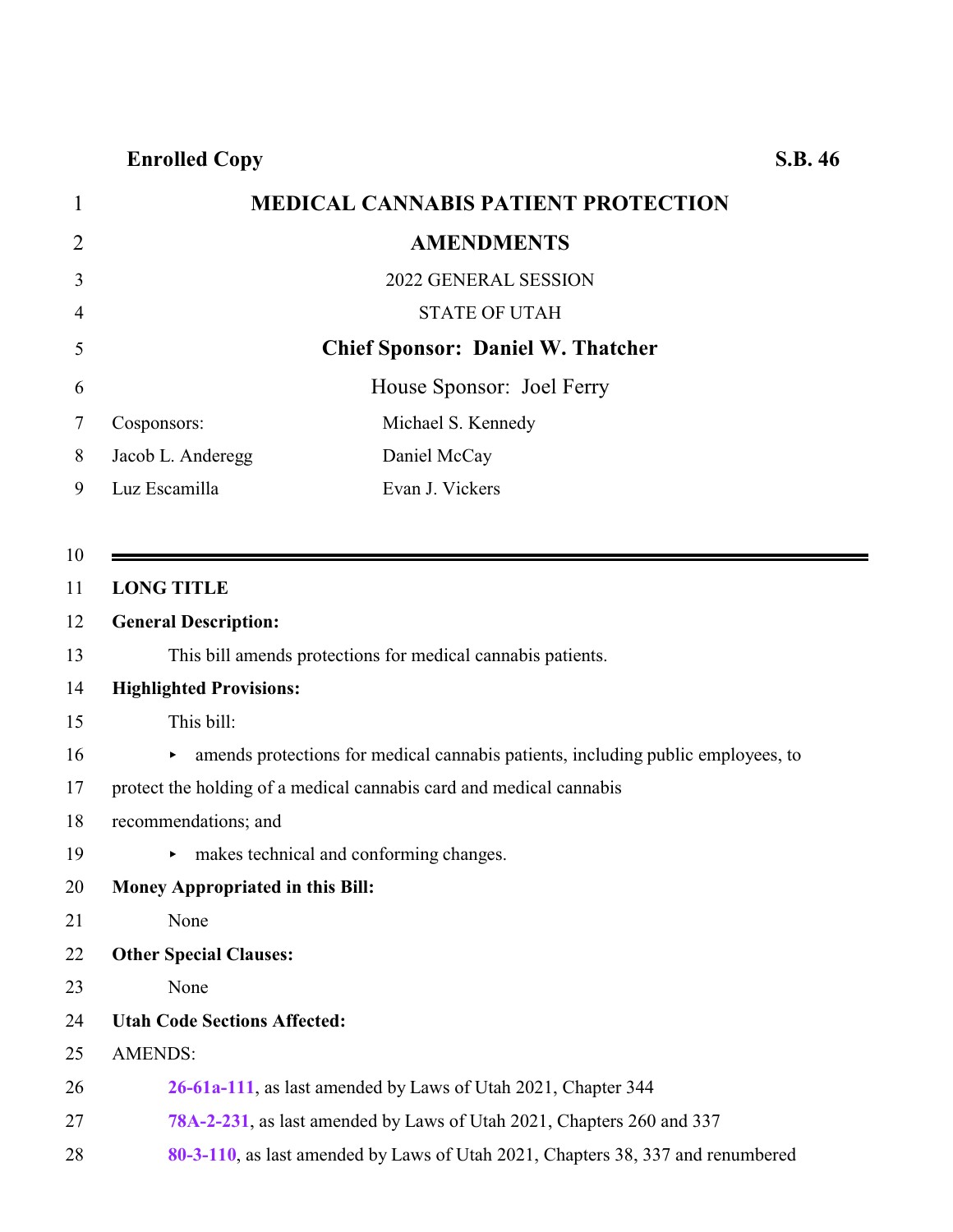|  |  | 29 and amended by Laws of Utah 2021, Chapter 261 and last amended by Coordination Clause, |
|--|--|-------------------------------------------------------------------------------------------|
|--|--|-------------------------------------------------------------------------------------------|

Laws of Utah 2021, Chapter 261

| Be it enacted by the Legislature of the state of Utah:                                                |
|-------------------------------------------------------------------------------------------------------|
| Section 1. Section 26-61a-111 is amended to read:                                                     |
| 26-61a-111. Nondiscrimination for medical care or government employment --                            |
| Notice to prospective and current public employees -- No effect on private employers.                 |
| (1) For purposes of medical care, including an organ or tissue transplant, a patient's                |
| use, in accordance with this chapter, of cannabis in a medicinal dosage form or a cannabis            |
| product in a medicinal dosage form:                                                                   |
| (a) is considered the equivalent of the authorized use of any other medication used at                |
| the discretion of a physician; and                                                                    |
| (b) does not constitute the use of an illicit substance or otherwise disqualify an                    |
| individual from needed medical care.                                                                  |
| (2) (a) Notwithstanding any other provision of law and except as provided in                          |
| Subsection $(2)(b)$ , the state or any political subdivision shall treat:                             |
| (i) an employee's use of medical cannabis in accordance with this chapter or Section                  |
| 58-37-3.7 in the same way the state or political subdivision treats employee use of any               |
| prescribed controlled substance[-]; and                                                               |
| (ii) an employee's status as a medical cannabis cardholder or an employee's medical                   |
| cannabis recommendation from a qualified medical provider or limited provider in the same             |
| way the state or political subdivision treats an employee's prescriptions for any prescribed          |
| controlled substance.                                                                                 |
| (b) A state or political subdivision employee who has a valid medical cannabis card is                |
| not subject to adverse action, as that term is defined in Section $67-21-2$ , for failing a drug test |
| due to marijuana or tetrahydrocannabinol without evidence that the employee was impaired or           |
| otherwise adversely affected in the employee's job performance due to the use of medical              |
| cannabis.                                                                                             |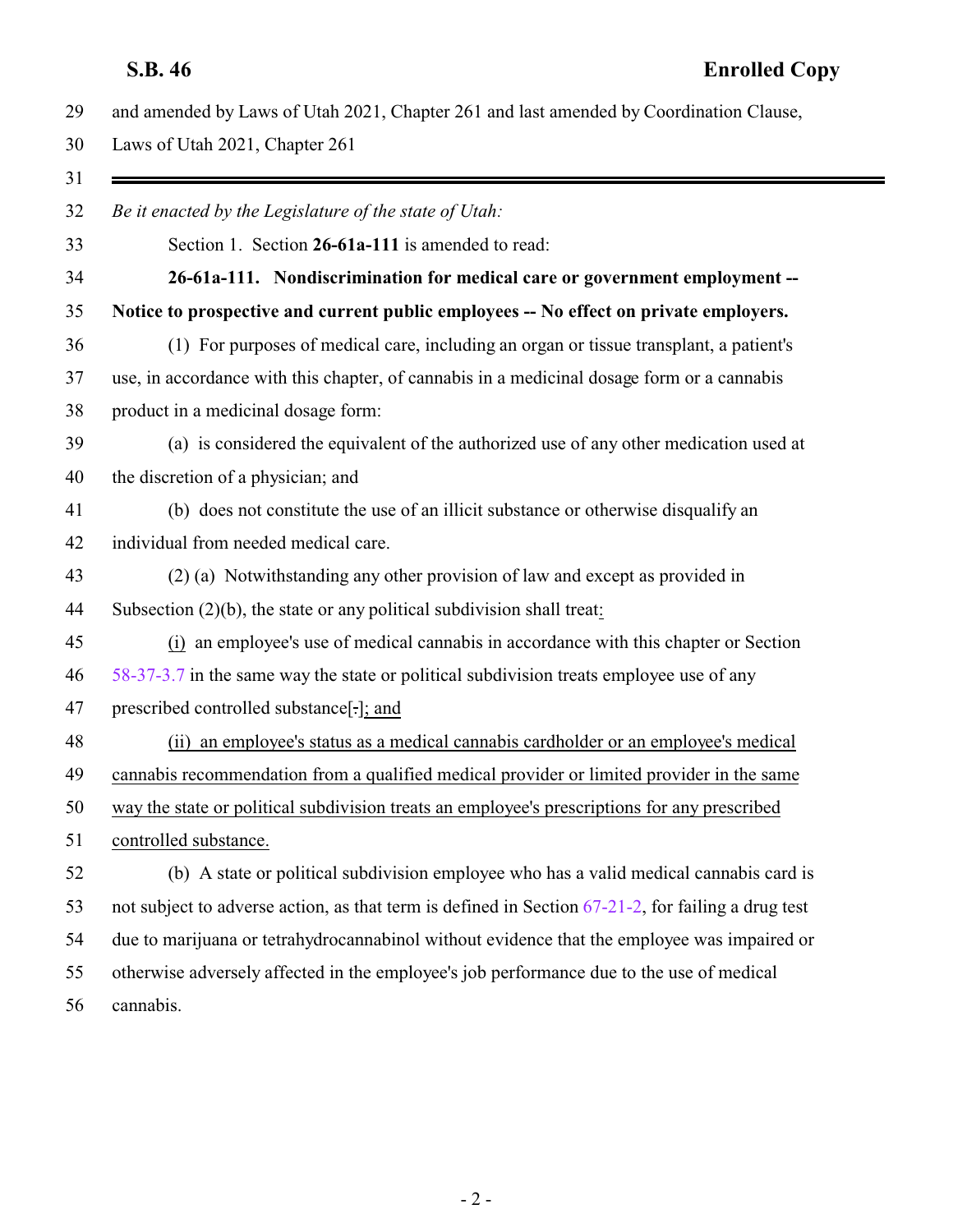## **Enrolled Copy S.B. 46**

 (c) Subsections (2)(a) and (b) do not apply where the application of Subsection (2)(a) or (b) would jeopardize federal funding, a federal security clearance, or any other federal background determination required for the employee's position, or if the employee's position is dependent on a license that is subject to federal regulations. (3) (a) (i) A state employer or a political subdivision employer shall take the action 62 described in Subsection  $(3)(a)(ii)$  before: (A) giving to a current employee an assignment or duty that arises from or directly relates to an obligation under this chapter; or (B) hiring a prospective employee whose assignments or duties would include an assignment or duty that arises from or directly relates to an obligation under this chapter. 67 (ii) The employer described in Subsection  $(3)(a)(i)$  shall give the employee or 68 prospective employee described in Subsection  $(3)(a)(i)$  a written notice that notifies the employee or prospective employee: (A) that the employee's or prospective employee's job duties may require the employee or prospective employee to engage in conduct which is in violation of the criminal laws of the United States; and (B) that in accepting a job or undertaking a duty described in Subsection (3)(a)(i), although the employee or prospective employee is entitled to the protections of Title 67, Chapter 21, Utah Protection of Public Employees Act, the employee may not object or refuse to carry out an assignment or duty that may be a violation of the criminal laws of the United States with respect to the manufacture, sale, or distribution of cannabis. (b) The Division of Human Resource Management shall create, revise, and publish the 79 form of the notice described in Subsection  $(3)(a)$ . (c) Notwithstanding Subsection 67-21-3(3), an employee who has signed the notice described in Subsection (3)(a) may not: (i) claim in good faith that the employee's actions violate or potentially violate the laws of the United States with respect to the manufacture, sale, or distribution of cannabis; or (ii) refuse to carry out a directive that the employee reasonably believes violates the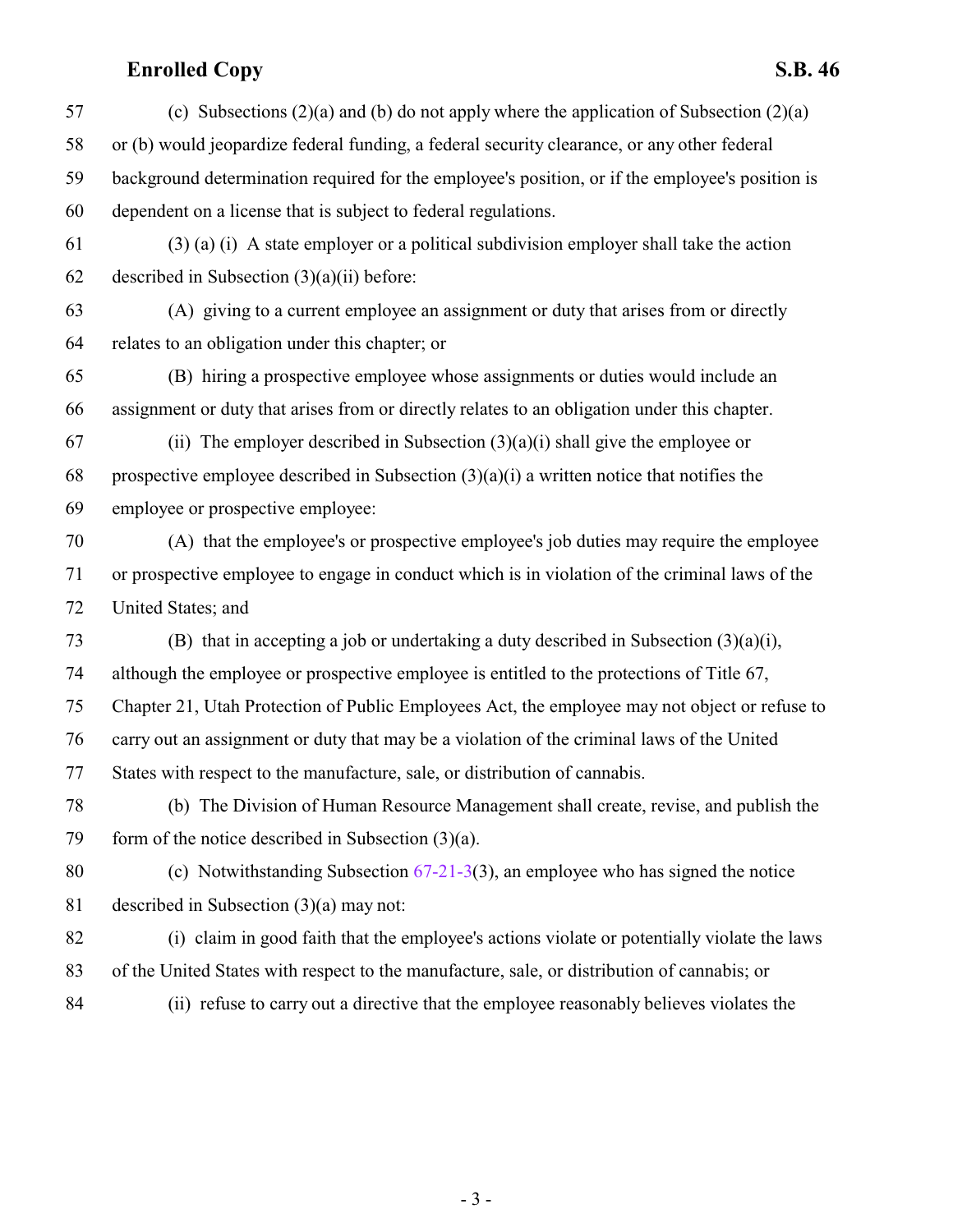| 85  | criminal laws of the United States with respect to the manufacture, sale, or distribution of       |
|-----|----------------------------------------------------------------------------------------------------|
| 86  | cannabis.                                                                                          |
| 87  | (d) An employer may not take retaliatory action as defined in Section $67-19a-101$                 |
| 88  | against a current employee who refuses to sign the notice described in Subsection $(3)(a)$ .       |
| 89  | (4) Nothing in this section requires a private employer to accommodate the use of                  |
| 90  | medical cannabis or affects the ability of a private employer to have policies restricting the use |
| 91  | of medical cannabis by applicants or employees.                                                    |
| 92  | Section 2. Section 78A-2-231 is amended to read:                                                   |
| 93  | 78A-2-231. Consideration of lawful use or possession of medical cannabis.                          |
| 94  | (1) As used in this section:                                                                       |
| 95  | (a) "Cannabis product" means the same as that term is defined in Section $26-61a-102$ .            |
| 96  | (b) "Directions of use" means the same as that term is defined in Section $26-61a-102$ .           |
| 97  | (c) "Dosing guidelines" means the same as that term is defined in Section $26-61a-102$ .           |
| 98  | (d) "Medical cannabis" means the same as that term is defined in Section $26-61a-102$ .            |
| 99  | (e) "Medical cannabis card" means the same as that term is defined in Section                      |
| 100 | $26 - 61a - 102$ .                                                                                 |
| 101 | (f) "Medical cannabis device" means the same as that term is defined in Section                    |
| 102 | $26 - 61a - 102$ .                                                                                 |
| 103 | (g) "Recommending medical provider" means the same as that term is defined in                      |
| 104 | Section 26-61a-102.                                                                                |
| 105 | (2) In any judicial proceeding in which a judge, panel, jury, or court commissioner                |
| 106 | makes a finding, determination, or otherwise considers an individual's medical cannabis card,      |
| 107 | medical cannabis recommendation from a recommending medical provider, or possession or             |
| 108 | use of medical cannabis, a cannabis product, or a medical cannabis device, the judge, panel,       |
| 109 | jury, or court commissioner may not consider or treat the individual's card, recommendation,       |
| 110 | possession, or use any differently than the lawful possession or use of any prescribed controlled  |
| 111 | substance if:                                                                                      |
|     |                                                                                                    |

(a) the individual's possession complies with Title 4, Chapter 41a, Cannabis Production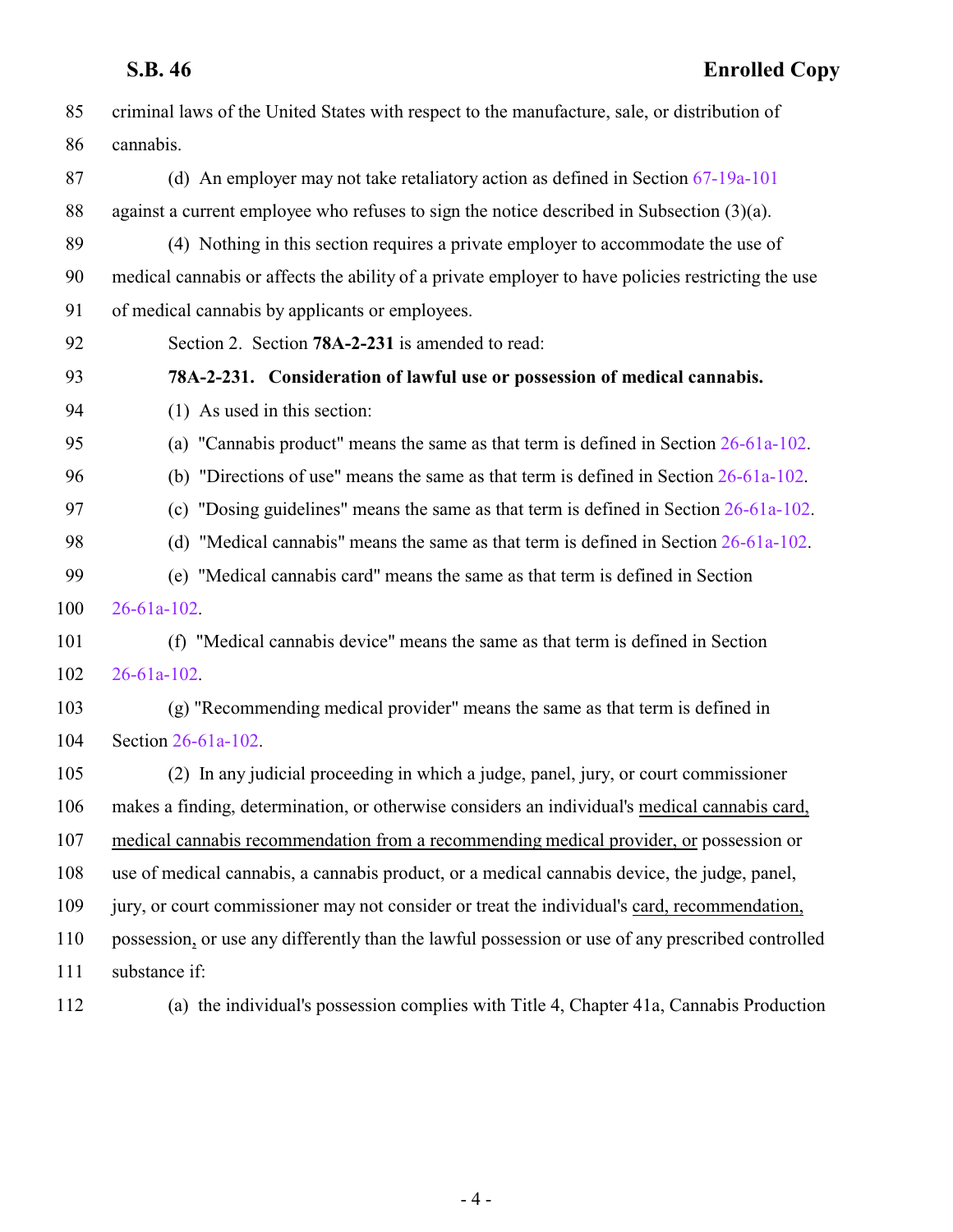# **Enrolled Copy S.B. 46**

| 113 | Establishments;                                                                                 |
|-----|-------------------------------------------------------------------------------------------------|
| 114 | (b) the individual's possession or use complies with Subsection $58-37-3.7(2)$ or (3); or       |
| 115 | (c) (i) the individual's possession or use complies with Title 26, Chapter 61a, Utah            |
| 116 | Medical Cannabis Act; and                                                                       |
| 117 | (ii) the individual reasonably complies with the directions of use and dosing guidelines        |
| 118 | determined by the individual's recommending medical provider or through a consultation          |
| 119 | described in Subsection $26-61a-502(4)$ or (5).                                                 |
| 120 | (3) Notwithstanding Sections $77-18-105$ and $77-2a-3$ , for probation, release, a plea in      |
| 121 | abeyance agreement, a diversion agreement, or a tendered admission under Utah Rules of          |
| 122 | Juvenile Procedure, Rule 25, a term or condition may not require that an individual abstain     |
| 123 | from the use or possession of medical cannabis, a cannabis product, or a medical cannabis       |
| 124 | device, either directly or through a general prohibition on violating federal law, without an   |
| 125 | exception related to medical cannabis use, if the individual's use or possession complies with: |
| 126 | (a) Title 26, Chapter 61a, Utah Medical Cannabis Act; or                                        |
| 127 | (b) Subsection $58-37-3.7(2)$ or (3).                                                           |
| 128 | Section 3. Section 80-3-110 is amended to read:                                                 |
| 129 | 80-3-110. Consideration of cannabis during proceedings -- Drug testing.                         |
| 130 | (1) As used in this section:                                                                    |
| 131 | (a) "Cannabis" means the same as that term is defined in Section $26-61a-102$ .                 |
| 132 | (b) "Cannabis product" means the same as that term is defined in Section $26-61a-102$ .         |
| 133 | (c) (i) "Chronic" means repeated or patterned.                                                  |
| 134 | "Chronic" does not mean an isolated incident.<br>(11)                                           |
| 135 | "Directions of use" means the same as that term is defined in Section 26-61a-102.<br>(d)        |
| 136 | (e) "Dosing guidelines" means the same as that term is defined in Section $26-61a-102$ .        |
| 137 | "Medical cannabis" means the same as that term is defined in Section 26-61a-102.<br>(f)         |
| 138 | "Medical cannabis cardholder" means the same as that term is defined in Section<br>(g)          |
| 139 | $26 - 61a - 102$ .                                                                              |
| 140 | (h) "Recommending medical provider" means the same as that term is defined in                   |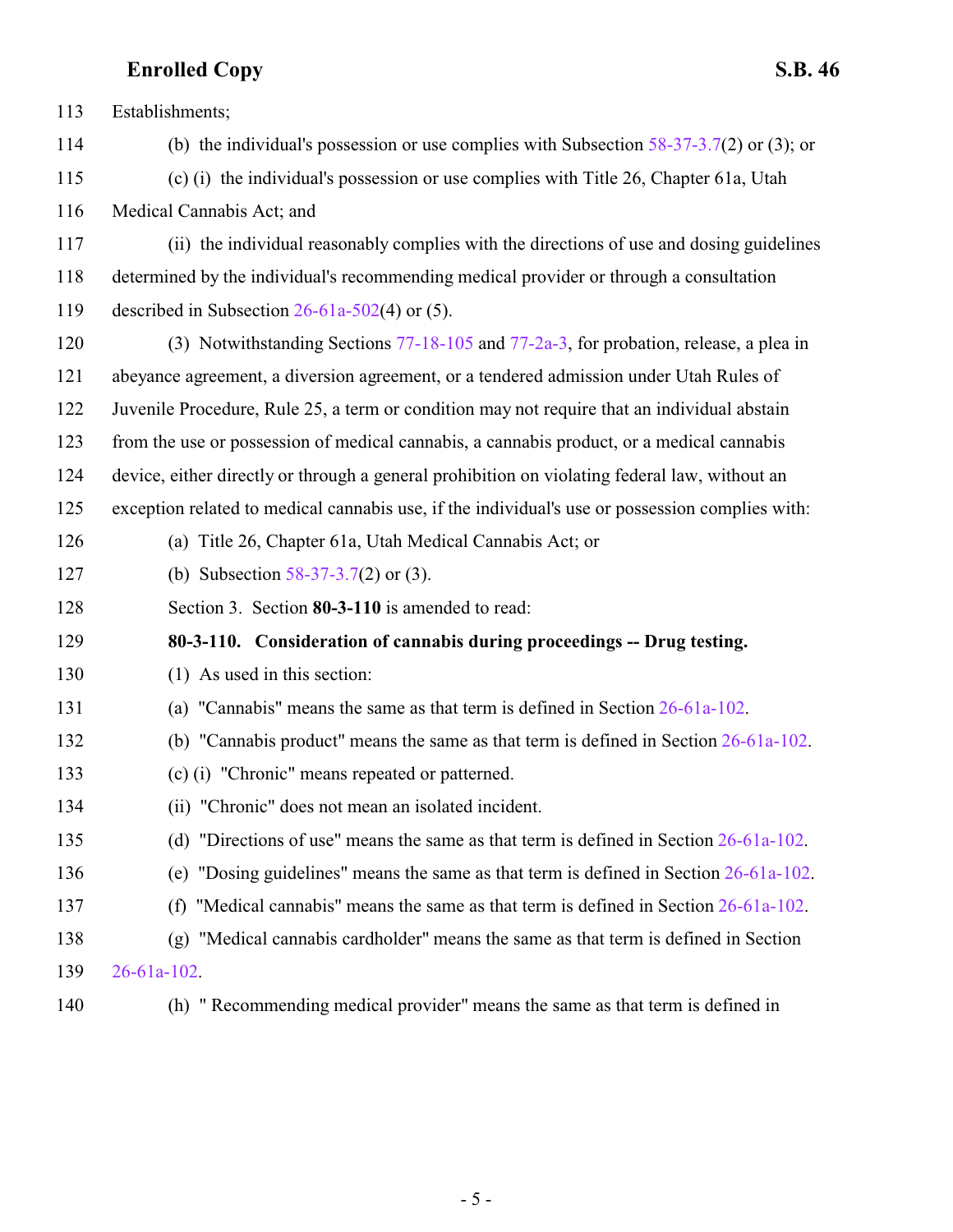Section 26-61a-102. (2) In a proceeding under this chapter, in which the juvenile court makes a finding, determination, or otherwise considers an individual's medical cannabis card, medical cannabis recommendation from a recommending medical provider, or possession or use of medical cannabis, a cannabis product, or a medical cannabis device, the juvenile court may not consider or treat the individual's medical cannabis card, recommendation, possession, or use any differently than the lawful possession or use of any prescribed controlled substance if: (a) the individual's possession or use complies with Title 4, Chapter 41a, Cannabis Production Establishments; (b) the individual's possession or use complies with Subsection 58-37-3.7(2) or (3); or (c) (i) the individual's possession or use complies with Title 26, Chapter 61a, Utah Medical Cannabis Act; and (ii) the individual reasonably complies with the directions of use and dosing guidelines determined by the individual's recommending medical provider or through a consultation described in Subsection 26-61a-502(4) or (5). (3) In a proceeding under this chapter, a child's parent's or guardian's use of cannabis or a cannabis product is not abuse or neglect of the child unless there is evidence showing that: (a) the child is harmed because of the child's inhalation or ingestion of cannabis, or because of cannabis being introduced to the child's body in another manner; or (b) the child is at an unreasonable risk of harm because of chronic inhalation or ingestion of cannabis or chronic introduction of cannabis to the child's body in another manner. (4) Unless there is harm or an unreasonable risk of harm to the child as described in Subsection (3), in a child welfare proceeding under this chapter, a child's parent's or guardian's use of medical cannabis or a cannabis product is not contrary to the best interests of the child if: (a) for a medical cannabis cardholder after January 1, 2021, the parent's or guardian's possession or use complies with Title 26, Chapter 61a, Utah Medical Cannabis Act, and there is no evidence that the parent's or guardian's use of medical cannabis unreasonably deviates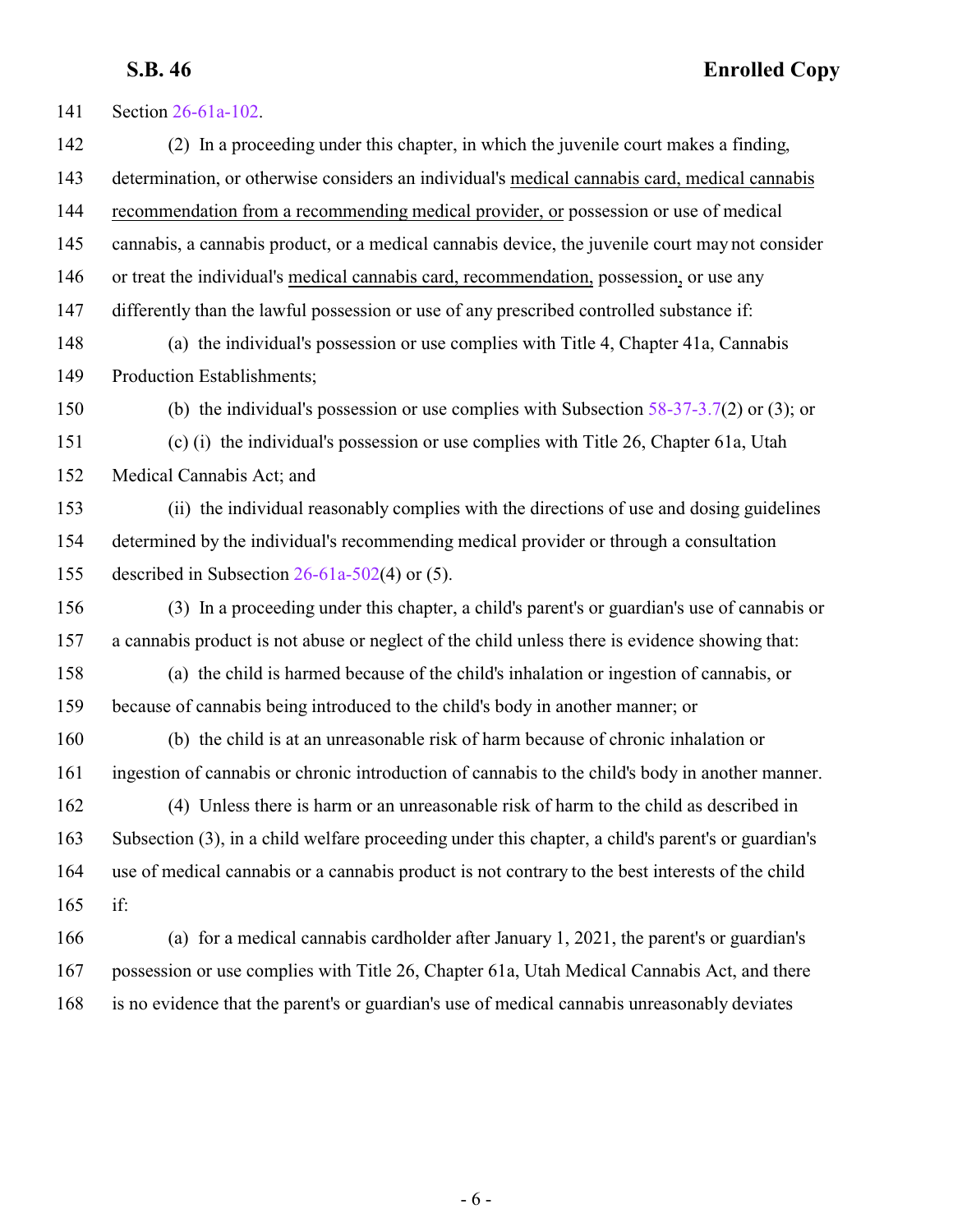## **Enrolled Copy S.B. 46**

from the directions of use and dosing guidelines determined by the parent's or guardian's

- recommending medical provider or through a consultation described in Subsection
- 171  $26-61a-502(4)$  or (5); or

 (b) before January 1, 2021, the parent's or guardian's possession or use complies with Subsection 58-37-3.7(2) or (3).

 (5) Subsection (3) does not prohibit a finding of abuse or neglect of a child, and Subsection (3) does not prohibit a finding that a parent's or guardian's use of medical cannabis or a cannabis product is contrary to the best interests of a child, if there is evidence showing a nexus between the parent's or guardian's use of cannabis or a cannabis product and behavior that would separately constitute abuse or neglect of the child.

 (6) If an individual, who is party to a proceeding under this chapter, is ordered by the juvenile court to submit to drug testing, or is referred by the division or a guardian ad litem for drug testing, the individual may not be ordered or referred for drug testing by means of a hair or fingernail test that is administered to detect the presence of drugs.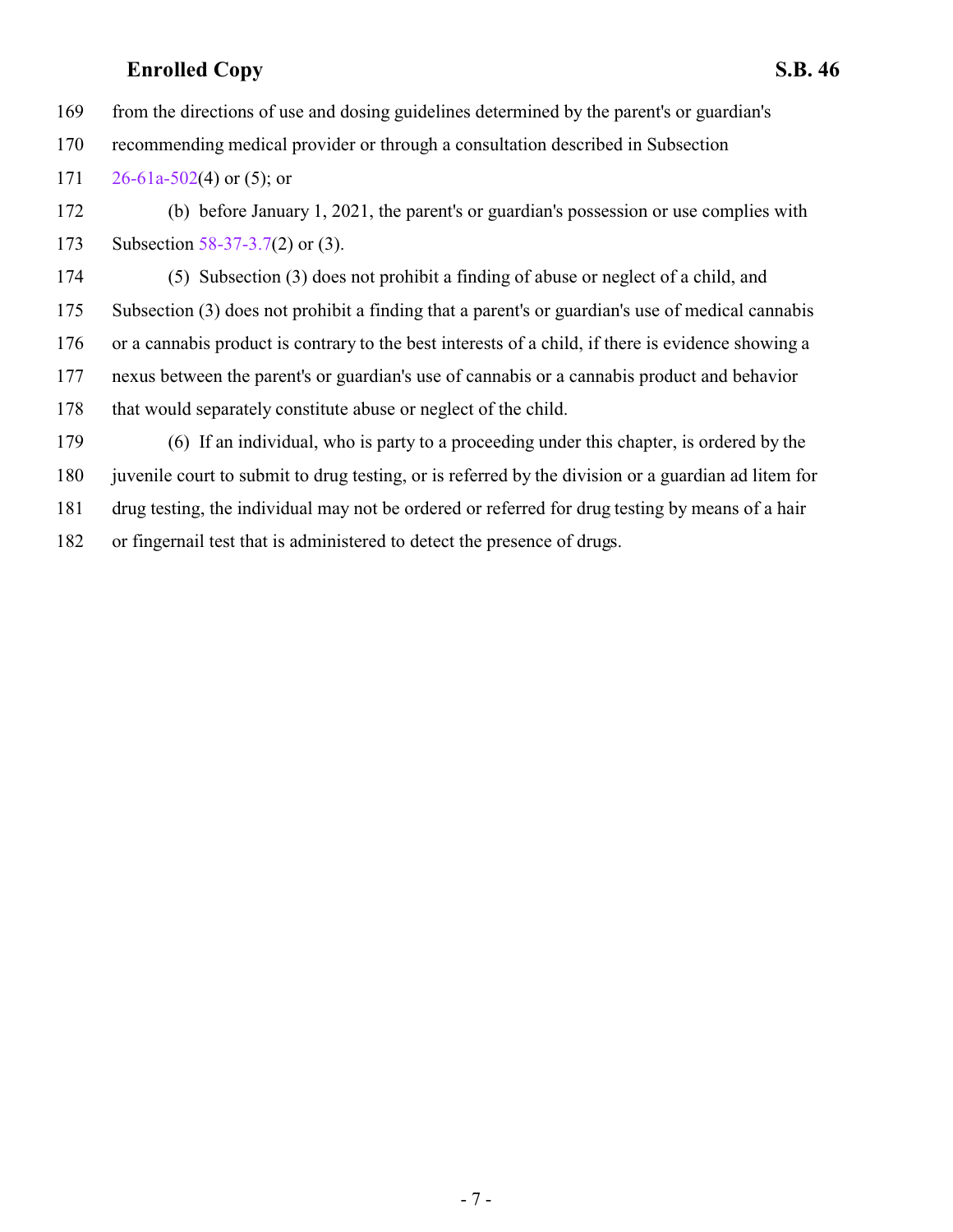## <span id="page-27-0"></span>**Effective 3/23/2022**

## **26-61a-111 Nondiscrimination for medical care or government employment -- Notice to prospective and current public employees -- No effect on private employers.**

- (1) For purposes of medical care, including an organ or tissue transplant, a patient's use, in accordance with this chapter, of cannabis in a medicinal dosage form or a cannabis product in a medicinal dosage form:
	- (a) is considered the equivalent of the authorized use of any other medication used at the discretion of a physician; and
	- (b) does not constitute the use of an illicit substance or otherwise disqualify an individual from needed medical care.
- (2)
	- (a) Notwithstanding any other provision of law and except as provided in Subsection (2)(b), the state or any political subdivision shall treat:
		- (i) an employee's use of medical cannabis in accordance with this chapter or Section 58-37-3.7 in the same way the state or political subdivision treats employee use of any prescribed controlled substance; and
		- (ii) an employee's status as a medical cannabis cardholder or an employee's medical cannabis recommendation from a qualified medical provider or limited provider in the same way the state or political subdivision treats an employee's prescriptions for any prescribed controlled substance.
	- (b) A state or political subdivision employee who has a valid medical cannabis card is not subject to retaliatory action, as that term is defined in Section 67-19a-101, for failing a drug test due to marijuana or tetrahydrocannabinol without evidence that the employee was impaired or otherwise adversely affected in the employee's job performance due to the use of medical cannabis.
	- (c) Subsections (2)(a) and (b) do not apply:
		- (i) where the application of Subsection (2)(a) or (b) would jeopardize federal funding, a federal security clearance, or any other federal background determination required for the employee's position;
		- (ii) if the employee's position is dependent on a license or peace officer certification that is subject to federal regulations, including 18 U.S.C. Sec. 922(g)(3); or
		- (iii) if an employee described in Subsections 34A-2-102(1)(h)(ii) through (vi) uses medical cannabis during the 12 hours immediately preceding the employee's shift or during the employee's shift.
- (3)
- (a)
	- (i) A state employer or a political subdivision employer shall take the action described in Subsection (3)(a)(ii) before:
		- (A) giving to a current employee an assignment or duty that arises from or directly relates to an obligation under this chapter; or
		- (B) hiring a prospective employee whose assignments or duties would include an assignment or duty that arises from or directly relates to an obligation under this chapter.
	- (ii) The employer described in Subsection (3)(a)(i) shall give the employee or prospective employee described in Subsection (3)(a)(i) a written notice that notifies the employee or prospective employee:
		- (A) that the employee's or prospective employee's job duties may require the employee or prospective employee to engage in conduct which is in violation of the criminal laws of the United States; and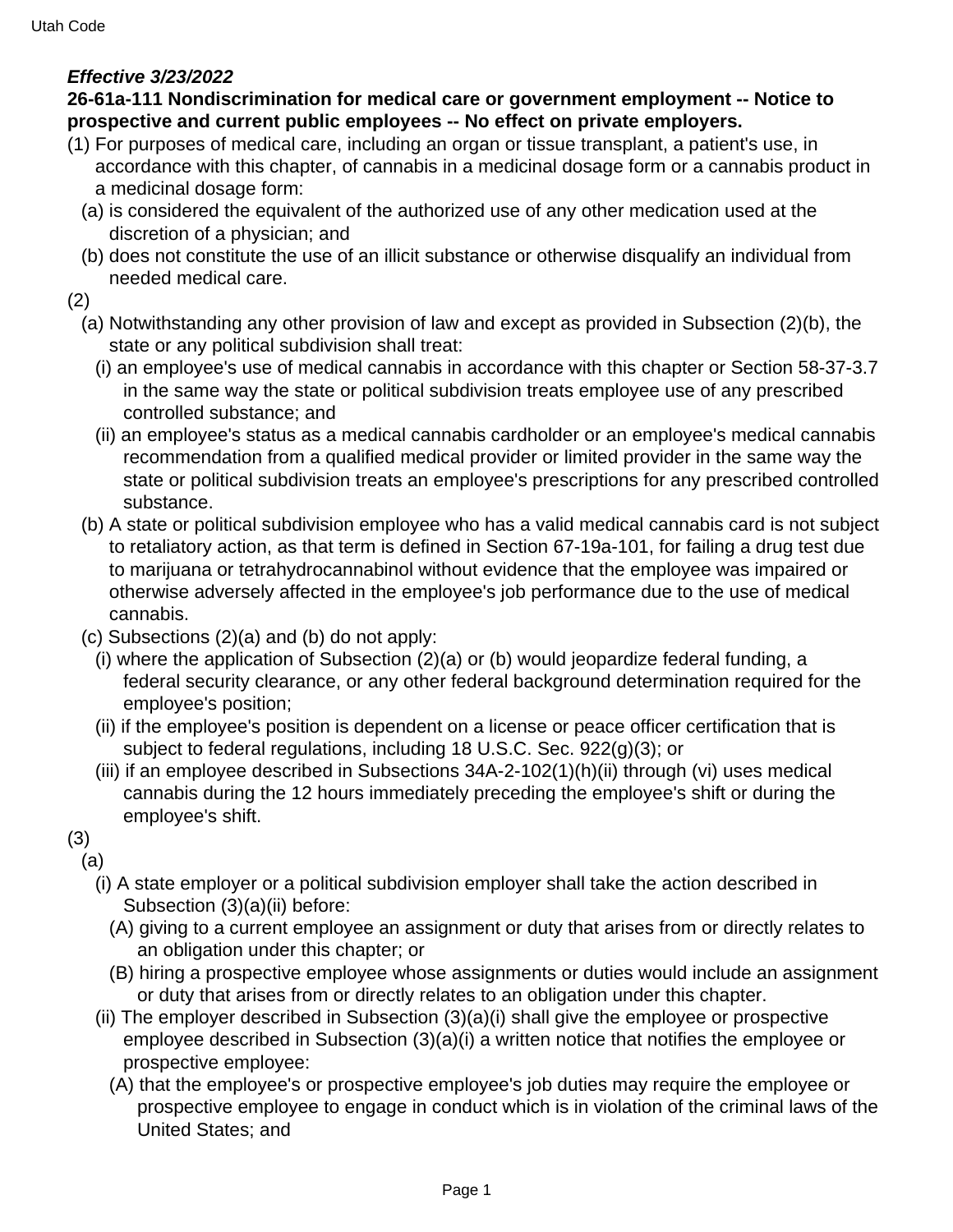- (B) that in accepting a job or undertaking a duty described in Subsection (3)(a)(i), although the employee or prospective employee is entitled to the protections of Title 67, Chapter 21, Utah Protection of Public Employees Act, the employee may not object or refuse to carry out an assignment or duty that may be a violation of the criminal laws of the United States with respect to the manufacture, sale, or distribution of cannabis.
- (b) The Division of Human Resource Management shall create, revise, and publish the form of the notice described in Subsection (3)(a).
- (c) Notwithstanding Subsection 67-21-3(3), an employee who has signed the notice described in Subsection (3)(a) may not:
	- (i) claim in good faith that the employee's actions violate or potentially violate the laws of the United States with respect to the manufacture, sale, or distribution of cannabis; or
	- (ii) refuse to carry out a directive that the employee reasonably believes violates the criminal laws of the United States with respect to the manufacture, sale, or distribution of cannabis.
- (d) An employer may not take retaliatory action as defined in Section 67-19a-101 against a current employee who refuses to sign the notice described in Subsection (3)(a).
- (4) Nothing in this section requires a private employer to accommodate the use of medical cannabis or affects the ability of a private employer to have policies restricting the use of medical cannabis by applicants or employees.

Amended by Chapter 174, 2022 General Session Amended by Chapter 256, 2022 General Session Amended by Chapter 290, 2022 General Session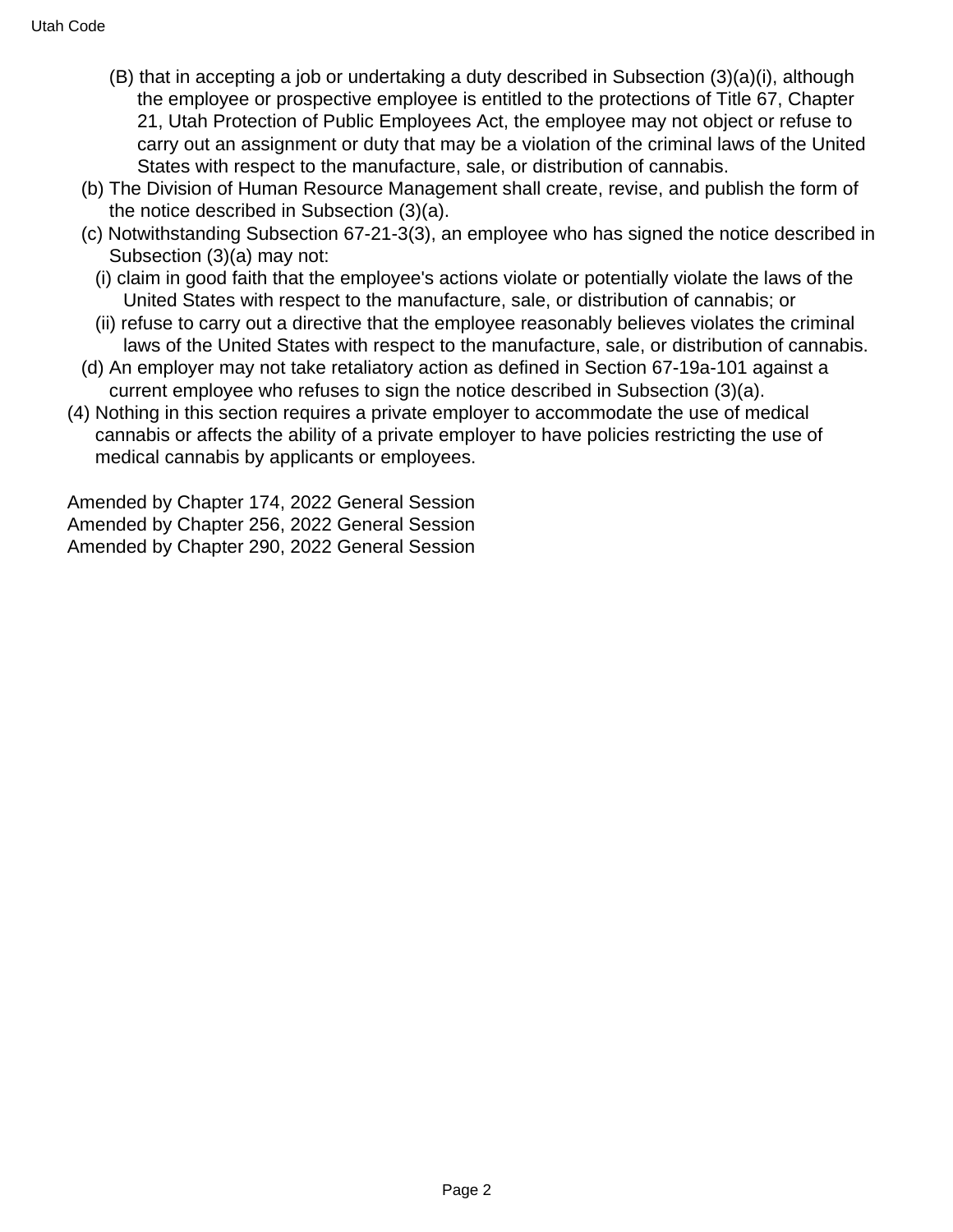# Utah Medical Cannabis Act | March 11, 2022

The Utah Medical Cannabis Act provides certain protections to public employees who are medical cannabis patients. The underlying thrust of the protections is that medical cannabis should be treated like a conventionally prescribed controlled substance, and an employee's impairment, if any, rather than the substance their medical provider has recommended, should be the public employer's focus.

# Parity with other prescribed controlled substances

The Utah Code requires that the state or any political subdivision of the state that is an employer to treat an employee's lawful use of medical cannabis in the same way the employer treats use of prescribed controlled substances. UTAH CODE ANN. § 26-61a-111(2)(a)(i). Effectively, a public employer could not take an action against an employee based on medical cannabis use unless the employer also takes the same action against any other employee for use of a prescribed controlled substance.

With the passage of 2022 S.B. 46, $1$  the state and any political subdivision that is an employer will be required to treat an employee's status as a medical cannabis cardholder or their doctor's recommendation to use medical cannabis in the same way the employer treats prescriptions for any prescribed controlled substance. UTAH CODE ANN. § 26-61a-111(2)(a)(ii) as amended by 2022 S.B. 46. Effectively, a public employer could not take an action against an employee based on the employee's holding of a medical cannabis card or a recommendation from the employee's medical provider unless the employer also takes the same action against other employees who have a prescription for any controlled substance.

# Drug testing and impairment

<span id="page-29-0"></span>N

A public employer is prohibited from taking an "adverse action"<sup>2</sup> for failing a drug test due to marijuana or tetrahydrocannabinol (THC) unless the employer has evidence that the employee was impaired or that the employee's job performance was otherwise adversely affected by the employee's use of medical cannabis. UTAH CODE ANN. § 26-61a-111(2)(b). Effectively, this prohibits an employer from taking an action against an employee based on the results of a drug test, instead requiring evidence of some kind of impairment related to the employee's use of medical cannabis.

# Exceptions to Employee Protections

The above protections do not apply in certain limited public employment situations (UTAH CODE ANN. § 26- 61a-111(c)), which were expanded with the passage of 2022 S.B. 190.<sup>3</sup> The protections do not apply if:

- federal funding, a federal security clearance, or a federal background determination required for the employee's job would be jeopardized  $(S (2)(c)(i))$ ;
- the job is dependent on a license that is subject to federal regulations  $(S(2)(c)(ii))$ ;
- the employee is a law enforcement, correctional, special function, or federal officer (§ (2)(c)(ii); or
- the employee is an emergency medical technician, an advanced emergency medical technician, a paramedic, a firefighter, or a dispatcher *who* uses medical cannabis during the employee's shift or the 12 hours immediately preceding the shift.  $\S$  (2)(c)(iii) as amended by 2022 S.B. 190.

Effectively, there are very limited circumstances where the public employee protections do not apply.

<sup>1</sup> https://le.utah.gov/~2022/bills/static/SB0046.html.

 $<sup>2</sup>$  Adverse action is defined to mean "discharge, threaten, or discriminate against an employee in a manner that affects the</sup> employee's employment, including compensation, terms, conditions, location, rights, immunities, promotions, or privileges" under UTAH CODE ANN. § 67-21-2.

<sup>3</sup> https://le.utah.gov/~2022/bills/static/SB0190.html#26-61a-111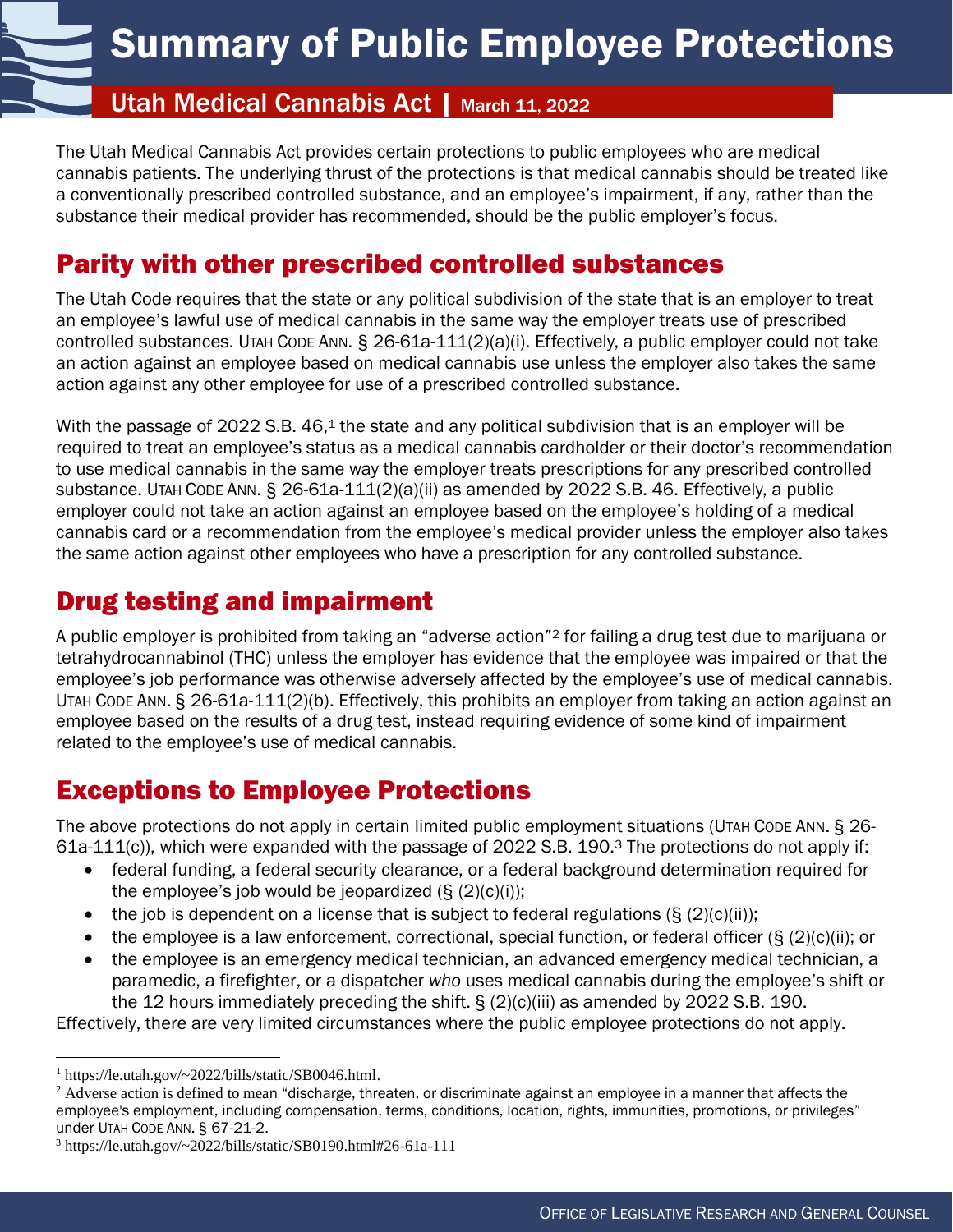## **RIVERDALE CITY CITY COUNCIL AGENDA June 7, 2022**

## **AGENDA ITEM: G2**

<span id="page-30-0"></span>**SUBJECT:** Consideration to approve Resolution 2022-16 adopting the Mutual Aid Agreement renewal between all Weber County Fire Departments

**PRESENTER:** Jared Sholly, Fire Chief

**INFORMATION:** a. [Executive](#page-31-0) Summary

- b. [Resolution 2022-16 with Interlocal Agreement](#page-32-0)
- c. [Westnet Weber 2022 Maintenance Agreement](#page-38-0)

**[BACK TO AGENDA](#page-0-0)**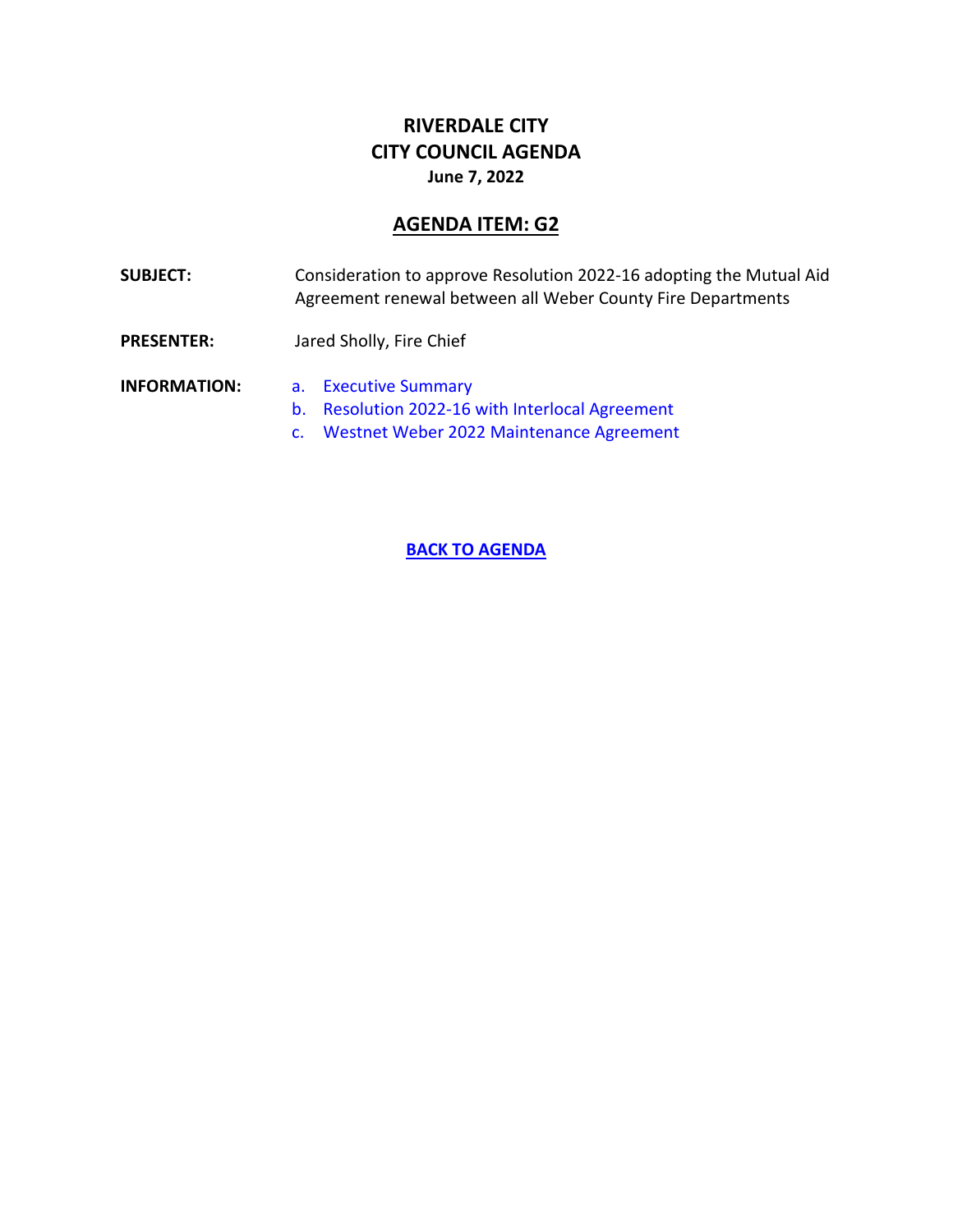

# City Council Executive Summary

<span id="page-31-0"></span>For the Council meeting on: June 7, 2022 Summary of Proposed Action

Petitioner: Jared Sholly, Fire Chief

Consideration of Resolution 2022-16 Adopting the Mutual Aid Agreement Renewal Between all Weber County Fire Departments

## Summary of Supporting Facts & Options

Interlocal Agreement regarding the WestNet First In equipment, between the Weber County Fire Departments and Weber Area Dispatch 911 and Emergency Services District for paging equipment (First In Alerting System) located in the fire station. The agreement allows for repairs of critical dispatching hardware in the station to be maintained by Weber Area Dispatch 911 and Emergency Services District through WestNet. The cost to the city is \$585.75, that will be paid to the district on an annual basis.

- 1. The following First In equipment and associated software will be maintained by the Weber Area Dispatch 911 and Emergency Services ("District") pursuant to contract(s) entered into between the District and WestNet.
	- a. Transmitters
	- b. All First In specific software and equipment located at the district
	- c. Master Control Units (MCU) located in the fire stations

| Legal Comments - City Attorney                          |                                     |  |
|---------------------------------------------------------|-------------------------------------|--|
|                                                         |                                     |  |
|                                                         |                                     |  |
|                                                         | Steve Brooks, Attorney              |  |
| Fiscal Comments - Business Administrator/Budget Officer |                                     |  |
|                                                         |                                     |  |
|                                                         |                                     |  |
|                                                         |                                     |  |
|                                                         | Cody Cardon, Business Administrator |  |
| Administrative Comments - City Administrator            |                                     |  |
|                                                         |                                     |  |
|                                                         |                                     |  |
|                                                         | Steve Brooks, City Administrator    |  |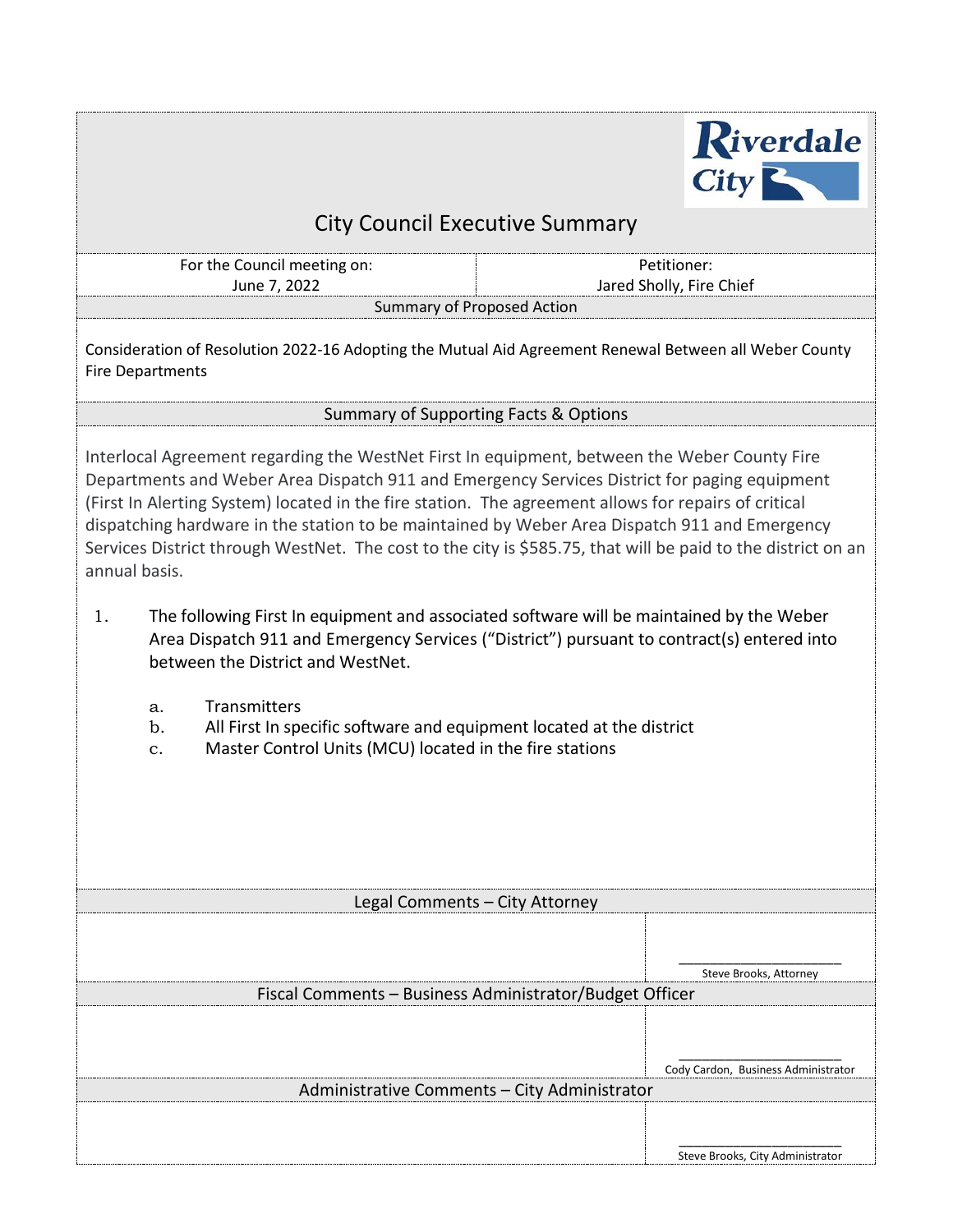<span id="page-32-0"></span>

## **RESOLUTION NO. 2022-16**

## **A RESOLUTION OF RIVERDALE CITY COUNCIL APPROVING AN INTERLOCAL AGREEMENT BETWEEN RIVERDALE CITY AND MULTIPLE OTHER AGENCIES CONCERNING AUTOMATIC MUTUAL AID AND USING THE WESTNET FIRE AND EMS STATION AND APPARATUS PAGING AND DISPATCHING EQUIPMENT SERVICES.**

**WHEREAS,** Utah Code Ann. §11-13-101 et. sec., permits governmental entities to enter into cooperation or Interlocal agreements with each other; and

**WHEREAS,** Riverdale City (herein "City") recognizes the importance of, and wishes to participate in, any joint expertise, manpower and equipment that the combined services from the local jurisdictions offer to each other in providing EMS First Responder Services and assisting each other in times of need and emergency services; and

**WHEREAS,** the Riverdale City Council has fully reviewed the attached Interlocal Agreement between the Riverdale City and multiple other neighboring or nearby agencies concerning the joint, mutual and automatic aid of each other in times of need or emergency, services and/or equipment and finds it to be in the best interest of Riverdale City to participate in such efforts and agrees to all the terms and conditions contained therein including expending money for our portion of the costs for said equipment; and

**NOW THEREFORE,** the Riverdale City Council hereby approves the attached Interlocal Agreement as written and authorizes the Mayor of Riverdale City to execute this Agreement on behalf of the City.

RESOLVED this \_\_\_\_\_ day of June, 2022.

\_\_\_\_\_\_\_\_\_\_\_\_\_\_\_\_\_\_\_\_\_\_\_\_\_\_\_\_\_\_\_\_\_\_\_\_

Braden Mitchel, Mayor Riverdale City

\_\_\_\_\_\_\_\_\_\_\_\_\_\_\_\_\_\_\_\_\_\_\_\_\_\_\_\_\_\_\_\_\_\_\_

Attest: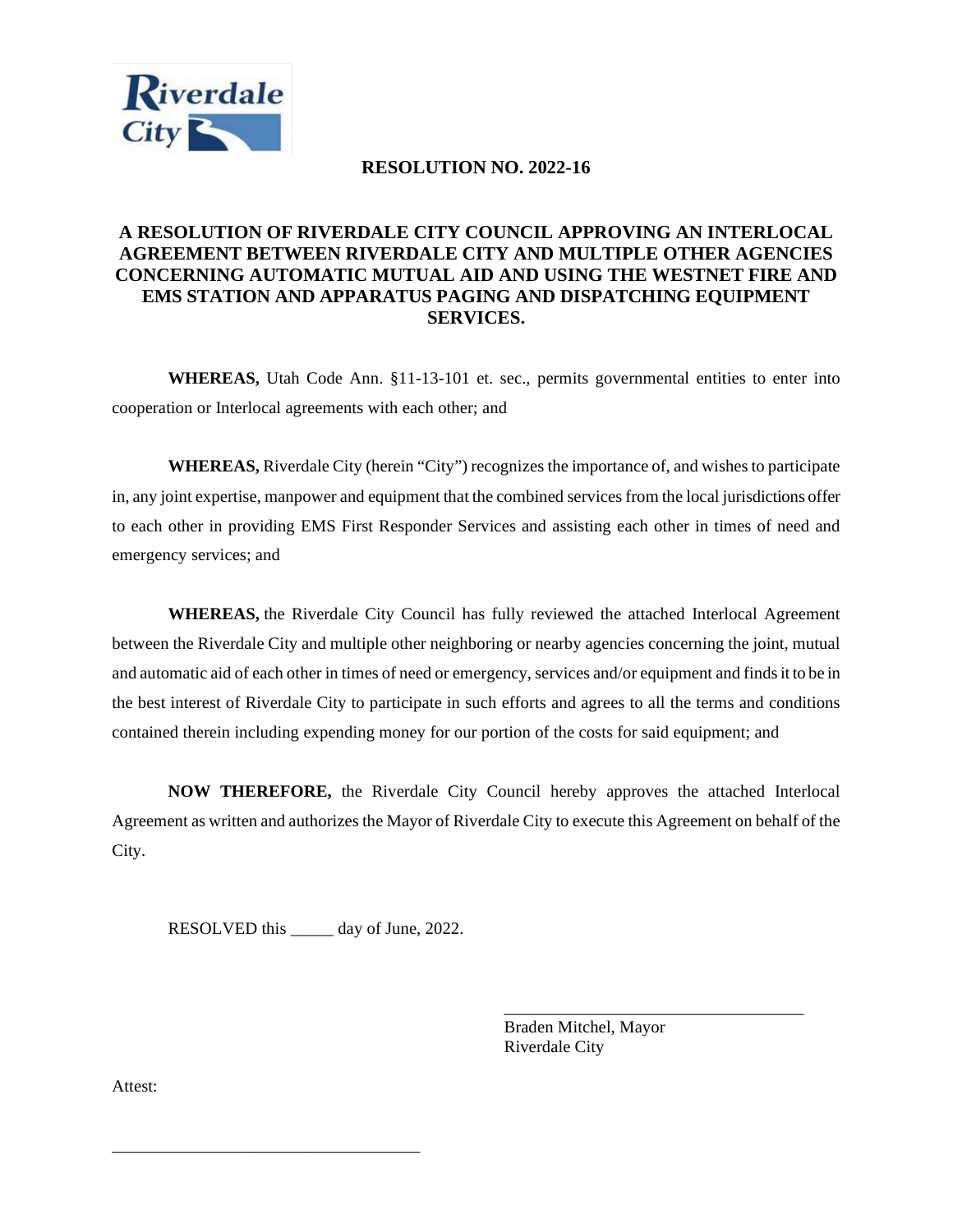### Attachment 1

## **INTERLOCAL AGREEMENT REGARDING THE WESTNET FIRST IN EQUIPMENT**

This agreement is entered into, pursuant to the provisions of the Interlocal Cooperation Act, by and among WEBER AREA DISPATCH 911 & EMERGENCY SERVICES DISTRICT, MORGAN COUNTY, MOUNTAIN GREEN FIRE DISTRICT, NORTH VIEW FIRE DISTRICT, OGDEN CITY, PLAIN CITY, RIVERDALE CITY, ROY CITY, SOUTH OGDEN CITY, WASHINGTON TERRACE CITY, and the WEBER FIRE DISTRICT, all bodies politic of the State of Utah.

### **WITNESSETH:**

**WHEREAS,** the parties are desirous of entering into an agreement regarding the WestNet fire and EMS station and apparatus paging and dispatching equipment ("First In Equipment"); and

**WHEREAS,** such agreement is in furtherance of the purposes of Section 11-7-1 Utah Code Annotated, 1953 as amended; and

**WHEREAS,** each party desires to cooperate with and assist the other in the maintenance and replacement of the First In equipment; and

**WHEREAS,** this agreement is intended to "enhance" but not replace the existing "Mutual Aid Agreements;"

**NOW, THEREFORE,** the Parties hereby agree as follows:

- 1. First In Equipment. The following First In equipment and associated software will be maintained by the Weber Area Dispatch 911 and Emergency Services ("District") pursuant to contract(s) entered into between the District and WestNet.
	- a. Transmitters
	- b. All First In specific software and equipment located at the District
	- c. Master Control Units (MCU) located in the fire stations
- 2. Maintenance Costs. The District will bill a pro rata share of all maintenance, repair, and equipment costs for the equipment specified in paragraph 1 to the Cities and Departments. The cost for each City/Department will be based on the number of stations that the City or Department has connected to the system.

The Cities and Department shall be responsible for the maintenance, repair, and equipment costs for all additional equipment associated with the First In system that is not specified in paragraph 1.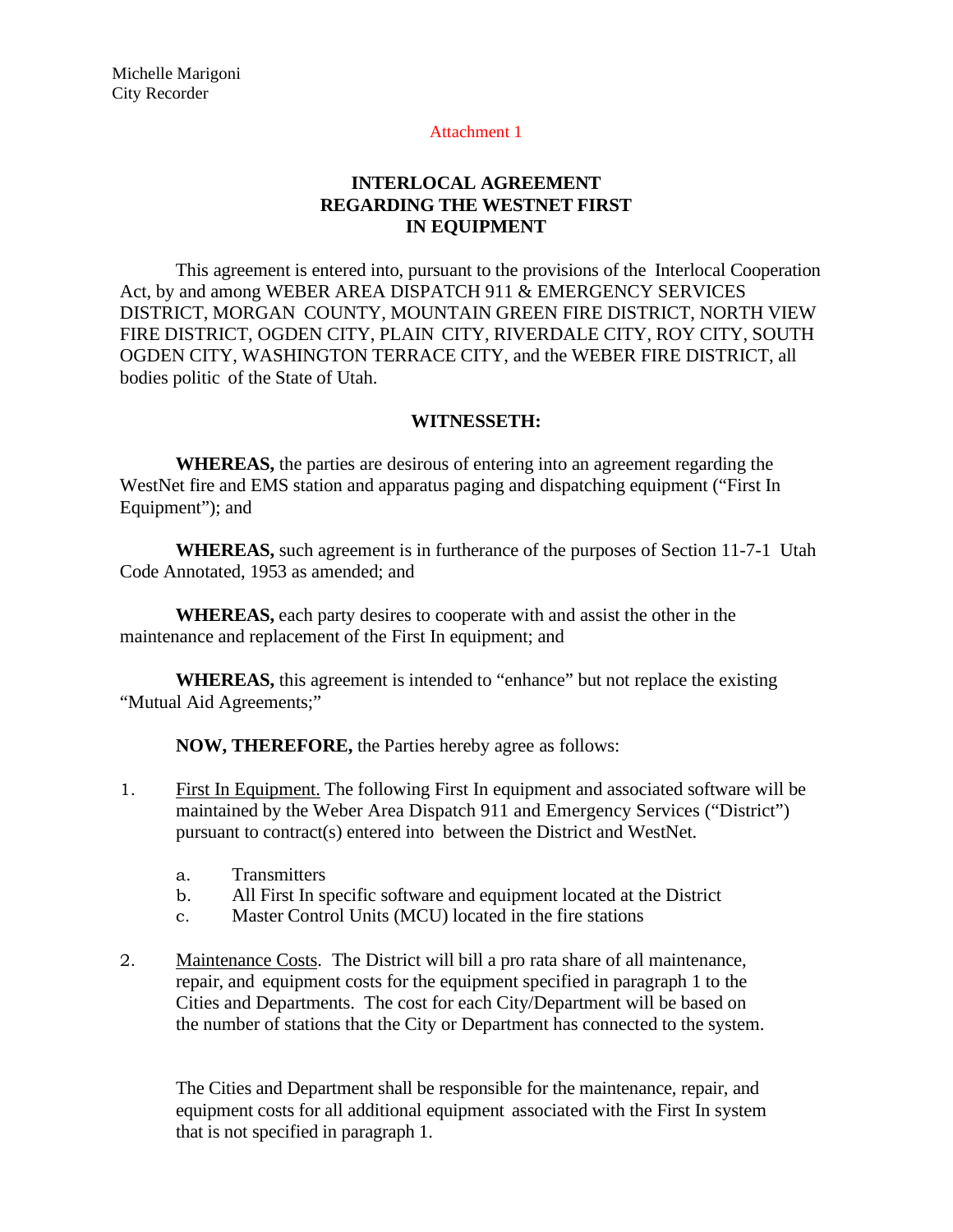- 3. Payment. The Cities and Departments shall pay invoices received from the District, pursuant to paragraph 2 above, within 30 days.
- 4. Addition or Removal of Stations. If a City or Department decides to add or remove a station from the system, the City or Department shall notify the District by October  $1<sup>st</sup>$  so that the maintenance costs can be adjusted for the following calendar year.
- 5. No Separate Legal Entity. The Parties to this agreement agree that no separate legal entity shall be created by this agreement.
- 6. Term and Termination. This agreement shall take effect upon signing and shall be effective until December 31, 2022. Unless the Parties provide notice of termination 90 days prior December  $31<sup>st</sup>$ , this agreement will automatically renew until December  $31<sup>st</sup>$  of the following year. The agreement shall continue to automatically renew year after year until terminated as specified above.
- 7. Counterparts. This agreement may be executed in counterparts, each of which shall be an original and all of which together shall constitute the same instrument.
- 8. Captions and Headings. The captions and headings herein are for convenience of reference only and in no way define or limit the scope or intent of any sections or provisions of this agreement.
- 9. Amendments. This agreement may be amended by a written agreement approved and signed by all Parties in the manner provided by the Interlocal Cooperation Act.
- 10. Authorization. The individuals signing this agreement on behalf of the Parties confirm that they are the duly authorized representatives of the Parties and are lawfully enabled to sign this agreement on behalf of their entities.
- 11. Filing of Agreement. An executed counterpart of this agreement shall be filed with the keeper of the records of each of the Parties.
- 12. Governing Law. This agreement shall be governed by and construed in accordance with the applicable laws of the State of Utah.
- 13. No Third Party Beneficiaries. This agreement is not intended to benefit any party or person not named as a party specifically herein.
- 14. Additional Interlocal Cooperation Act Provisions. In satisfaction of the requirements of the Interlocal Cooperation Act ("Act"), the Parties agree as follows:
	- a. This agreement shall be submitted to the attorney authorized to represent each party for review as to proper form and compliance with applicable law before the agreement may be signed by the party.
	- b. The parties agree that they are not creating an interlocal or separate entity by virtue of this agreement.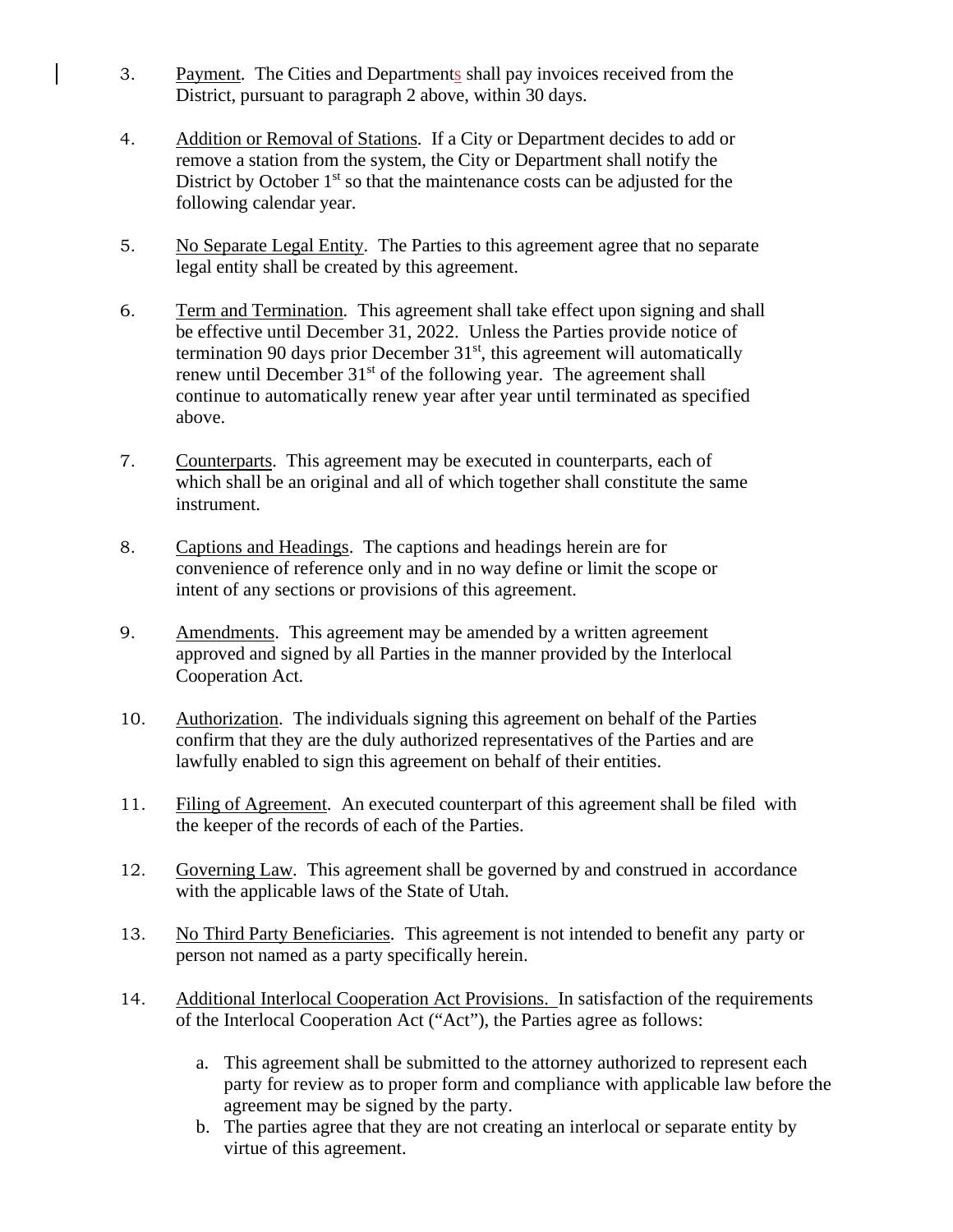- c. The parties agree that each party shall maintain separate ownership and control over its own real and personal property. All First In equipment, except for the MCU's, located at the Cities and Departments is property of the Cities and Departments. The MCU's and all other First In equipment is the property of the District.
- d. In accordance with §§ 11-13-206 and -207 of the Act, the executive director of the District shall act as the administrator of this agreement.
- e. This agreement shall not constitute a joint venture between the parties. No party shall serve as the legal representative or agent of the other party for any purpose. Neither party shall have power to assume or create, in writing or otherwise, any obligation or responsibility of any kind, express or implied, in the name of or on behalf of the other party. Neither party shall have any obligation with respect to the other party's debts or other liabilities.

## WEBER AREA DISPATCH 911 & EMERGENCY SERVICES DISTRICT

|               | Date: $\frac{1}{\sqrt{1-\frac{1}{2}}\sqrt{1-\frac{1}{2}}\sqrt{1-\frac{1}{2}}\sqrt{1-\frac{1}{2}}\sqrt{1-\frac{1}{2}}\sqrt{1-\frac{1}{2}}\sqrt{1-\frac{1}{2}}\sqrt{1-\frac{1}{2}}\sqrt{1-\frac{1}{2}}\sqrt{1-\frac{1}{2}}\sqrt{1-\frac{1}{2}}\sqrt{1-\frac{1}{2}}\sqrt{1-\frac{1}{2}}\sqrt{1-\frac{1}{2}}\sqrt{1-\frac{1}{2}}\sqrt{1-\frac{1}{2}}\sqrt{1-\frac{1}{2}}\sqrt{1-\frac{1}{2}}\sqrt{1-\frac{1}{2}}$ |
|---------------|---------------------------------------------------------------------------------------------------------------------------------------------------------------------------------------------------------------------------------------------------------------------------------------------------------------------------------------------------------------------------------------------------------------|
| <b>ATTEST</b> |                                                                                                                                                                                                                                                                                                                                                                                                               |
|               |                                                                                                                                                                                                                                                                                                                                                                                                               |
|               | <b>MORGAN COUNTY</b>                                                                                                                                                                                                                                                                                                                                                                                          |
|               |                                                                                                                                                                                                                                                                                                                                                                                                               |
|               |                                                                                                                                                                                                                                                                                                                                                                                                               |
| <b>ATTEST</b> |                                                                                                                                                                                                                                                                                                                                                                                                               |
|               |                                                                                                                                                                                                                                                                                                                                                                                                               |
|               | MOUNTAIN GREEN FIRE DISTRICT                                                                                                                                                                                                                                                                                                                                                                                  |
|               |                                                                                                                                                                                                                                                                                                                                                                                                               |
|               | Date: $\frac{1}{\sqrt{1-\frac{1}{2}} \cdot \frac{1}{2}}$                                                                                                                                                                                                                                                                                                                                                      |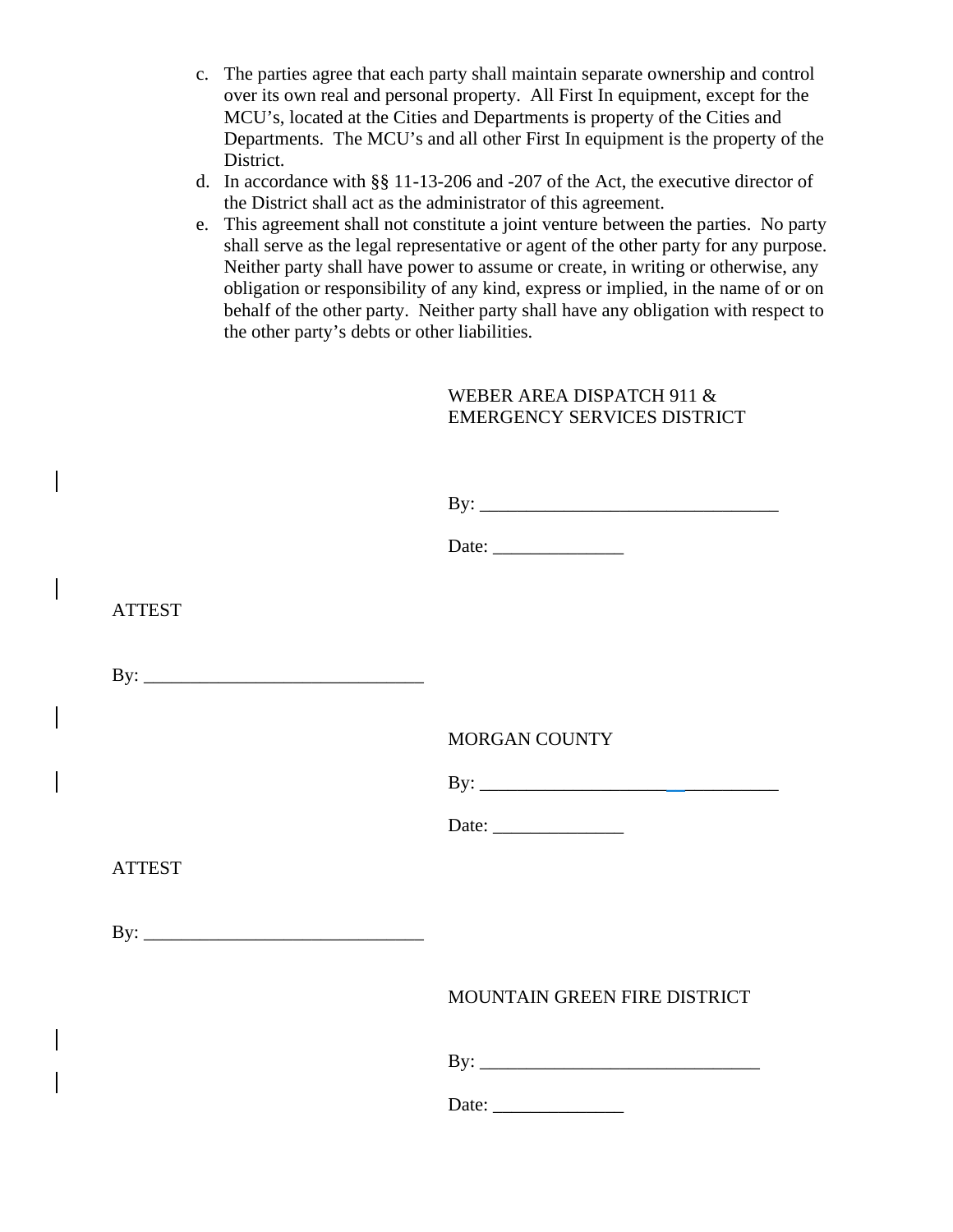## **ATTEST**

 $\begin{array}{c} \hline \end{array}$ 

 $\begin{array}{c} \rule{0pt}{2.5ex} \rule{0pt}{2.5ex} \rule{0pt}{2.5ex} \rule{0pt}{2.5ex} \rule{0pt}{2.5ex} \rule{0pt}{2.5ex} \rule{0pt}{2.5ex} \rule{0pt}{2.5ex} \rule{0pt}{2.5ex} \rule{0pt}{2.5ex} \rule{0pt}{2.5ex} \rule{0pt}{2.5ex} \rule{0pt}{2.5ex} \rule{0pt}{2.5ex} \rule{0pt}{2.5ex} \rule{0pt}{2.5ex} \rule{0pt}{2.5ex} \rule{0pt}{2.5ex} \rule{0pt}{2.5ex} \rule{0$ 

|               | NORTH VIEW FIRE DISTRICT                                                                                                                                                                                                                                                                                                                                                                                      |
|---------------|---------------------------------------------------------------------------------------------------------------------------------------------------------------------------------------------------------------------------------------------------------------------------------------------------------------------------------------------------------------------------------------------------------------|
|               |                                                                                                                                                                                                                                                                                                                                                                                                               |
|               | Date: $\frac{1}{\sqrt{1-\frac{1}{2}}\sqrt{1-\frac{1}{2}}\sqrt{1-\frac{1}{2}}\sqrt{1-\frac{1}{2}}\sqrt{1-\frac{1}{2}}\sqrt{1-\frac{1}{2}}\sqrt{1-\frac{1}{2}}\sqrt{1-\frac{1}{2}}\sqrt{1-\frac{1}{2}}\sqrt{1-\frac{1}{2}}\sqrt{1-\frac{1}{2}}\sqrt{1-\frac{1}{2}}\sqrt{1-\frac{1}{2}}\sqrt{1-\frac{1}{2}}\sqrt{1-\frac{1}{2}}\sqrt{1-\frac{1}{2}}\sqrt{1-\frac{1}{2}}\sqrt{1-\frac{1}{2}}\sqrt{1-\frac{1}{2}}$ |
| <b>ATTEST</b> |                                                                                                                                                                                                                                                                                                                                                                                                               |
|               |                                                                                                                                                                                                                                                                                                                                                                                                               |
|               | <b>OGDEN CITY</b>                                                                                                                                                                                                                                                                                                                                                                                             |
|               |                                                                                                                                                                                                                                                                                                                                                                                                               |
| <b>ATTEST</b> |                                                                                                                                                                                                                                                                                                                                                                                                               |
|               |                                                                                                                                                                                                                                                                                                                                                                                                               |
|               | PLAIN CITY                                                                                                                                                                                                                                                                                                                                                                                                    |
|               | $\mathbf{B} \mathbf{y}$ :<br>Date: $\frac{1}{\sqrt{1-\frac{1}{2}}\cdot\frac{1}{2}}$                                                                                                                                                                                                                                                                                                                           |
| <b>ATTEST</b> |                                                                                                                                                                                                                                                                                                                                                                                                               |
|               | <b>RIVERDALE CITY</b>                                                                                                                                                                                                                                                                                                                                                                                         |
| <b>ATTEST</b> | By: $\overline{\phantom{a}}$<br>Date: $\qquad \qquad$                                                                                                                                                                                                                                                                                                                                                         |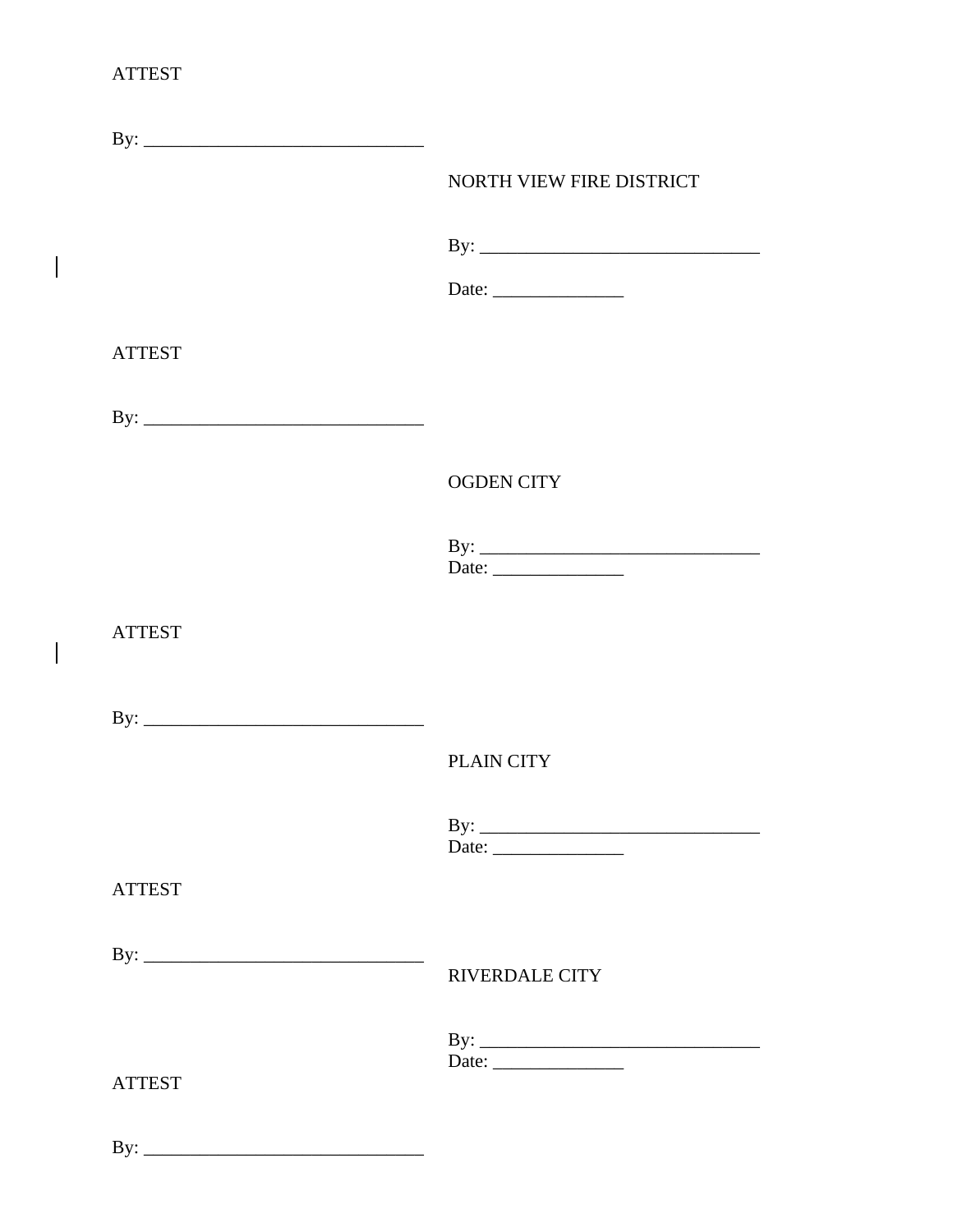## **ROY CITY**

| <b>ATTEST</b> |                                |
|---------------|--------------------------------|
|               | <b>SOUTH OGDEN CITY</b>        |
| <b>ATTEST</b> |                                |
|               | <b>WASHINGTON TERRACE CITY</b> |
| <b>ATTEST</b> | Date:                          |
|               | <b>WEBER FIRE DISTRICT</b>     |
| <b>ATTEST</b> | Date: $\_\_$                   |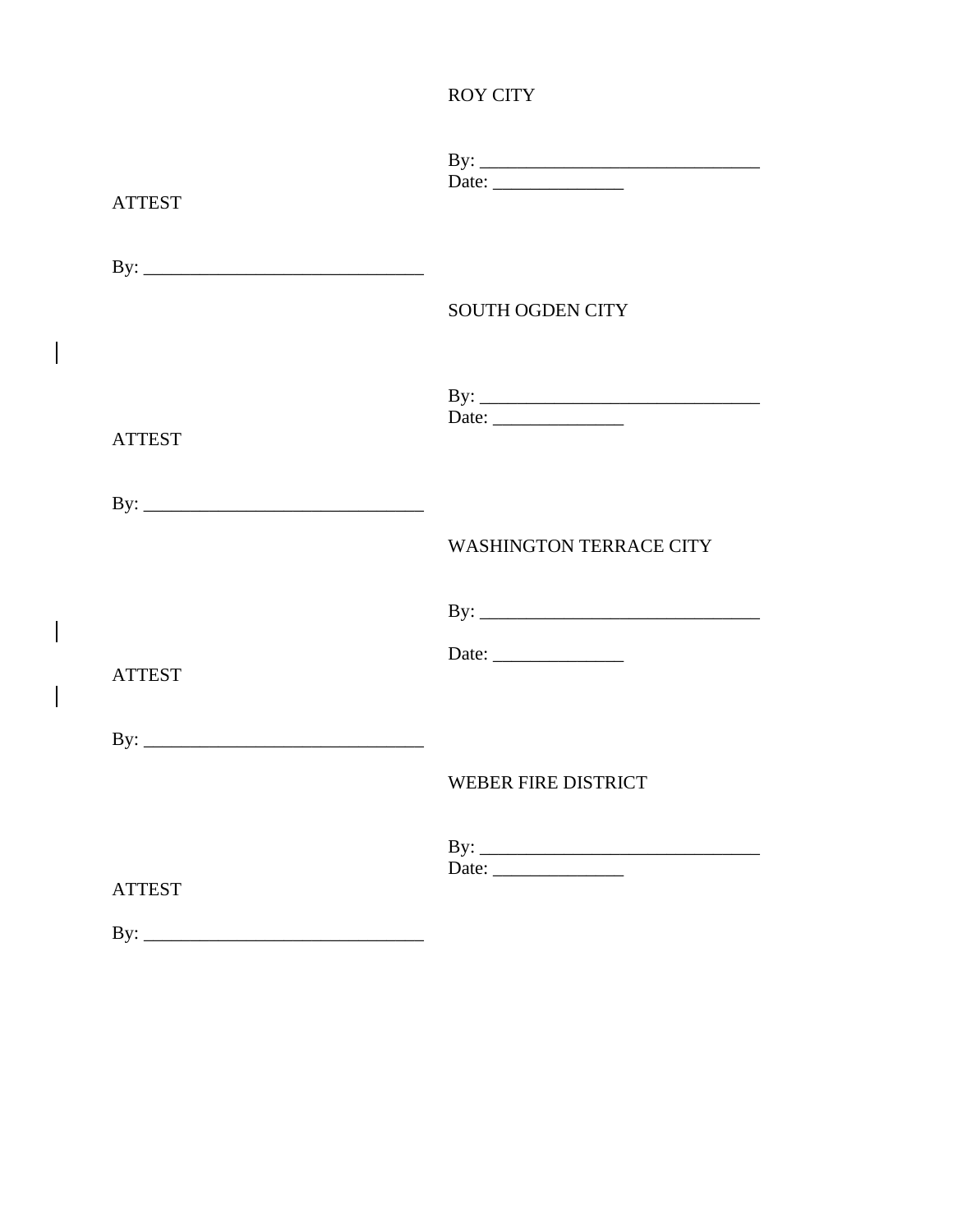<span id="page-38-0"></span>

# **Weber Area Dispatch 911 and Emergency Services District**



**First-In Fire Station Alerting System Limited On-Site Maintenance and Technical Support Statement of Work January-December 2022**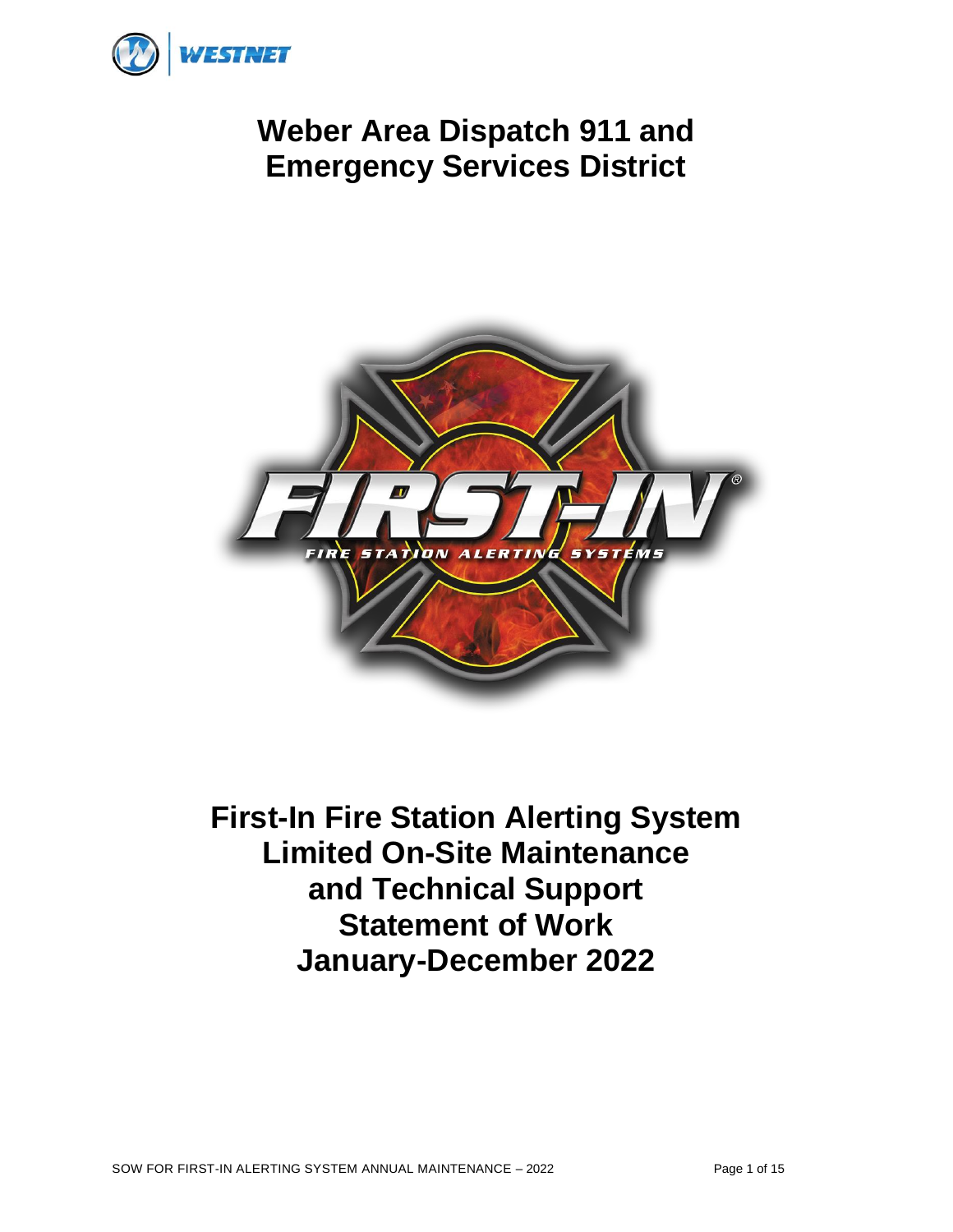

# Change History

| <b>Revision</b><br><b>Number</b> | <b>Revision</b><br><b>Date</b> | <b>Revision</b><br><b>Author</b> | <b>Section Changed and Description</b>     |
|----------------------------------|--------------------------------|----------------------------------|--------------------------------------------|
| 1.0                              | 12/01/11                       | Westnet                          | Original document                          |
| 2.0                              | 01/27/12                       | Westnet                          | Per customer request, eliminate            |
|                                  |                                |                                  | Category 3 and reduce Category 4 to        |
|                                  |                                |                                  | phone support and T&M for repairs.         |
| 3.0                              | 03/07/12                       | Westnet                          | Customer requested that all but            |
|                                  |                                |                                  | Category 1 be eliminated.                  |
| 4.0                              | 08/07/12                       | Westnet                          | Name change edits, add Category 4          |
| 5.0                              | 09/19/12                       | Westnet                          | Revise pricing to Category 1, Add          |
|                                  |                                |                                  | Category 4                                 |
| 6.0                              | 12/03/12                       | Westnet                          | Revised to make clarifications and         |
|                                  |                                |                                  | corrections requested by the customer.     |
| 7.0                              | 02/13/13                       | Westnet                          | Limited liability language revision        |
| 0.8                              | 12/01/14                       | Westnet                          | Renewal – update to #6 (Schedule)          |
| 9.0                              | 10/22/15                       | Westnet                          | Updated for renewal                        |
| 10.0                             | 11/17/16                       | Westnet                          | Updated for renewal                        |
| 11.0                             | 12/06/17                       | Westnet                          | <b>Updated for renewal</b>                 |
| 12.0                             | 10/04/18                       | Westnet                          | Updated for renewal                        |
| 13.0                             | 01/17/19                       | Westnet                          | Revised to make changes requested by       |
|                                  |                                |                                  | the customer.                              |
| 14.0                             | 12/19/19                       | Westnet                          | Updated for renewal                        |
| 15.0                             | 10/05/20                       | Westnet                          | Updated date and time and materials        |
|                                  |                                |                                  | hourly rate from \$145 to \$185 for annual |
|                                  |                                |                                  | renewal                                    |
| 16.0                             | 10/14/21                       | Westnet                          | Remove Uintah from list of covered         |
|                                  |                                |                                  | stations.                                  |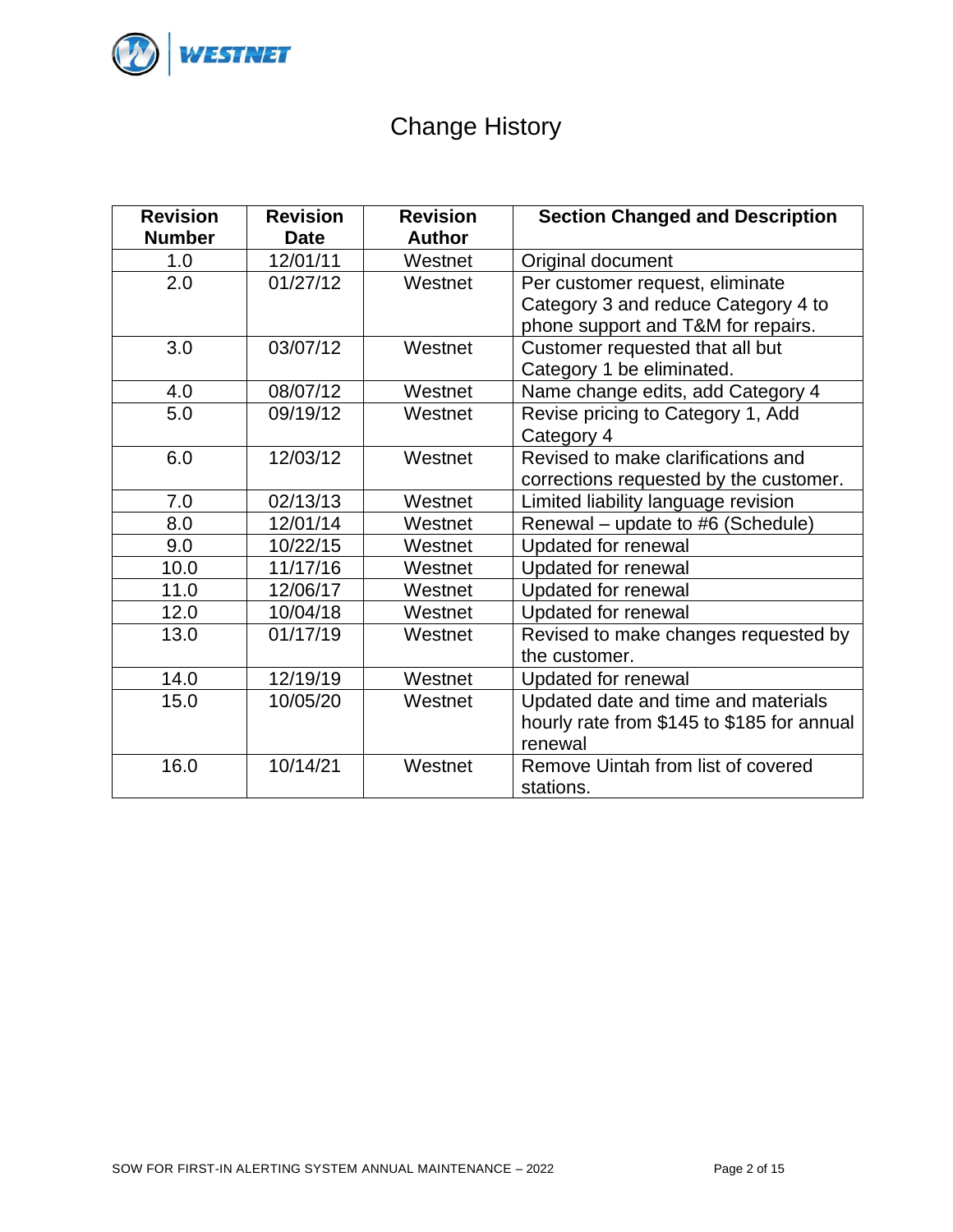

# Table of Contents

| $\mathbf 1$ . |                                                  | 4  |
|---------------|--------------------------------------------------|----|
| 2.            |                                                  | 4  |
| 3.            |                                                  | 4  |
| 4.            |                                                  | 4  |
| 5.            |                                                  | 4  |
| 6.            |                                                  | 5  |
| 7.            |                                                  | 5  |
| 8.            |                                                  | 6  |
| 9.            | Ownership of Data / Computer Software            | 6  |
| 10.           |                                                  | 6  |
| 11.           |                                                  | 6  |
|               |                                                  | 7  |
| 13.           |                                                  | 7  |
|               |                                                  | 7  |
|               |                                                  | 7  |
|               |                                                  | 7  |
|               | Attachment A - Party Responsibility Detail       | 9  |
|               | Attachment A - Service Exclusions and Conditions | 10 |
|               |                                                  | 11 |
|               |                                                  | 11 |
|               |                                                  | 12 |
|               | Attachment B - Westnet Limited Warranty          | 13 |
|               |                                                  |    |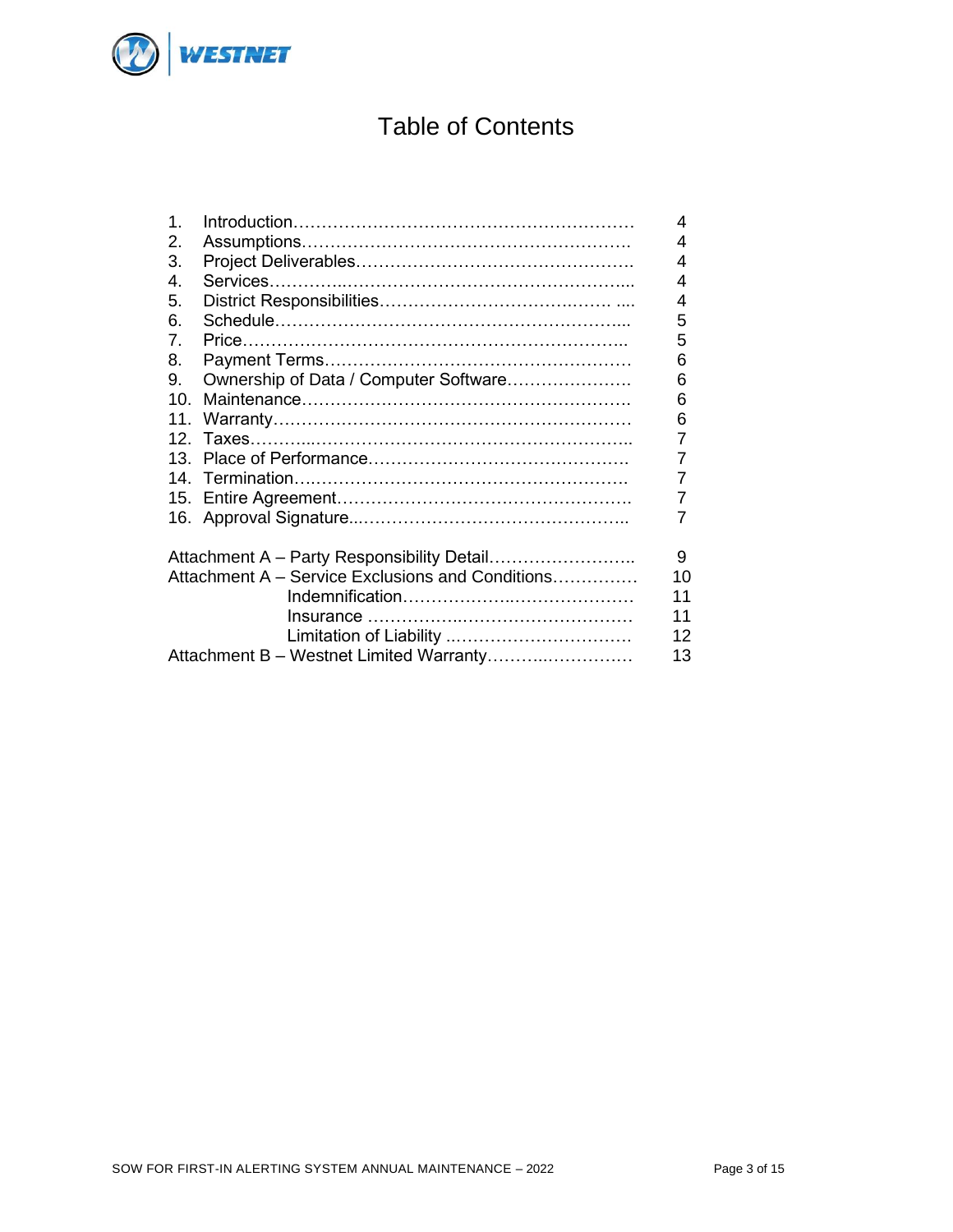

## *1. INTRODUCTION*

This document is submitted to serve as a mutually acceptable Statement of Work (SOW) between Westnet, Inc. and Weber Area Dispatch 911 and Emergency Services District (herein District). This SOW is intended to clarify purchased services to be provided herein. Functionality or services not identified within this SOW may, at the discretion of Westnet, be included at additional cost with appropriate revisions to the SOW. References to Westnet include subcontractors hired by Westnet to perform the on-site maintenance.

### *2. ASSUMPTIONS*

This SOW and corresponding pricing are based upon the following assumptions:

1. The District will complete all District Responsibilities enumerated in Attachment A.

2. This SOW reflects those costs for the described work that can be reasonably assumed from the information provided. Westnet expressly reserves the right to make claim for those costs that could not be reasonably assumed and for the extension of time that could result.

## *3. PROJECT DELIVERABLES*

There are no scheduled deliverables under this SOW. Should the District elect to purchase additional equipment or replacement equipment for damaged or destroyed units, said equipment is referred to in this SOW as Deliverables.

### *4. SERVICES*

The proposed services include the functionality described below:

Westnet, Inc. will provide two (2) on-site maintenance trips, and 24/7 toll-free technical support for the systems described as Category 1, Category 2 and Category 4 in Section 4 below.

Repair for any Category 4 equipment that is not covered under this Statement of Work (damage due to a Service Exclusion or Condition listed below) will be performed on a Time and Materials basis at a rate of \$185.00 per hour.

The District is contracting with other parties for all maintenance and repair services for the Emergency Transmitting Equipment for Wide Area Simulcast Paging System (identified as Category 3 in the Contract for Communications and Fire Station Alerting Systems with the Ogden City Corporation executed September 2, 2010).

### *5. DISTRICT RESPONSIBILITIES*

- A. See the Assumptions section above.
- B. The District will be responsible for those items listed in Attachment A. Failure to provide or maintain items listed in Attachment A may result in cancellation of the Services.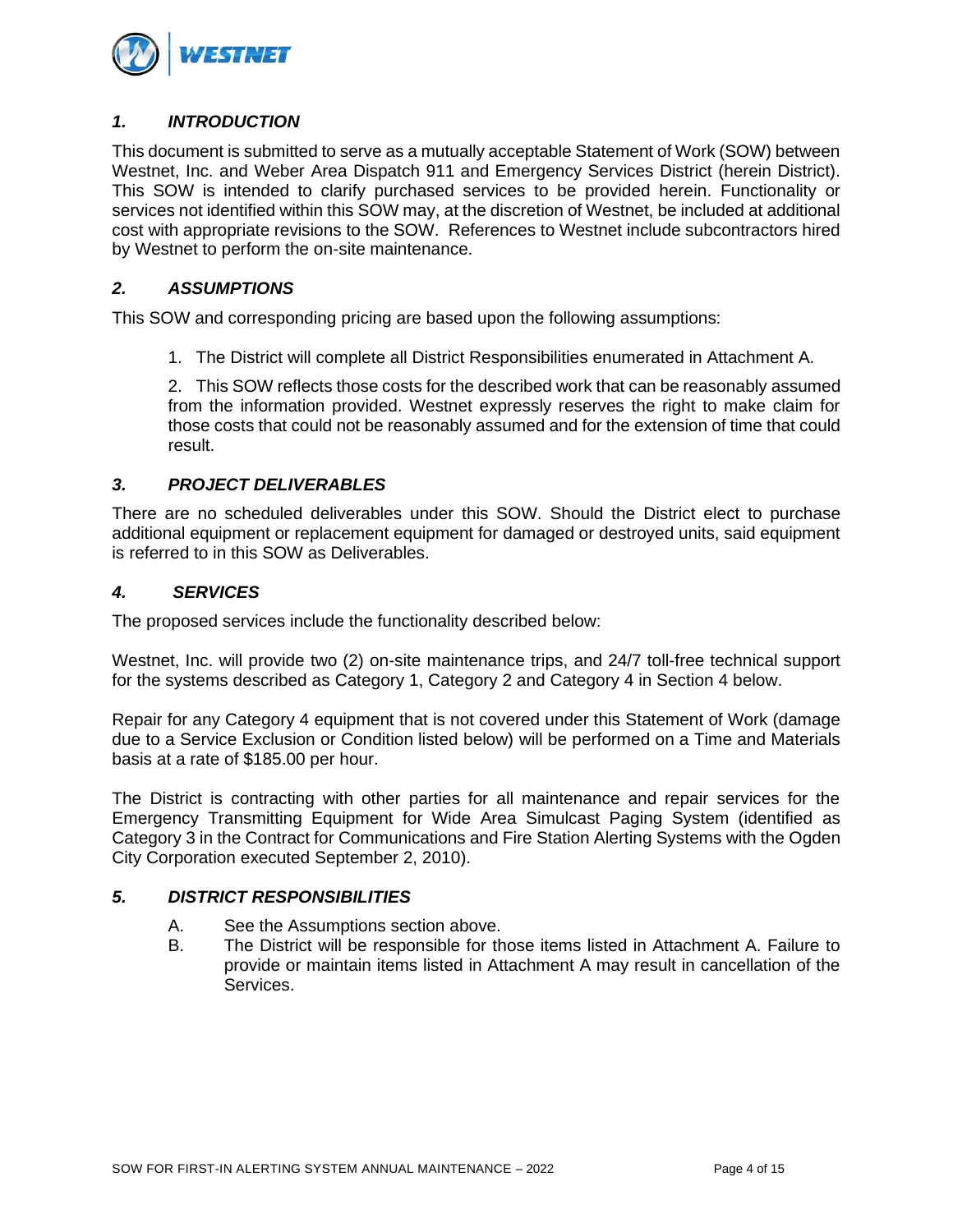

## *6. SCHEDULE*

All services and materials provided under this Agreement shall commence on the Start Date as set forth below.

Unless previously terminated as set forth in Section 14 (Termination), at each anniversary of the Start Date this Agreement may be renewed for an additional year (each an "Additional Term").

| <b>Start Date</b>      | <b>End Date</b>          |
|------------------------|--------------------------|
| <b>January 1, 2022</b> | <b>December 31, 2022</b> |

### *7. PRICE*

The price for work outlined in this SOW is valid for ninety (90) days from the date of this document. The price for implementing this SOW is as follows:

### **Category 1 First-In CAD and Radio Interface Systems and Category 2 – Automated Voice Dispatch Over the Radio**

| <b>Category 1 &amp; 2 Description</b>                                                                                                                                                                             | <b>Extended Price</b> |
|-------------------------------------------------------------------------------------------------------------------------------------------------------------------------------------------------------------------|-----------------------|
| First-In CAD and Radio Interface Systems. These<br>systems include:                                                                                                                                               |                       |
| First-In CAD Interface System for the District<br>٠<br>First-In Radio Interface Controller System<br>$\bullet$<br>Backup Dispatch Center RIC Lite<br>$\bullet$<br>District Wide Area Paging Terminal<br>$\bullet$ |                       |
| First-In Voice Dispatch System for District                                                                                                                                                                       |                       |
| The District will be responsible for maintaining the<br>CAD interface.                                                                                                                                            |                       |
| Total                                                                                                                                                                                                             | 536.3                 |

## **Category 4B – On-Site Fire Station Equipment**

| <b>Category 4 Description</b>                                                                                                                                                                                                                                 | Quantity | <b>Unit Price</b>              | <b>Extended Price</b> |
|---------------------------------------------------------------------------------------------------------------------------------------------------------------------------------------------------------------------------------------------------------------|----------|--------------------------------|-----------------------|
| Core First-In Fire Station Alerting<br><b>Systems The Core System includes:</b><br><b>Master Control Unit</b><br>$\bullet$<br><b>Control Remote</b><br>Radio Isolation Unit<br>$\bullet$<br>Power Module & UPS<br>$\bullet$<br>Data Line Surge Protector<br>٠ | 22       | \$1775.04<br>$(12 \text{ mo})$ | \$39,050.88           |
| Total                                                                                                                                                                                                                                                         |          |                                |                       |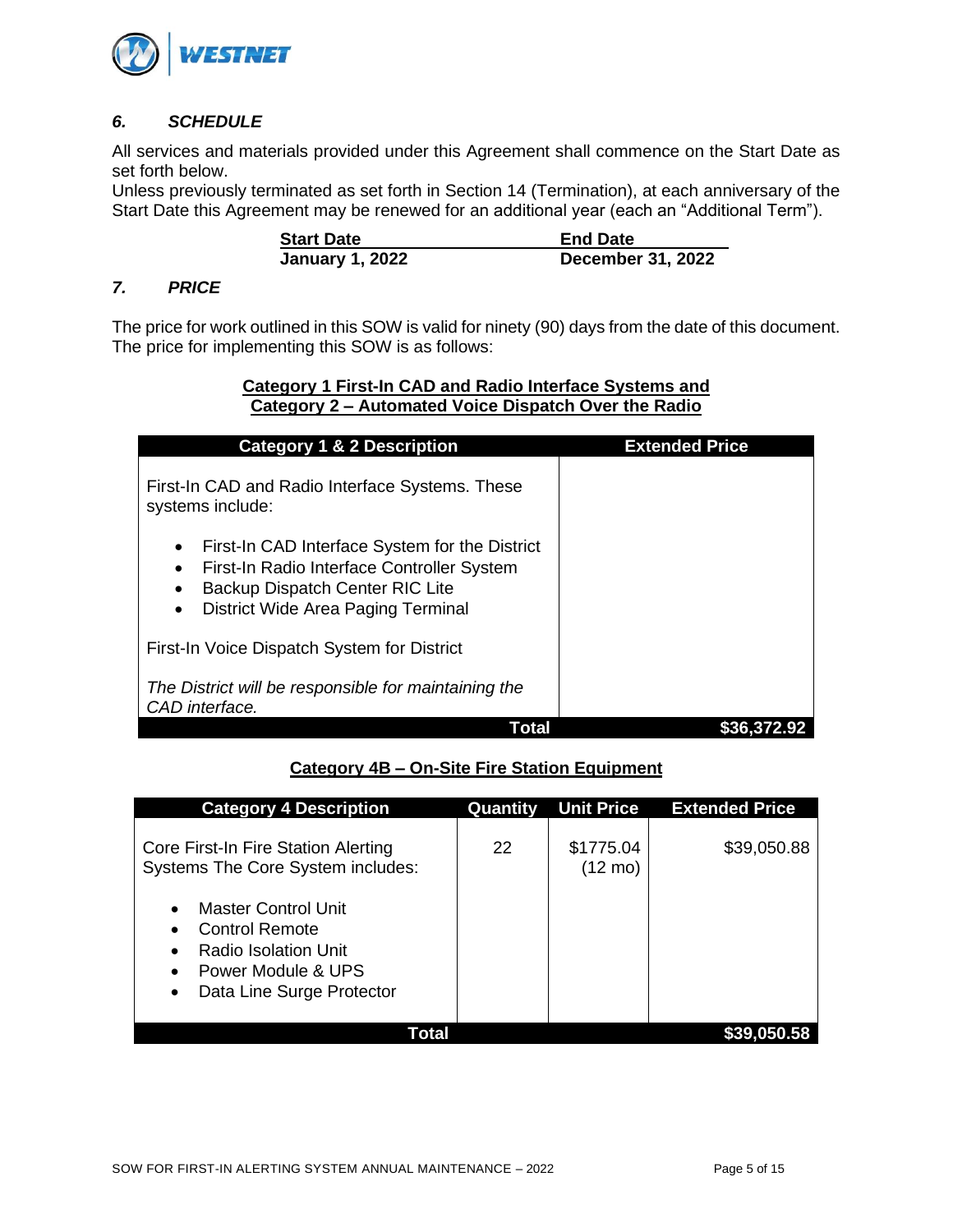

## **Summary of All Maintenance Costs**

| <b>Description</b>                                                                               | <b>Extended Price</b> |
|--------------------------------------------------------------------------------------------------|-----------------------|
| Category 1 and 2 - First-In CAD, Radio Interface Systems<br>and Automated Voice Dispatch Systems | \$36,372.92           |
| <b>Category 4 - Core Fire Station Alerting Equipment</b>                                         | \$39,050.58           |
| <b>TOTAL MAINTENANCE COSTS</b>                                                                   | \$75,423.80           |

## *8. PAYMENT OF TERMS*

Payment for this SOW will be according to the following schedule:

| <b>Payment Milestone</b>                                                                                                                              | <b>Payment Percentage or Term</b>               |
|-------------------------------------------------------------------------------------------------------------------------------------------------------|-------------------------------------------------|
| Annual maintenance cost of \$77,198.84                                                                                                                | Payable quarterly in advance of the<br>quarter. |
| Upgrades and replacement cost of any services<br>or equipment not included under maintenance or<br>additional trips exceeding two (2) trips per year. | 40% down, balance upon completion.              |

Payment is due within thirty (30) days from the date of invoice. Interest charges will be assessed at a rate of 1.5% per month, prorated on the basis of a thirty (30) day month will be assessed on delinquent payments.

## *9. OWNERSHIP OF SPARE EQUIPMENT/ DATA / COMPUTER SOFTWARE*

All spare equipment, computer software, hardware source-code and related deliverables (programs, data or program enhancements) shall be the property of Westnet, Inc. and, if applicable, shall be licensed to the District pursuant to the Westnet Software License Agreement.

### *10. MAINTENANCE*

District shall be responsible for all on-site maintenance and repairs to all other District systems. In the event that District elects to have Westnet, Inc. perform such maintenance or repairs, maintenance and repairs will be performed at prevailing rates plus expenses.

### *11. WARRANTY*

Nothing in this Agreement shall be construed as a Product warranty, or as a change or modification to the Westnet, Inc. Standard Limited Warranty that was originally supplied with the Product, which may or may not still be in effect. There is no warranty on the training services or technical support.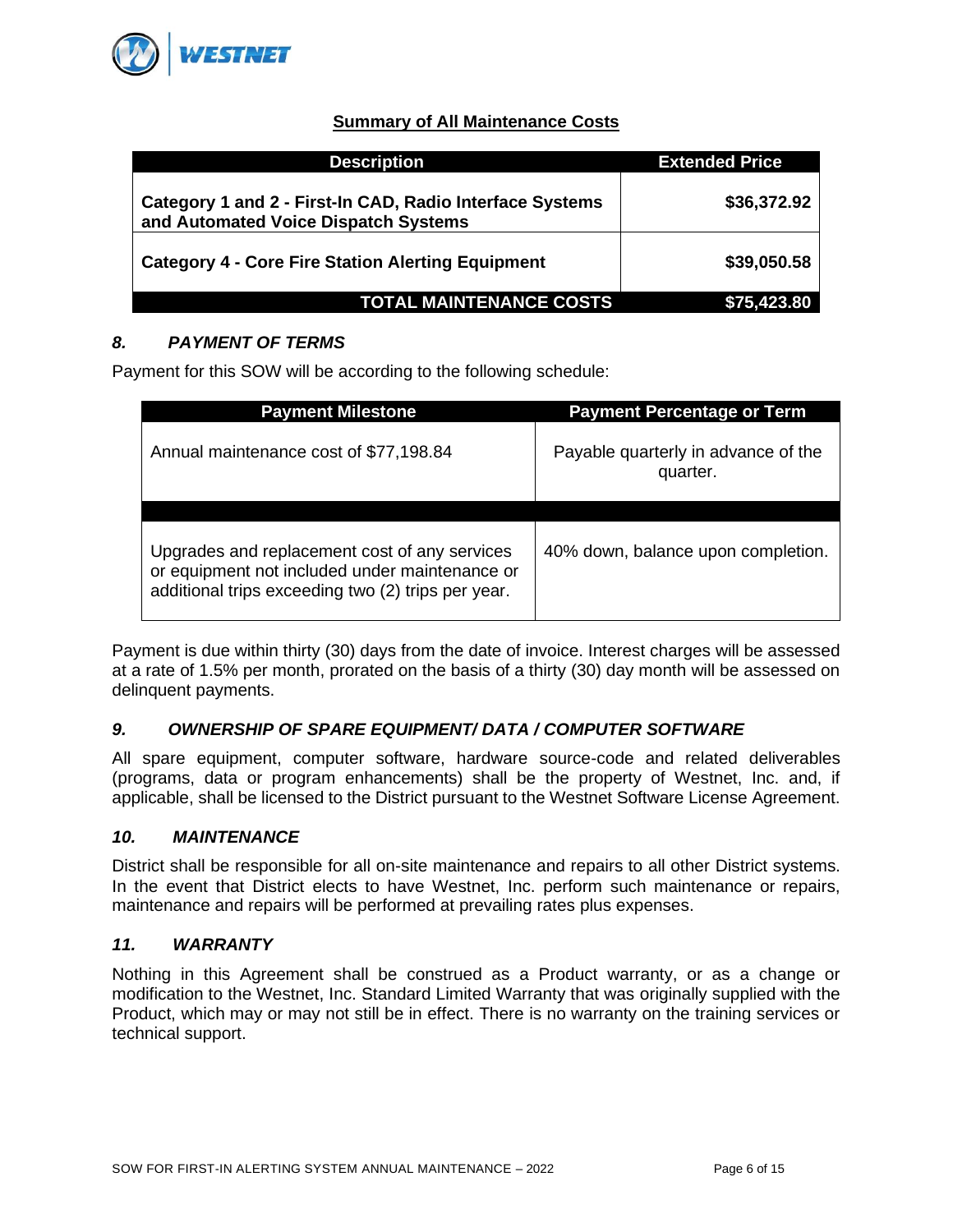

## **12.** *TAXES*

Unless otherwise specifically stated, prices are exclusive of all federal, state, or local sales, use, property, gross receipts, valued added or similar taxes based upon amounts payable to Westnet, Inc. pursuant to this SOW (herein taxes). If taxes are included in a Quote and there is an increase in the tax rate from the time of the quote to the payment of the invoice, the District will be responsible for the difference between the quoted tax rate and the actual amount due.

### **13.** *PLACE OF PERFORMANCE*

Place of performance is at Westnet for technical support, audio level-setting, and preliminary trouble-shooting. District agrees to provide appropriate work place accommodations, computer equipment, software and necessary fire station and dispatch access for Westnet personnel for all on-site work.

### **14. TERMINATION**

Either party may cancel this Agreement at any time, with or without cause, upon thirty (30) days written notice to the other party. In such event, Westnet will refund the price for the Agreement reduced pro-rata based upon the amount of elapsed time the payment was made prior to the cancellation.

### **15. ENTIRE** *AGREEMENT*

The terms and conditions of this Statement of Work, the Westnet Limited Warranty, and Customer's purchase order constitute the entire agreement between the parties with respect to the subject matter hereof. All prior agreements, representations, statements, negotiations and undertakings are superseded hereby. No amendment or modification shall be binding unless made in writing and signed by an authorized representative of the parties. If any provision of this Agreement shall be held to be invalid, illegal or unenforceable, the validity, legality and enforceability of the remaining provisions hereof shall not in any way be affected or impaired.

### **16. APPROVAL** *SIGNATURE*

Signature by all parties listed below constitutes acceptance of and notice to proceed with this SOW in accordance with the terms and conditions specified herein.

### **This document is approved by:**

| <b>Westnet Project Manger</b> |       |
|-------------------------------|-------|
| Name:                         |       |
|                               |       |
| Signature:                    | Date: |
|                               |       |

| <b>Authorized Customer Signature</b> |       |
|--------------------------------------|-------|
| Name:                                |       |
| Title:                               |       |
| Signature:                           | Date: |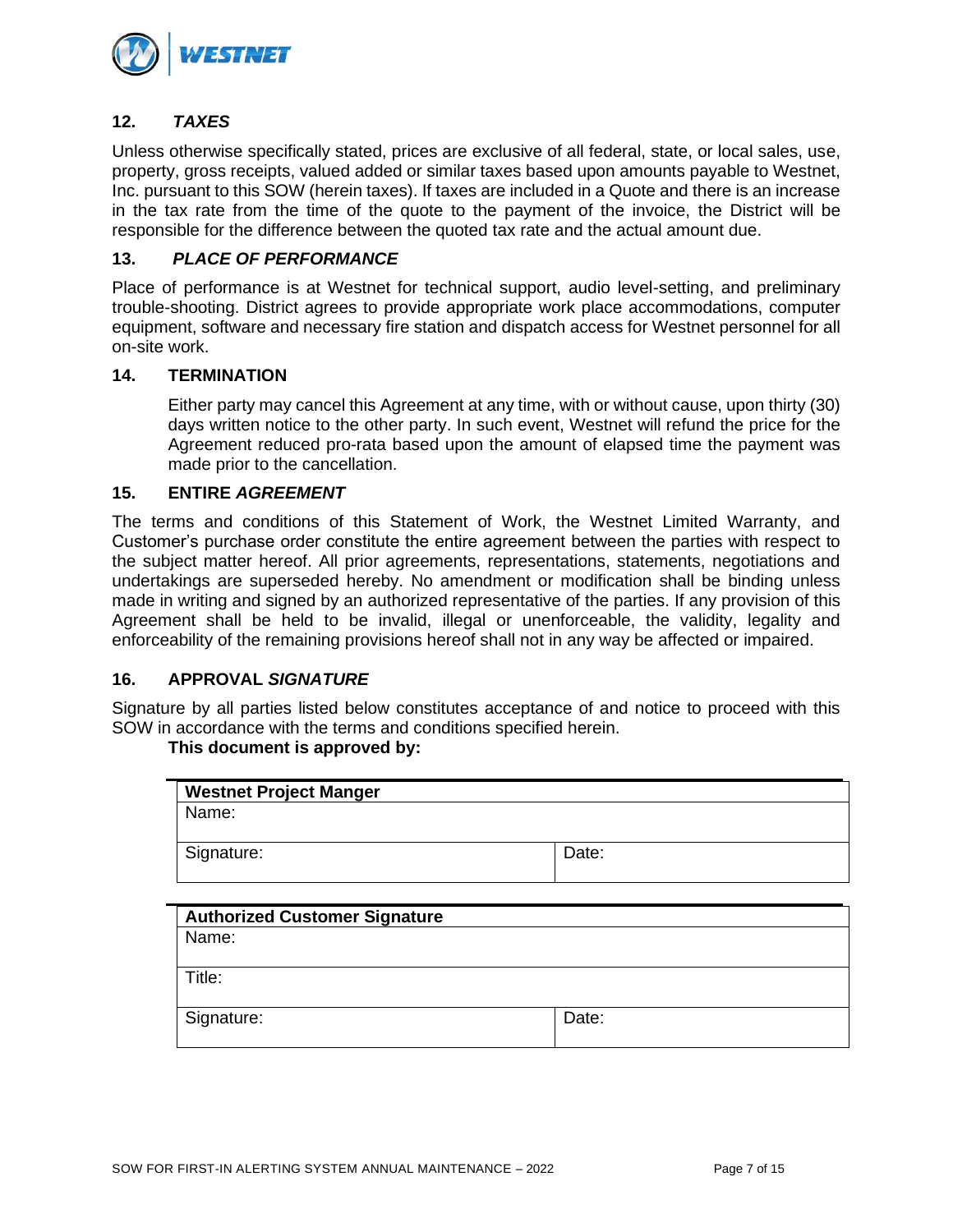

Please send this signed document, together with a purchase order, if applicable, to: Westnet, Inc.

Attn: Contracts Administration 15542 Chemical Lane Huntington Beach, CA 92649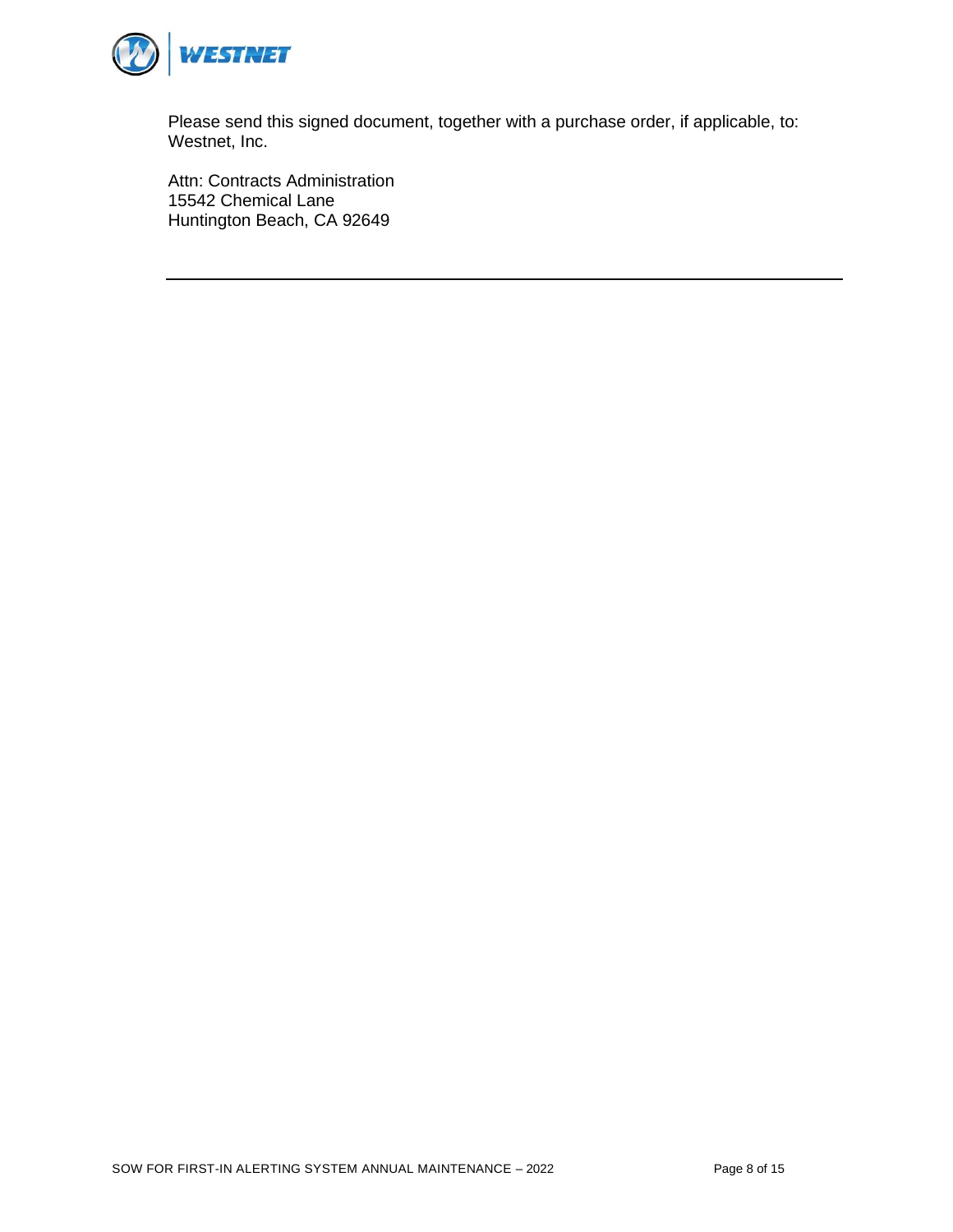

## **ATTACHMENT A**

### **Party Responsibility Detail**

## **The District**

### **DISTRICT RESPONSIBILITIES:**

- 1. Provide and maintain an operating 24/7 VPN for the duration of the Agreement. The VPN shall allow Westnet to connect to all fire stations that are equipped with the First-In Fire Station Alerting equipment. The VPN must be operating and tested with Westnet before the maintenance commences.
- 2. Ensure that the Westnet monitor computer in Dispatch has 24/7 access to the VPN and to all fire stations served by the District. District will return the Westnet Monitor Computer to Westnet at the conclusion of the contract term.
- 3. Provide the make and model number of fire station radio that First-In will be connected to for the source of dispatch audio. If there are any connections to this radio other than the outside antenna and the power source, the District will provide a diagram showing the method of connection, connector pins used, signals obtained from the radio and signals sent to the radio by the fire station equipment.
- 4. Provide the name, 24-hour telephone number and position of responsible party that can be contacted about each station's radio communication, public address, CAD and network equipment.
- 5. Ensure that the Master Control Unit (MCU) at each station is at all times plugged into the Westnet furnished UPS.
- 6. Ensure that the Master Control Unit (MCU) at each station is at all times plugged into the First-In Radio Isolation Unit.
- 7. Ensure that the radio antenna and lightning arrestor is installed, is installed per current engineering standards and that all lightning protection equipment is connected to a 5-ohm earth ground by a #6 or larger cable not exceeding eight (8) feet in length between the 5 ohm earth ground and the protected equipment.
- 8. To obtain service and repair for the Product, contact the Westnet Systems Group at 800- 807-1700. A Systems Group representative will assign a Case Number and provide diagnostic assistance.
- 9. Provide all shipping costs of units to Westnet.

### **WESTNET RESPONSIBILITIES:**

- 1. Category 1 and Category 2 (First-In CAD and Radio Interface and Automated Voice Dispatch Systems) - provide 24/7 technical support and on-site maintenance
- 2. Provide Westnet-owned spare equipment with Customer's programming for Category 1, Category 2 and Category 4.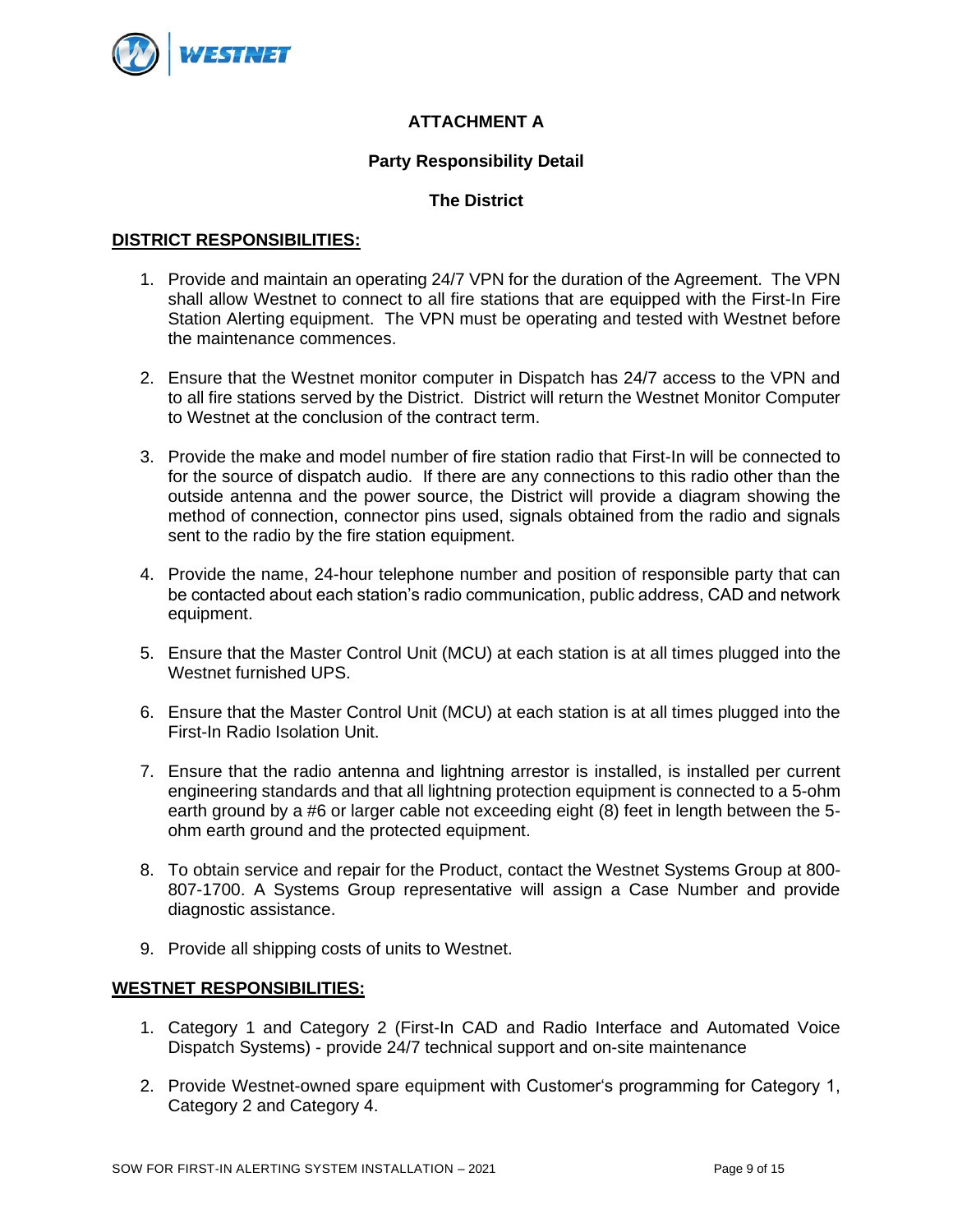

- 3. Westnet will provide all parts and labor necessary to restore the Product to working order in accordance with factory specifications in effect at the time the Product was purchased. Westnet will repair or replace any malfunctioning component of the Product provided that the malfunction was not caused by an event excluded under this SOW. If Westnet elects to upgrade the Product rather than repair it, Westnet is under no obligation to upgrade other Products covered under this Agreement. Westnet will pay for shipping back to Customer.
- 4. Westnet may subcontract the services provided under this Agreement upon prior written approval of the District.
- 5. Provide all shipping costs of units to the District.

### **SERVICE EXCLUSIONS AND CONDITIONS:**

- 1. This Agreement may in the sole opinion of Westnet exclude:
	- a. Service made necessary by accident, misuse, abuse, neglect, water damage or improper maintenance;
	- b. Replacement of missing parts, retrofits or upgrades.
	- c. Installation, repair or replacement of other systems of which the Product may be a part;
	- d. Services made necessary by any external cause, including fire, theft, acts of God, alteration, problems arising from software or hardware not supplied by Westnet, power failures, surges or shortages, lightning, or repairs by persons other than those authorized by Westnet to service the Product;
	- e. Service on Product purchase under and/or used outside of the fifty (50) United States and the District of Columbia;
	- f. Service on Westnet products not specifically named in this Agreement;
	- g. Service on third party products or service made necessary by use of incompatible or improperly operating third party products;
	- h. Service of Product on which the Westnet or First-In label or logo, rating label or serial number have been defaced or removed;
	- i. Modifications to the Product not approved in writing by Westnet.
	- j. Should Westnet elect to provide replacement parts, a hardware or software upgrade, retrofit, or any other service excluded under this SOW, such an occurrence shall be considered a one-time event that is not within scope of this SOW and in no way is Westnet obligated to continue to provide, support or warranty that service.
- 2. If District or any District representative, employee or subcontractor authorizes Westnet to perform any services excluded under this SOW, District agrees to pay standard repair fees for such work.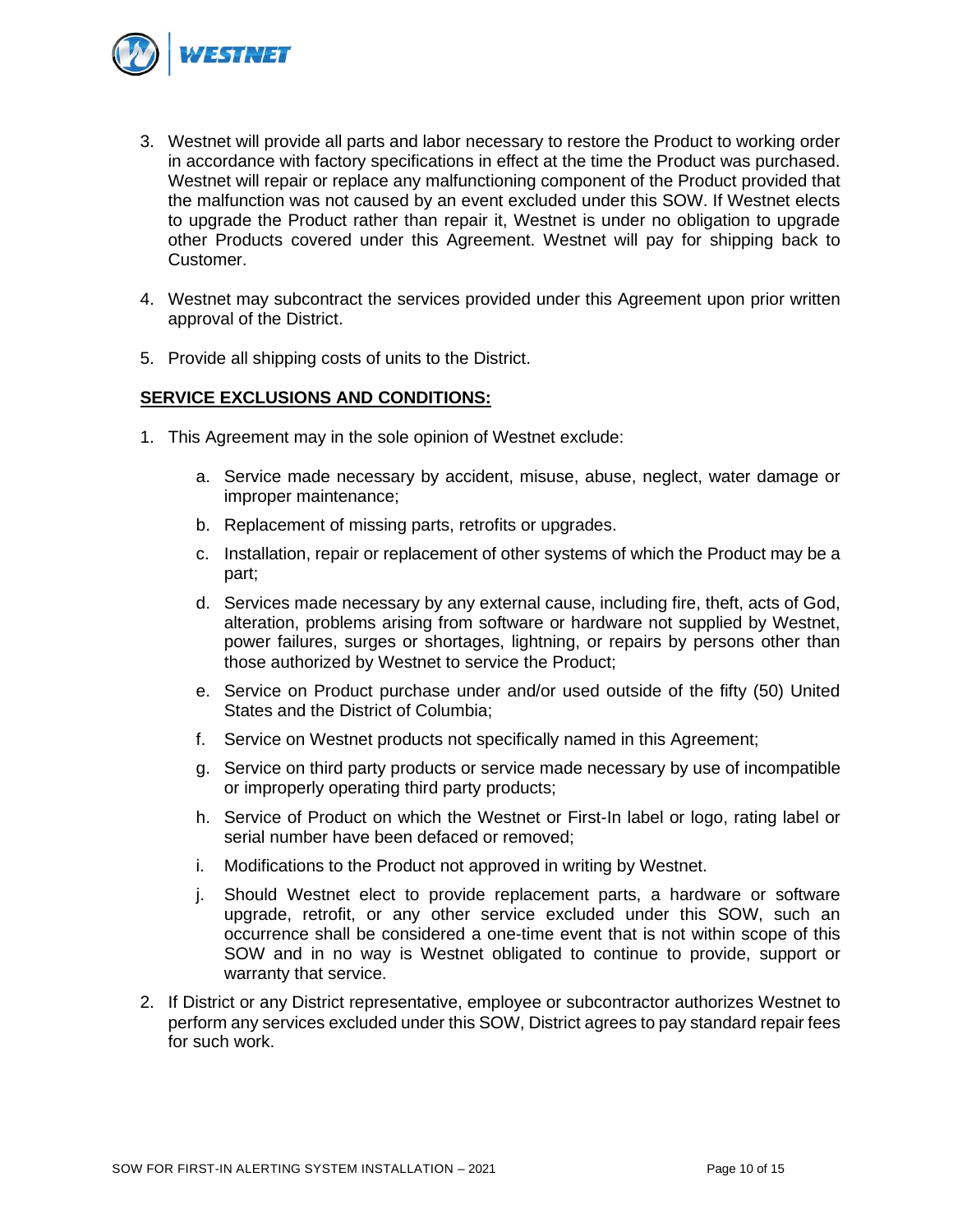

- 3. If a reported problem involves a technical support call or on-site visit and the problem is associated with systems connected to the alerting system (i.e. radio, network, CAD, public address), Westnet may charge the District for labor costs after three technical support calls or two on-site calls if Westnet deems that the problem does not reside with the alerting system.
- 4. Westnet may service Customer-replaceable parts, by way of new or remanufactured replacement parts to District on an exchange basis. Upon receipt by the District of the replacement part, the original part becomes the property of Westnet, and shall be returned by District to Westnet or a Westnet representative. District shall pay Westnet the full retail value of the replacement part if Westnet does not receive the original part within ten (10) days after Customer's receipt of the replacement part.
- 5. Any Westnet-owned spares provided under this SOW are the property of Westnet. Any damage to a Westnet spare is not covered under this SOW and District shall pay for the repair or replacement of the spare.

### **INDEMNIFICATION:**

1. Westnet shall indemnify and hold the District and its agents, employees, and officers harmless from and shall pay the costs of defense for any and all claims, demands, suits, at law or equity, actions, penalties, losses, damages, or costs, of whatsoever kind or nature, brought against the District arising out of, in connection with, or incident to the execution of this Agreement and/or Westnet's defective performance or failure to perform any aspect of this Agreement; provided however, that if such claims are caused by or result from the concurrent negligence of the District, its agents, employees, and/or officers, this indemnity provision shall be valid and enforceable only to the extent of the negligence of Westnet; and provided further, that nothing herein shall require Westnet to indemnify, hold harmless, or defend the District, its agents, employees, and/or officers from any claims arising from the sole negligence of the District, its agents, employees, and/or officers. The provisions of this section shall survive the expiration or termination of this Agreement.

### **INSURANCE:**

- 1. Westnet, at its own expense, shall maintain insurance during the term of this Agreement and for a minimum of one year after termination in the following amounts:
	- a. Commercial General Liability Insurance for bodily injury, personal injury, and property damage not less than \$1,000,000 per occurrence and \$2,000,000 aggregate.
	- b. Automobile Insurance with a limit of not less than \$1,000,000 per occurrence.
	- c. Workers Compensation insurance in accordance with Utah law.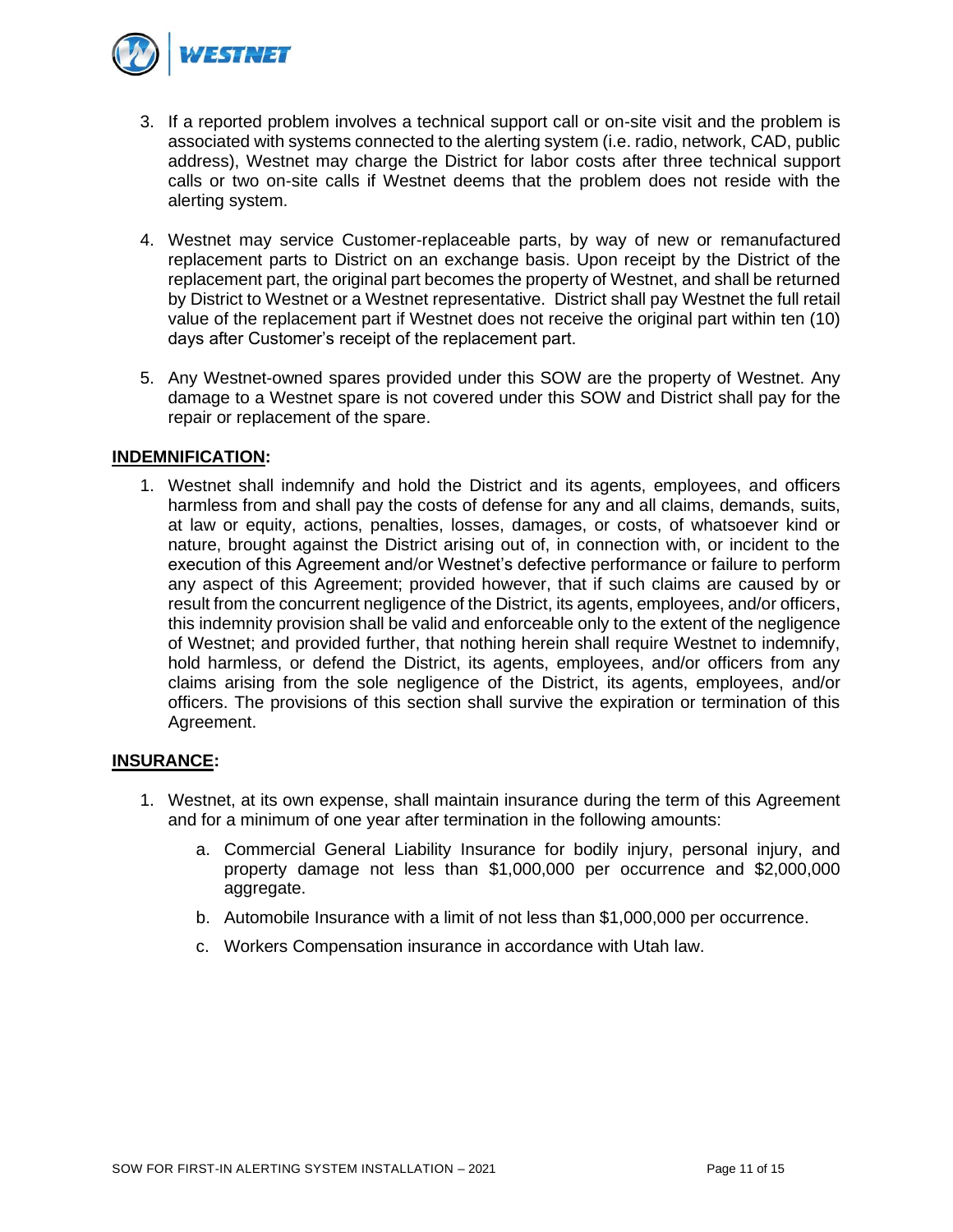

## **LIMITATION OF LIABILITY:**

- 1. NOTWITHSTANDING ANYTHING HEREIN TO THE CONTRARY, THE MAXIMUM LIABILITY OF WESTNET AND WESTNET'S SUBCONTRACTORS FOR DAMAGES RELATING TO THE SERVICES RENDERED UNDER THIS AGREEMENT SHALL BE LIMITED TO THE INSURANCE LIMITS LISTED IN WESTNET'S CERTIFICATE OF INSURANCE, A COPY OF WHICH IS ATTACHED HERETO AND WHICH SHALL BE UPDATED WITHIN TEN (10) DAYS. IN NO EVENT SHALL THE LIMIT FOR GENERAL LIABILITY DECREASE WHILE THIS AGREEMENT IS IN EFFECT. THIS LIMITATION SHALL APPLY REGARDLESS OF THE FORM OF LEGAL ACTION.
- 2. REPAIR, REPLACEMENT, OR REFUND OF THE MAINTENANCE AGREEMENT PRICE, ARE THE CUSTOMER'S EXCLUSIVE REMEDY FOR BREACH OF THIS AGREEMENT. WESTNET DISCLAIMS ALL IMPLIED WARRANTIES REGARDING THE SERVICES, INCLUDING THE IMPLIED WARRANTY OF MERCHANTABILITY AND FITNESS FOR A PARTICULAR PURPOSE. SOME STATE LAWS DO NOT ALLOW THE EXCLUSION OF IMPLIED WARRANTIES. ANY IMPLIED WARRANTIES THAT MAY BE IMPOSED BY LAW ARE LIMITED IN DURATION TO THE TERM OF THIS AGREEMENT.
- 3. TO THE MAXIMUM EXTENT PERMITTED BY LAW, WESTNET OR WESTNET'S SUBCONTRACTORS SHALL NOT BE LIABLE TO DISTRICT FOR INDIRECT, SPECIAL, INCIDENTAL, OR CONSEQUENTIAL DAMAGES ARISING FROM THE SERVICES PROVIDED UNDER THIS AGREEMENT, DELAY IN FURNISHING SERVICES, OR FAILURE TO FURNISH SERVICES, INCLUDING WITHOUT LIMITATION, LOSS OF DATA OR SOFTWARE, LOSS OF USE OR LOST PROFITS, WHETHER BASED IN CONTRACT, TORT OR OTHERWISE, EVEN IF WESTNET HAS BEEN ADVISED OF THE POSSIBILITY OF SUCH DAMAGES. SOME STATES DO NOT ALLOW THE LIMITATION OR EXCLUSION OF INCIDENTAL OR CONSEQUENTIAL DAMAGES, SO THE ABOVE LIMITATIONS AND EXCLUSIONS MAY NOT APPLY TO THE CUSTOMER. THIS AGREEMENT GIVES THE DISTRICT SPECIFIC LEGAL RIGHTS, AND THE DISTRICT MAY ALSO HAVE OTHER RIGHTS WHICH VARY FROM STATE TO STATE.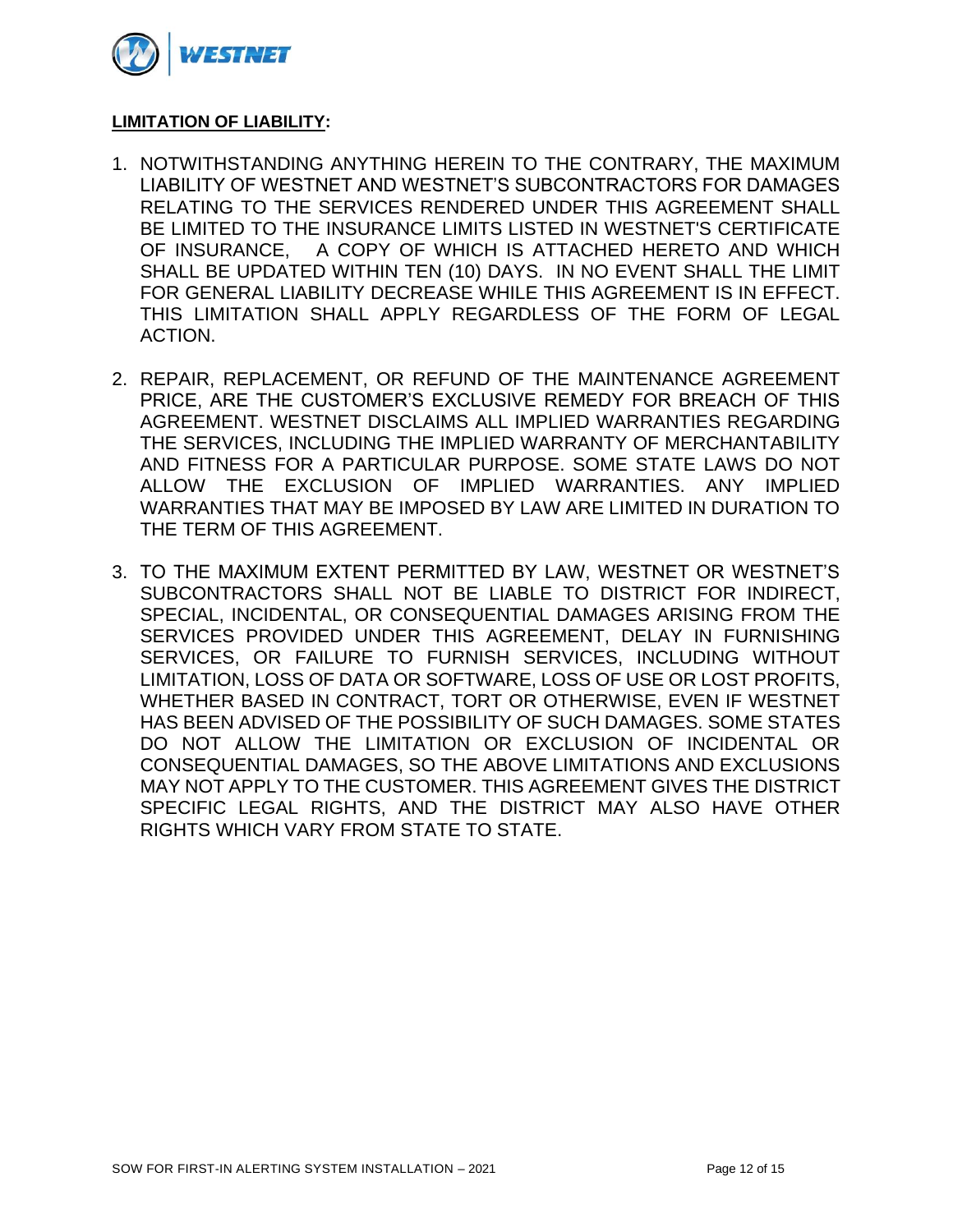

## **ATTACHMENT B**

# **WESTNET, INC.**

# **STANDARD LIMITED WARRANTY**

Westnet, Inc. ("Westnet') is providing its Standard Limited Warranty ("Limited Warranty") covering the First-In™ products, parts, components, software and systems purchased by Customer (collectively, the "Product"). If Westnet, or an authorized Westnet subcontractor performs the installation, such installation service will be deemed to be part of the Product for purposes of this Limited Warranty.

**Warranty Commencement Date:** When Westnet, or an authorized Westnet subcontractor, installs the Product, this Warranty shall commence upon the (1) first beneficial use of the Product by Customer, or (2) when installation is complete, whichever occurs first. In all other instances, this warranty commences upon delivery. This Limited Warranty is not extended if Westnet repairs or replaces the Product.

**Scope of Warranty:** Westnet warrants exclusively to Customer that the Product will be free from defects in material and workmanship for a period of one (1) year from the Warranty Commencement Date. Westnet will perform all warranty work at its service location only, unless Westnet agrees, in its sole discretion, to perform at Customer's location. Customer's exclusive remedy for any breach of this Limited Warranty will be either (1) the repair or replacement, at Westnet's option, of the non-conforming Product, or (2) at Westnet's sole discretion, reimburse Customer the purchase price paid by Customer for the Product, provided Customer has returned the Product to Westnet.Repairs may be made with either new or reconditioned components and will be shipped to Customer at the expense of Westnet. Any replaced Product becomes the property of Westnet.

**Limitations/Exclusions:** This Limited Warranty applies only if Westnet confirms that the alleged defect or non-conformance exists and was not caused by Customer's or any third person's misuse, negligence, improper installation or testing, or unauthorized attempts to open, repair or modify the Product, or by accident, fire, water, lightening, power cuts or outages, power or telephone line transients, viruses, other hazards, or acts of God, or by any other cause beyond the range of intended use in accordance with the Product's normal usage and Westnet's published instructions. *This Limited Warranty does not cover the following:* (1) Any parts and cabling used in the installation of a Product unless Westnet or an authorized Westnet subcontractor (and not Customer or a third party installation company) performs the complete installation, (2) Physical damage to the surface of the Product after its delivery to Customer, including cracks or scratches on the LCD or outside casing, (3) When the malfunction results from the use of this Product in conjunction with other products, or ancillary or peripheral equipment, and Westnet determines there is no fault with the Product itself, (4) Any defect or malfunction of the Product due to any communications software or device Customer may use with the Product, (5) Any damages to or defects in the delivered Products that are observable in a reasonable visual inspection *unless* a Claim is made in writing to Westnet within thirty (30) days after the date of delivery. This Limited Warranty does not cover loss or damage of any kind resulting from any delay in delivery.

EXCEPT FOR THIS EXPRESS LIMITED WARRANTY AND WESTNET'S STATUTORY WARRANTY OF GOOD TITLE, WESTNET MAKES NO WARRANTIES OR REPRESENTATIONS, EITHER EXPRESS OR IMPLIED, STATUTORY OR OTHERWISE, REGARDING THE PRODUCT COVERED HEREBY, AND EXPRESSLY DISCLAIMS THE **IMPLIED WARRANTY OF MERCHANTABILITY, FITNESS FOR A PARTICULAR PURPOSE, SATISFACTORY**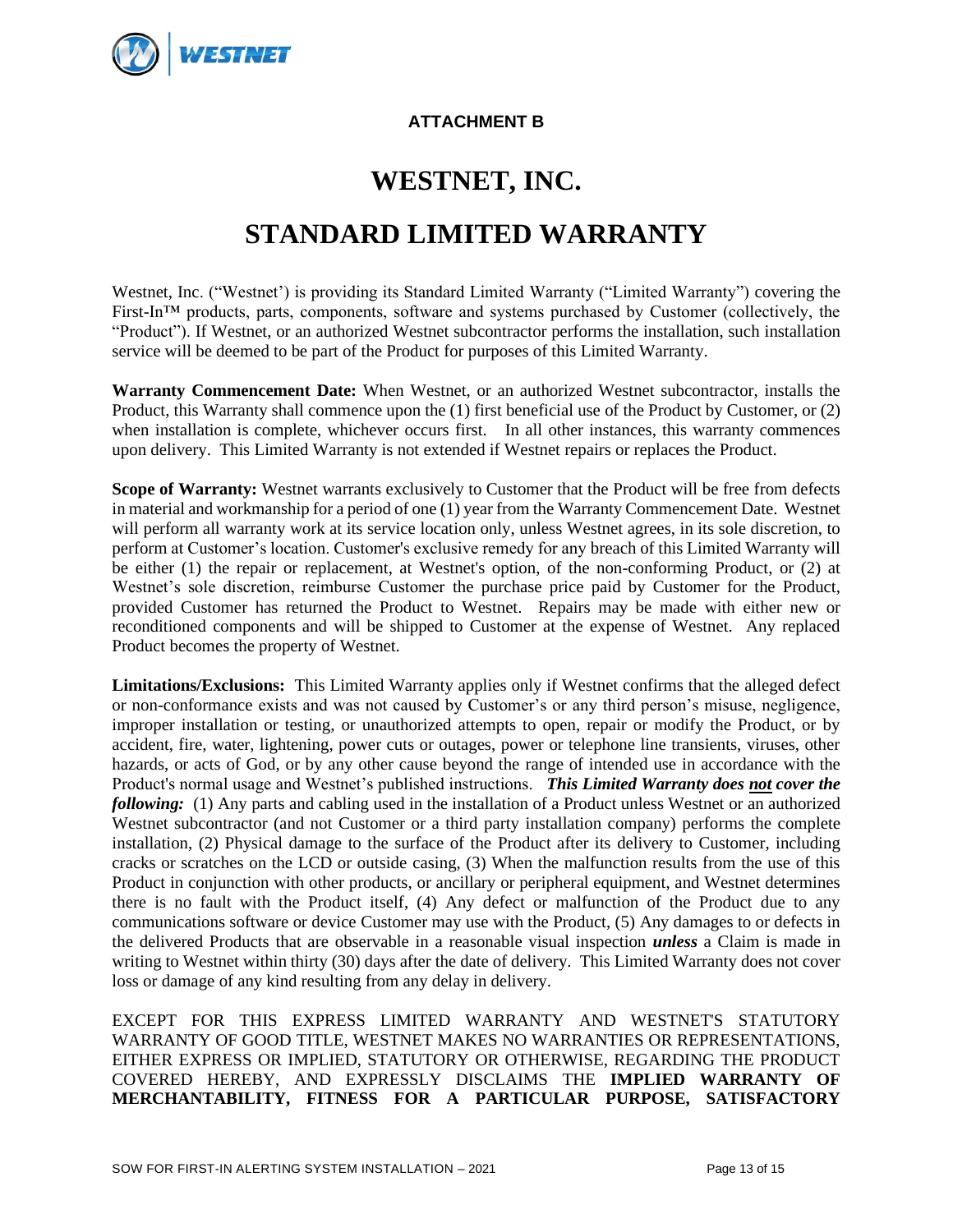

**QUALITY, CORRESPONDENCE WITH DESCRIPTION**, **OR (SUBJECT TO THE INFRINGEMENT PARAGRAPH SET FORTH HEREIN) NONINFRINGEMENT OF PATENTS OR OTHER PROPRIETARY RIGHTS.** NO EMPLOYEE, AGENT OR REPRESENTATIVE OF WESTNET IS AUTHORIZED TO MAKE ANY REPRESENTATION OR WARRANTY ON BEHALF OF WESTNET RELATING TO THE PRODUCTS EXCEPT TO THE EXTENT SPECIFICALLY STATED HEREIN. WESTNET NEITHER ASSUMES NOR AUTHORIZES ANY OTHER PERSON TO ASSUME FOR IT ANY OTHER LIABILITY IN CONNECTION WITH THE SALE, INSTALLATION, MAINTENANCE OR USE OF THE PRODUCTS.

**Warranty Claims:** In order to make a Claim under this Limited Warranty, Customer must first notify Westnet in writing not more than one (1) year after the Warranty Commencement Date. Notice must be sent to: **Westnet, Attention Warranty Department, 15542 Chemical Lane, Huntington Beach, California 92649** or can be faxed to **(714) 901-5610**. Inquiries regarding this Limited Warranty can also be directed by phone to **(714) 548-3500.**

Upon receipt of written notice, Westnet will first, at its option and expense, inspect the Product in its installed location. Unless otherwise waived by Westnet in writing, Customer must return the alleged nonconforming Product to Westnet's designated service center. Customer shall be responsible for all expenses associated with the transportation to/from Westnet's designated service center. Westnet shall not be liable for any damage incurred in the transportation of Product to/from Westnet's designated service center.

**LIMITATION OF LIABILITY**: IN NO EVENT SHALL WESTNET, ITS OFFICERS, DIRECTORS, EMPLOYEES, AGENTS OR SUBCONTRACTORS, BE LIABLE TO CUSTOMER OR ANY THIRD PARTY FOR ANY INCIDENTAL, SPECIAL, INDIRECT, EXEMPLARY, PUNITIVE, OR CONSEQUENTIAL DAMAGES (INCLUDING DAMAGES FOR LOST PROFITS, LOSS OF USE, LOSS OF DATA OR LOSS OF GOODWILL) COST OF CAPITOL OR COST OF COVER ARISING OUT OF OR RELATING TO CUSTOMER'S SELECTION, ORDERING, DELIVERY, PURCHASE, USE, RESALE OR DISTRIBUTION OF THE PRODUCT, EVEN IF WESTNET HAS BEEN ADVISED OF THE POSSIBILITY OF SUCH DAMAGES.

**AGGREGATE LIABILITY:** TO THE EXTENT PERMITTED BY APPLICABLE LAW, IN NO EVENT WILL THE TOTAL AGGREGATE LIABILITY OF WESTNET, ITS OFFICERS, DIRECTORS, SHAREHOLDERS, EMPLOYEES, AGENTS, OR SUBCONTRACTORS, ARISING FROM, RELATING TO, OR CONNECTED WITH THE PRODUCT, EXCEED **THE PURCHASE PRICE OF THE PRODUCT.** IT IS INTENDED THAT THIS LIMITATION WILL APPLY TO ANY AND ALL LIABILITY OR CAUSE OF ACTION, EXCEPT FOR THAT PROVIDED FOR IN THE INFRINGEMENT PARAGRAPH SET FORTH HEREIN**,** HOWEVER ALLEGED OR ARISING.

**INFRINGEMENT.** Westnet agrees to defend Customer and to pay (1) any damages award issued by a court of competent jurisdiction against Customer, and (2) direct expenses, including reasonable attorneys' fees (but excluding any lost revenues, lost profits or other consequential economic damages of Customer) as a result of any action brought against Customer, if and to the extent the action is based on a valid claim that any Product purchased by Customer under this Agreement infringes another person's U.S. patent, copyright, trade secret or trademark. Westnet will not have liability for, and Customer will defend Westnet against, and pay any damages awarded against Westnet and direct expenses, including reasonable attorneys' fees (but excluding any lost revenues, lost profits or other consequential economic damages of Westnet) to the extent the claimed infringement is based on or results in any material part from (a) any use of the Product other than in accordance with Westnet's published instructions, (b) any unauthorized modification or alteration of the Product, (c) any combination or use of the Product with any other product or system or technologies not supplied by Westnet; (d) Westnet's compliance with Customer's design or specifications, or (d) any refusal to accept or use suitable modified or replacement Products provided by Westnet to avoid